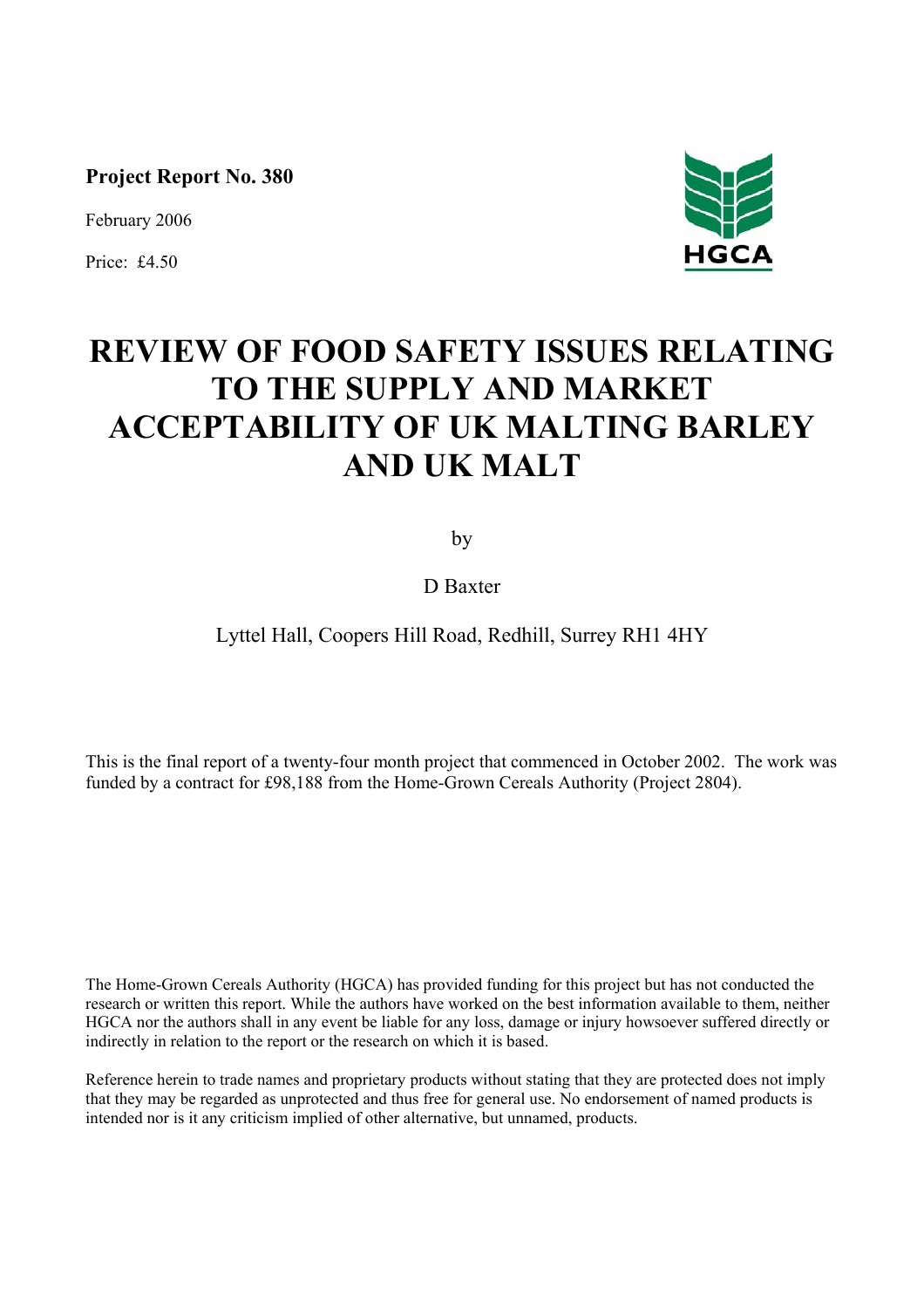| <b>TABLE OF CONTENTS</b> |                                 |                                                                                    |                |  |  |  |  |
|--------------------------|---------------------------------|------------------------------------------------------------------------------------|----------------|--|--|--|--|
| Part 1. Abstract         |                                 |                                                                                    |                |  |  |  |  |
|                          | Part 2. Summary                 |                                                                                    | $\mathbf{2}$   |  |  |  |  |
|                          | <b>Part 3. Technical Detail</b> |                                                                                    | 5              |  |  |  |  |
| 1.                       |                                 | Background and scope of project                                                    | 5              |  |  |  |  |
| 2.                       | <b>Methods</b>                  |                                                                                    | $\overline{7}$ |  |  |  |  |
|                          |                                 | 2.1 Information sources                                                            | 7              |  |  |  |  |
|                          | 2.2 Surveillance                |                                                                                    | 7              |  |  |  |  |
|                          | 2.2.1                           | Sample sets collected                                                              | 7              |  |  |  |  |
|                          | 2.2.2                           | Mycotoxin analyses                                                                 | 8              |  |  |  |  |
|                          | 2.2.3                           | Pesticides                                                                         | 9              |  |  |  |  |
|                          | 2.2.4                           | Chloropropanols                                                                    | 10             |  |  |  |  |
|                          | 2.2.5                           | Acrylamide                                                                         | 10             |  |  |  |  |
|                          | 2.2.6                           | Dioxins                                                                            | 10             |  |  |  |  |
|                          |                                 | 3. Results and Discussion                                                          | 12             |  |  |  |  |
|                          | 3.1 Surveillance                |                                                                                    | 12             |  |  |  |  |
|                          | 3.1.1                           | Mycotoxins                                                                         | 12             |  |  |  |  |
|                          | 3.1.2                           | Pesticides                                                                         | 21             |  |  |  |  |
|                          | 3.1.3                           | Heat-generated toxins                                                              | 25             |  |  |  |  |
|                          | 3.1.4                           | Dioxins                                                                            | 26             |  |  |  |  |
|                          |                                 | 3.2 Information utilisation                                                        | 28             |  |  |  |  |
|                          | 3.2.1                           | Communications to levy payers                                                      | 28             |  |  |  |  |
|                          | 3.2.2                           | Dissemination of data to other organisations                                       | 29             |  |  |  |  |
|                          | 3.2.3                           | Issues which arose during the lifetime of this project                             | 29             |  |  |  |  |
|                          |                                 | 4. Conclusions and recommendations                                                 | 33             |  |  |  |  |
|                          | 5. References                   |                                                                                    | 35             |  |  |  |  |
|                          |                                 | Appendix 1. Details of main barley and malt sample sets collected for surveillance | 37             |  |  |  |  |
|                          |                                 | Appendix 2. Risk Assessment of pesticides used on barley                           | 38             |  |  |  |  |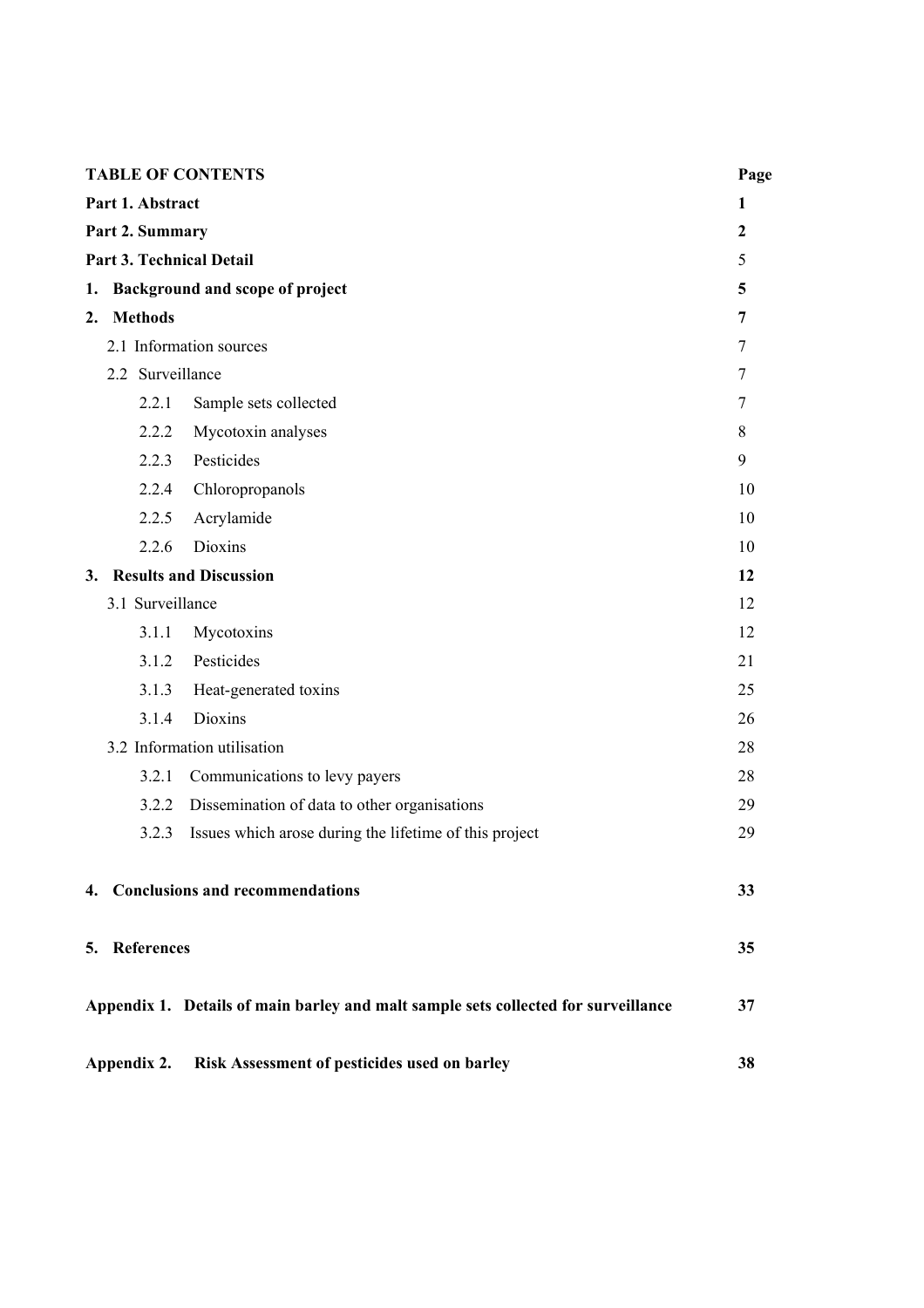| <b>LIST OF TABLES</b>                                                            | Page |
|----------------------------------------------------------------------------------|------|
| Table 1. Summary of sample sets collected                                        | 8    |
| Table 2. Trichothecenes in freshly harvested barleys                             | 13   |
| Table 3. Trichothecene mycotoxins in stored barleys and malts prepared from them | 15   |
| Table 4. Zearalenone in barleys and malts                                        | 17   |
| Table 5. Ochratoxin A in barleys and malts                                       | 18   |
| Table 6. A comparison of OA analyses on 500g and 10kg samples                    | 19   |
| Table 7. Occurrence of cytochalasin by harvest year                              | 20   |
| Table 8. Pesticide residues identified as a top priority for surveillance.       | 22   |
| Table 9. Pesticide residues sought in current project                            | 23   |
| Table 10. Pesticide residues detected in malts from stored barleys.              | 24   |
| Table 11. Heat generated toxins in speciality malts and roasted barley           | 26   |
| Table 12. Dioxins in some processed cereal samples                               | 27   |

# **LIST OF FIGURES**

| Figure 1. Occurrence of Deoxynivalenol in malting barleys and malts.                      | 3  |
|-------------------------------------------------------------------------------------------|----|
| Figure 2. Occurrence of ochratoxin A in malting barleys and malts                         | 3  |
| Figure 3. Residues of insecticides and fungicides in malts                                | 4  |
| Figure 4A. Concentrations and incidence of deoxynivalenol in barleys                      | 14 |
| Figure 4B. Concentrations and incidence of T-2 and HT-2 in barleys                        | 14 |
| Figure 5. Cytochalasin in stored barleys and malts made from them                         | 20 |
| Figure 6. Dioxin standard curve obtained using alpha-naphthalene as the standard reagent: | 27 |
| Figure 7. DON in malting barleys and malts; 1999-2005                                     | 29 |
| Figure 8. T-2 and HT-2 toxins in malting barleys and malts; 1999-2005                     | 30 |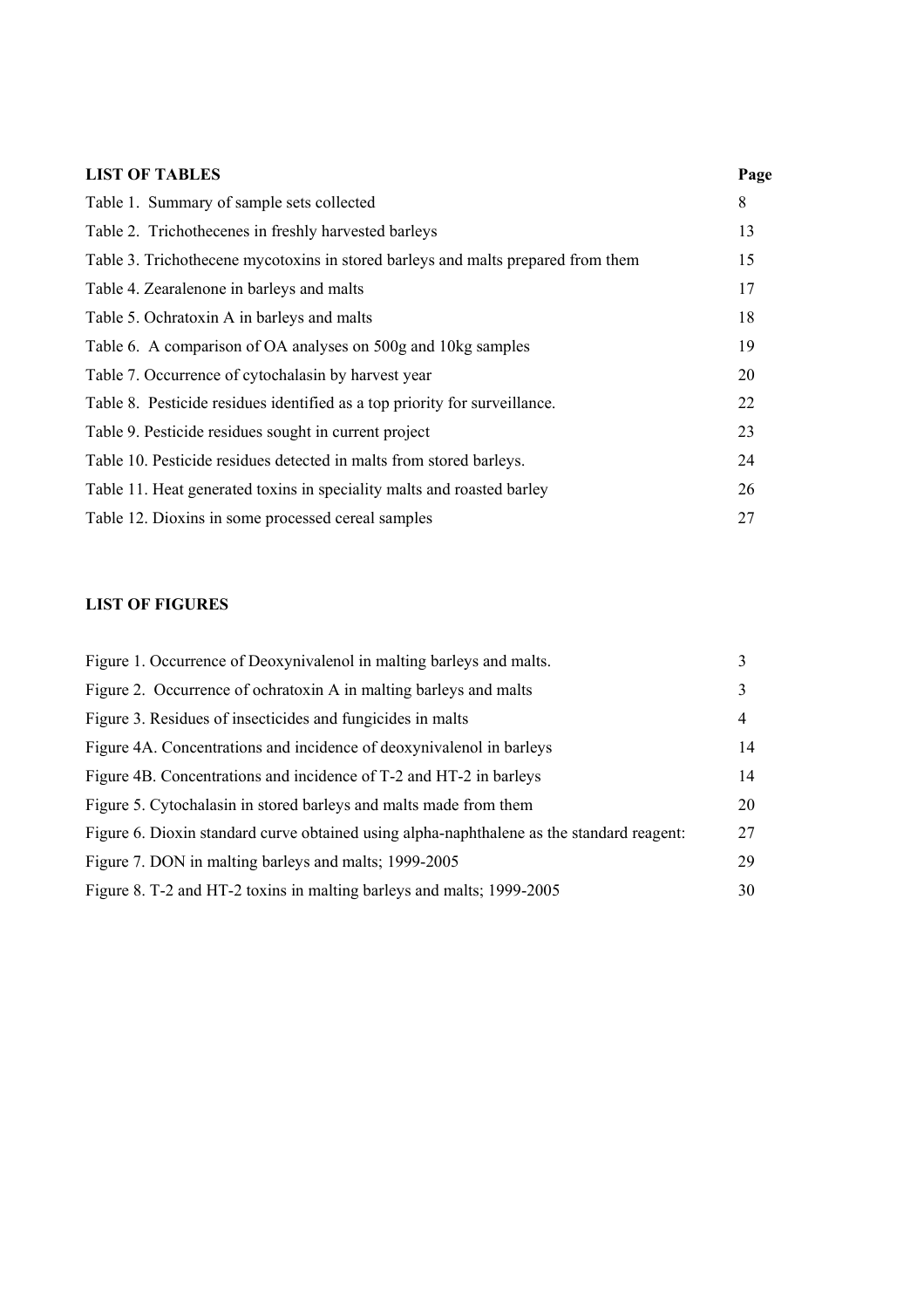# **1. ABSTRACT**

The aims of this project were:

- (1) to provide reassurance that UK grown malting barleys, and the malts prepared from them, complied with EU and UK law relating to safety and wholesomeness.
- (2) to establish a robust data set which could be used on behalf of growers and processors in any negotiations with official organisations such as the UK's Food Standards Agency or the European Food Safety Authority.
- (3) to identify any emerging issues which might have an effect either on the wholesomeness of UK cereals and cereal products, or on the perception of wholesomeness by customers and consumers, and to initiate responses as appropriate.

The project included barleys from the 2002 harvest up to and inclusive of the 2005 harvest. One set of barley samples was collected soon after harvest. This set was representative of (a) commercial malting companies in the UK, (b) malting barley varieties on the market, and (c) the main growing regions for malting barley in the UK. These samples were mainly tested for the presence of mycotoxins produced by *Fusarium* moulds (for example, deoxynivalenol (DON)). Another set of samples was collected around March-April, and included both barleys (which had been stored for approximately 6-8 months after harvest) and the commercial malt made from each batch of barley. These sets were sampled according to the rigorous protocol set by the European Commission for Official Control of non-homogenous contaminants such as ochratoxin A in cereals. These sample sets were tested for mycotoxins produced by moulds which can grow on stored grain (for example, ochratoxin A), as well as for pesticides, growth regulators and other potential contaminants of raw and processed cereals.

Over the duration of the project, no samples exceeded legal limits for *Fusarium* mycotoxins, ochratoxin A, pesticides or growth regulators.

The majority of samples, either barley or malt, did not contain detectable *Fusarium* mycotoxins. When they were found, DON was detected most frequently, but at levels well below the legal limit introduced in the EU in 2005. The related toxin nivalenol was detected infrequently. T-2 and HT-2 toxins were not detected at all during the first 2 years of the project, but were found at low levels in several samples of barley from the 2005 harvest.

Similarly, the majority of samples did not contain detectable ochratoxin A. Stored samples were more likely to test positive than freshly harvested ones, and malts tended to contain slightly higher levels than raw barleys.

Most samples tested contained growth regulators (chlormequat and/or mepiquat) but at low levels. The postharvest insecticide pirimiphos-methyl was detected at trace levels in some samples. The fungicide cyprodinil was also detected occasionally at trace levels.

The data accumulated by this project supports the image of UK-grown malting barley as a safe and wholesome cereal, which complies with existing limits for contaminants. The data will also be used to inform discussions relating to the setting of new limits by the Commission.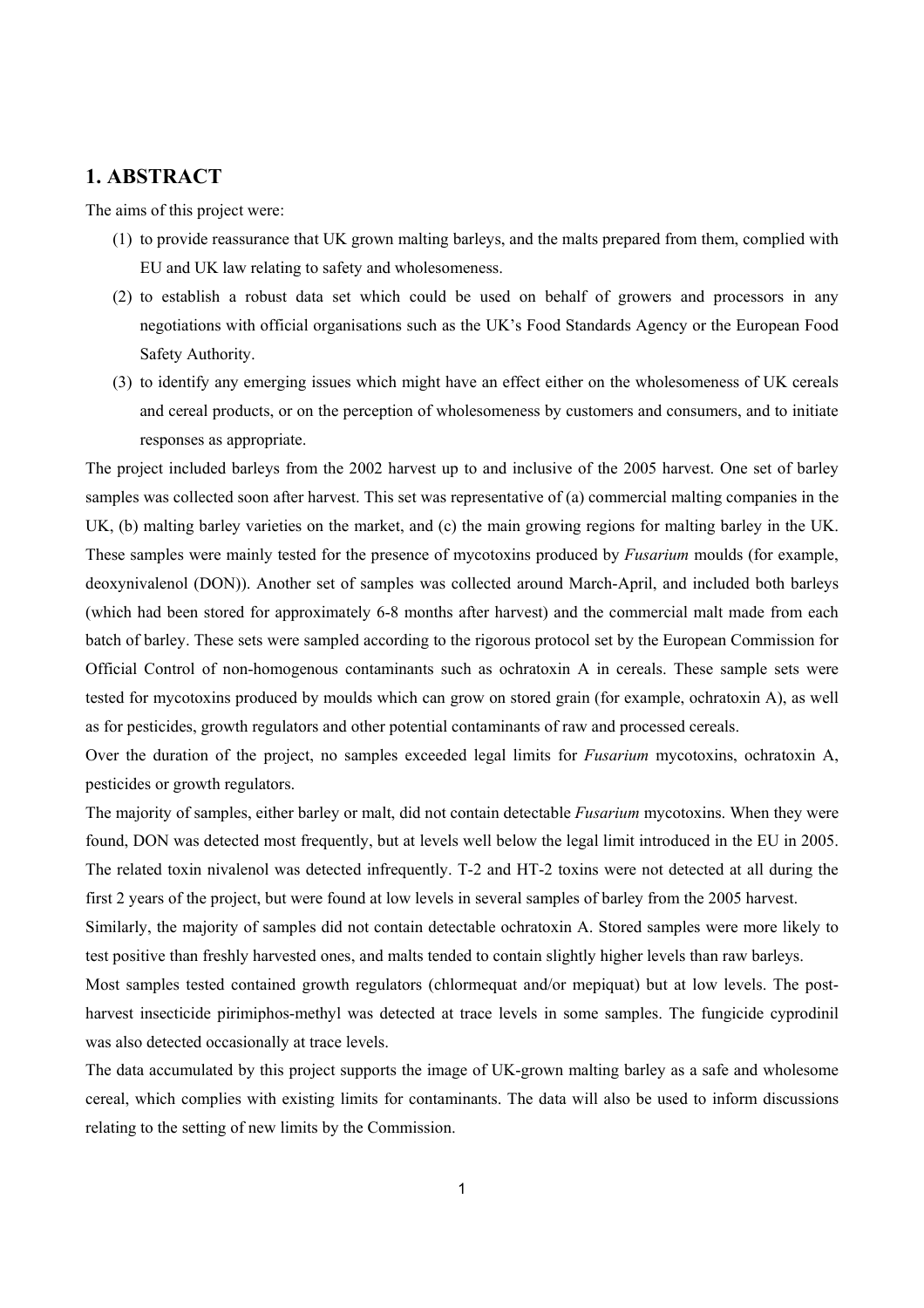# **2. SUMMARY**

This project is a continuation of HGCA project 2279, which established a system by which:

(1) published information in the medical, scientific and agricultural press, as well as official information circulated by governmental bodies in the UK, the EU and elsewhere, was routinely scanned for emerging issues which might impact upon the wholesomeness of UK barley and malt,

(2) relevant information was communicated to the industry,

(3) relevant information was also used to guide a detailed surveillance programme for UK-grown malting barley and malt.

In the current project, the original surveillance programme has been amended slightly from that used for Project 2279. Two sets of samples are now collected routinely - the first is of barleys and is collected soon after harvest, whilst the second is collected around April and represents malts made from barleys which will have been in storage for at least 6 months. For the samples from the 2003 and 2004 harvests, barley/malt pairs were collected, that is samples of stored barleys plus the malts made from them. Analytes tested have mainly been mycotoxins and pesticides, reflecting the current priorities of the European Commission and the UK's Food Standards Agency. However, the range of species sought has been extended in each case.

The range of mycotoxins sought has been extended from the 2004 harvest to include certain other mycotoxins. This has been in response to specific concerns expressed either by the EU commissioner responsible for contaminants, or in some cases by customers for cereal products.

The range of pesticide residues sought has also been extended in order to cover growth regulators, the preharvest desiccant glyphosate and certain late fungicides. These have been targeted as a result of a risk assessment exercise, also conducted as part of this current project. This exercise, which aimed to identify which legally used cereal pesticides were most likely to leave significant residues on barley, and thus should be included in surveillance exercises, took into account agronomic, chemical and physiological parameters.

The overwhelming majority of the tests carried out support the view that UK malting barley and UK malts are wholesome foodstuffs, and generally contain only very low concentrations of contaminants. The majority of samples contained no detectable residues of the mycotoxins deoxynivalenol and no samples exceeded the legal limit in the EU (Figure 1). Similarly, three quarters of samples contained no detectable ochratoxin A and no samples exceeded the then current legal limits (Figure 2). Two samples from 2000 and 2001 exceeded the 3 µg/kg limit which was subsequently introduced in 2002. Pesticide residues, if present, were also only at low levels. Only a minority of samples contained detectable residues of insecticides or fungicides, and, where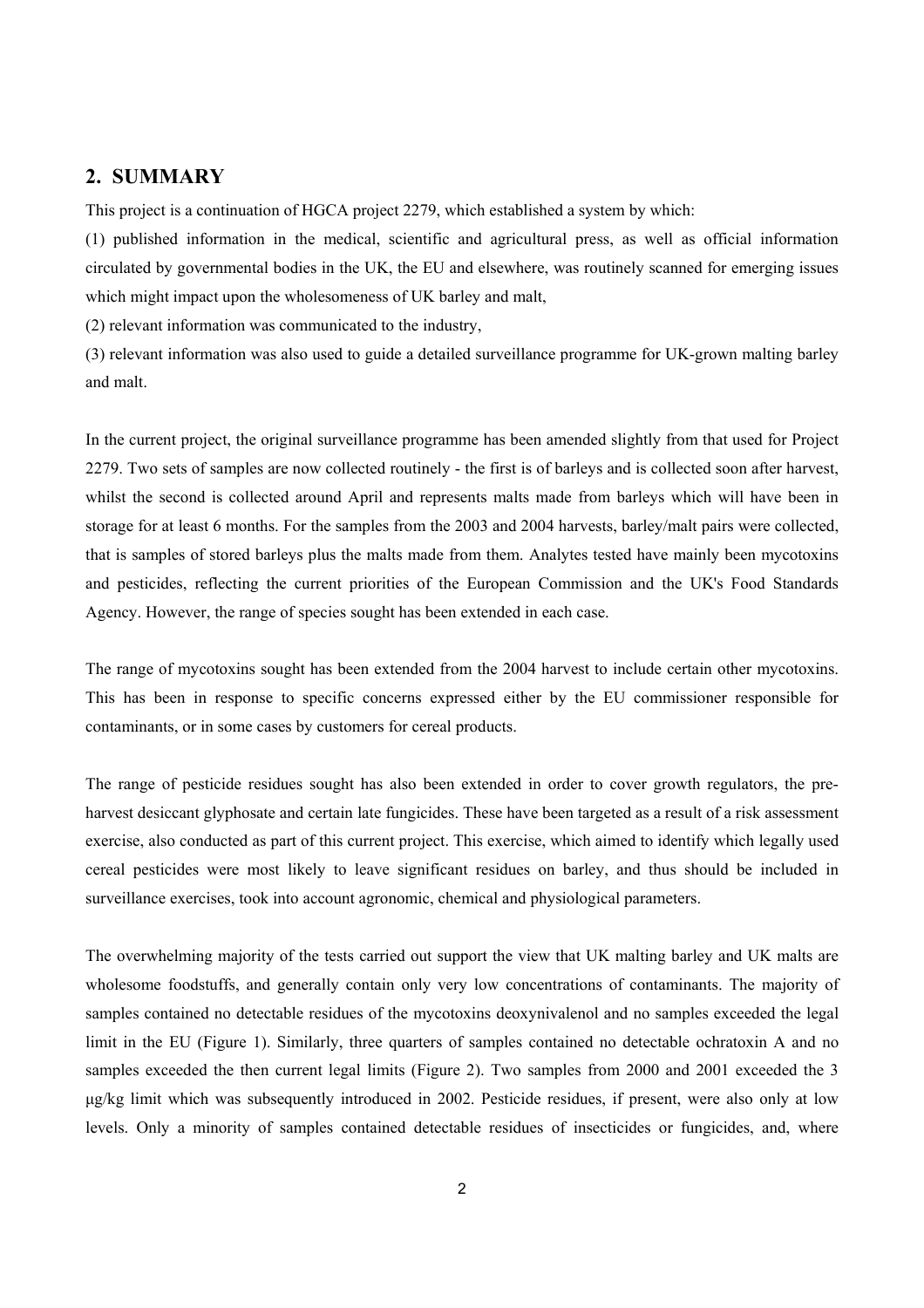present, these were well below MRLs (Figure 3). Several samples contained detectable residues of growth regulators, but always at levels well below legal limits.





**Figure 2. Occurrence of ochratoxin A in malting barleys and malts**

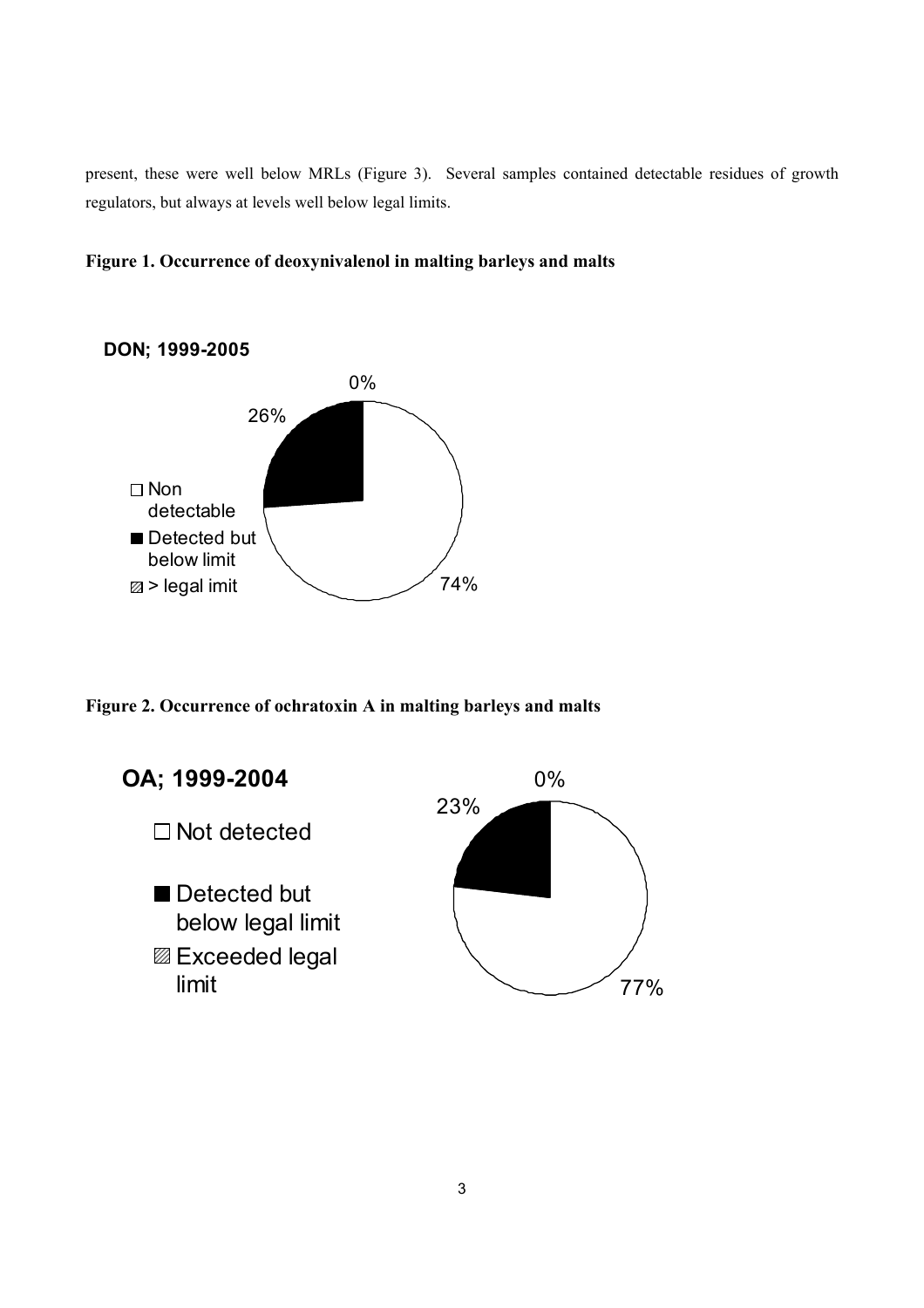



However, some potential trends have been observed. The gradual increase in the incidence of deoxynivalenol which was observed during the initial project (which covered the harvest years 1999, 2000 and 2001) now appears to have stabilised but from the 2004 and 2005 harvest, there has been an apparent increase in the incidence of the more toxic trichothecenes, T2 and HT-2. Since these toxins have previously been rare in UK barleys, this may indicate a shift in mould species. Further surveillance will be necessary to confirm if this is real, and whether it is sustained.

The data obtained has been communicated back to the malting industry and other levy payers via the MAGB's web site, but has, with the permission of the HGCA, also been provided to governmental bodies such as the UK's Food Standards Agency, the Pesticides Safety Directorate, and the European Commission, as appropriate.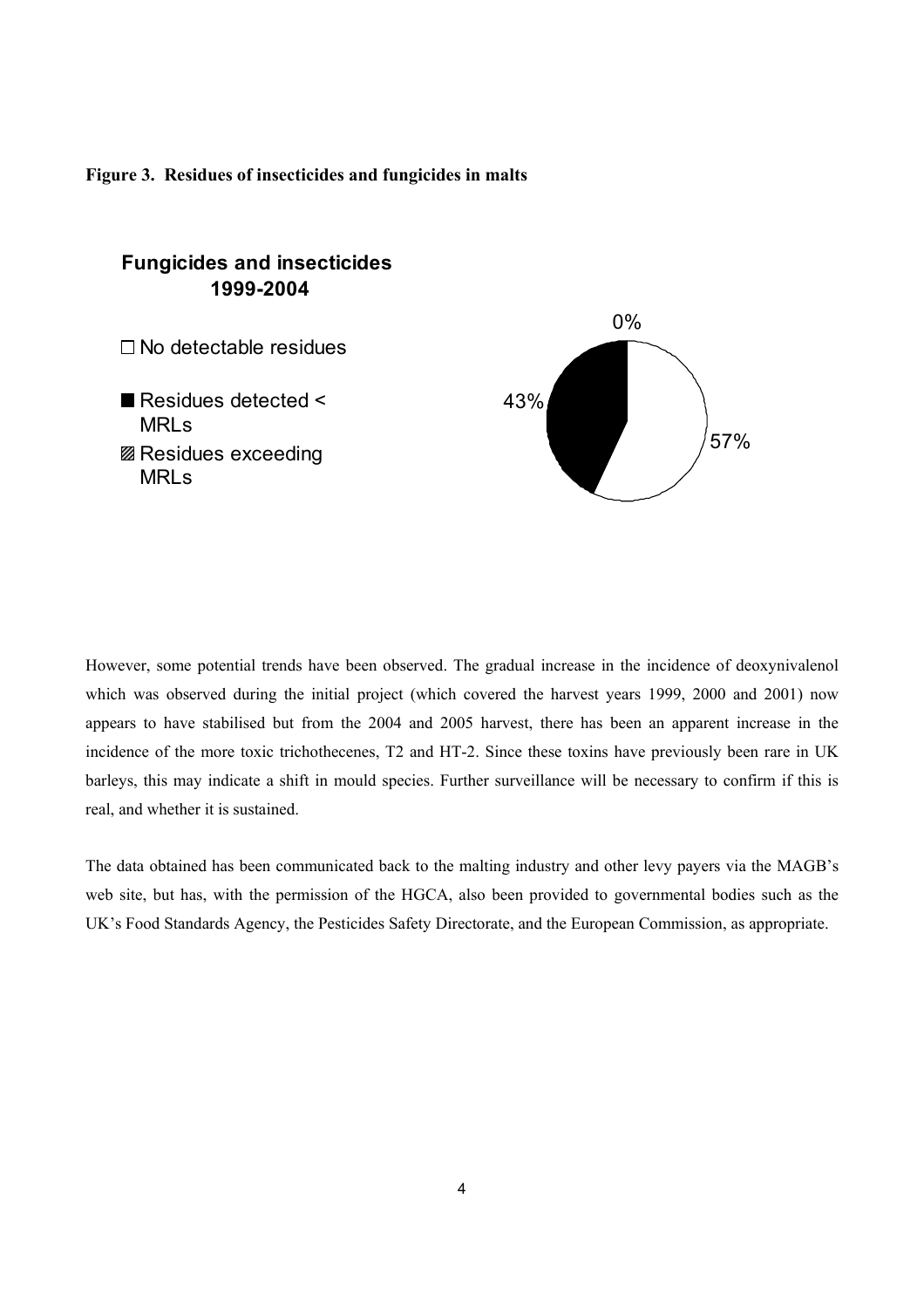# **SECTION 3. TECHNICAL DETAIL 1. BACKGROUND AND SCOPE OF PROJECT**

Project 2279 was set up as a response to the increasing importance of issues relating to food safety in the marketplace for cereals, both in order to comply with an increasing burden of legislation, and to satisfy customer demands, both for entry into new markets, and in existing markets, for maintaining a competitive advantage over similar products from different sources. It took account of the continuing refinement of analytical methodology and instrumentation, using mass spectrometry together with new methods based on immunology (ELISA, immuno-affinity) and molecular biology (PCR), which together mean that traces of unwanted materials can be detected in foods at ever lower concentrations. In many cases these materials are naturally occurring or widespread in the environment, so that elimination is difficult if not impossible.

The formula established by Project 2279, involving "horizon scanning" for emerging issues, supported by regular surveillance of representative sample sets for established contaminants together with the flexibility to expand the analytical scope to encompass newly identified issues, emphasised the value of such surveillance data to the cereals industry. It has since been adopted by the milling industry and the animal feed industry. The current project has built on this established pattern and developed it further.

# **Scope of this project.**

The scope of the current project was;-

- to continue to provide ongoing access to information on food safety and legislative issues which might impinge on the market acceptability of malting barley and malt in general and of UK-sourced malt in particular
- to draw the attention of the appropriate personnel in the malting industry or HGCA to any particularly urgent issues
- to carry out a risk assessment in order to identify those plant protection products most likely to leave detectable residues in UK barley and , where possible, to develop analytical methods for those chemicals
- to carry out regular surveillance for potential contaminants of barley and malt on two sets of barley and/or malt samples per year.
	- ¾ One set of freshly harvested barleys, collected in September-October
	- $\triangleright$  A second set collected in April-May, comprising barleys stored for at least 6 months after harvest and malts prepared from them.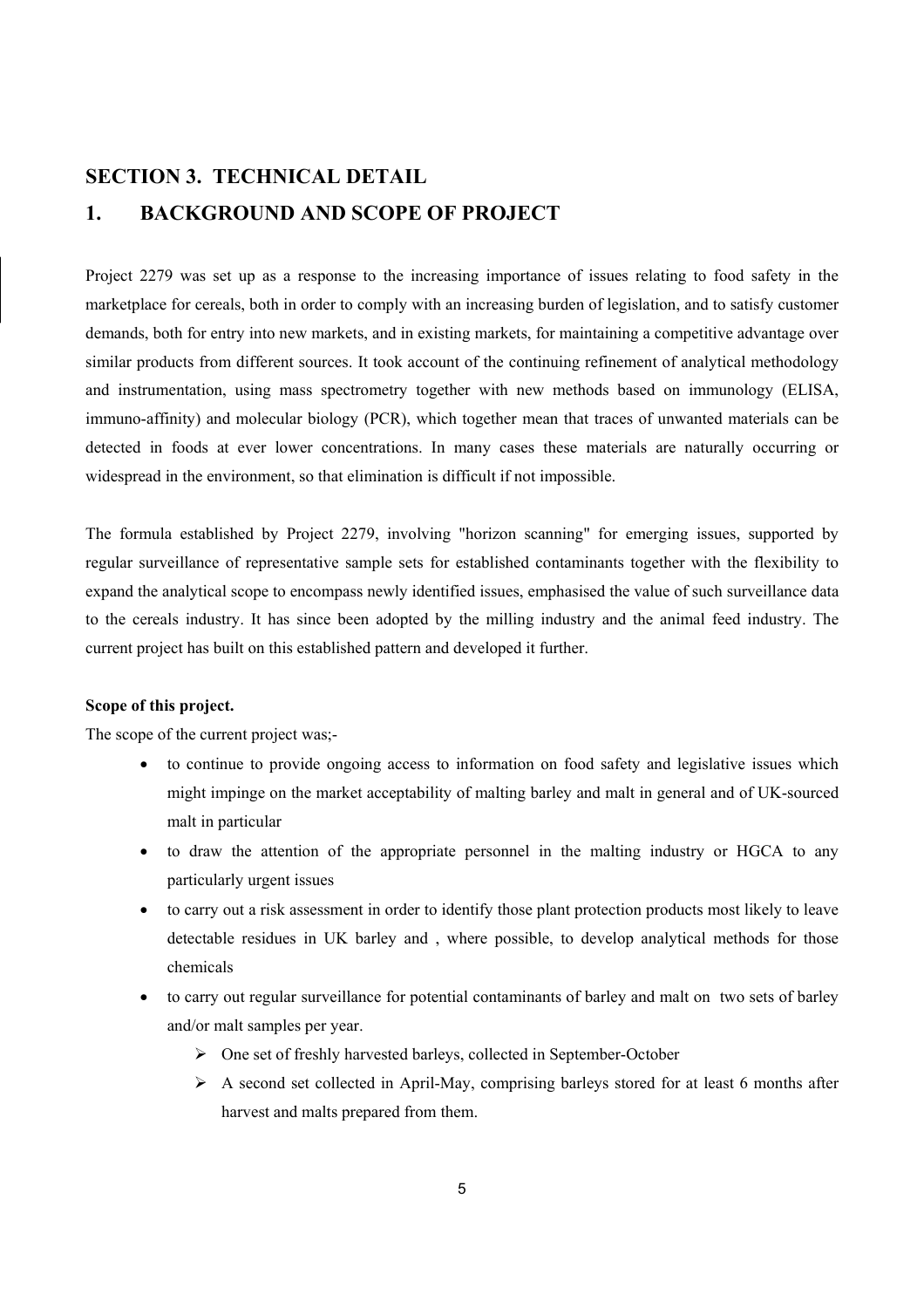- to identify any issues or trends in the incidence or concentration of these contaminants and bring them to the notice of the malting industry
- to carry out initial exploratory work, including method development where necessary, on any emerging issues which could pose a threat to wholesomeness or market acceptability of UK barley or malt

This project commenced on January  $1<sup>st</sup>$  2003 and finishes on  $31<sup>st</sup>$  December 2005. It is envisaged that from January 2006 the surveillance work will be continued as part of a larger project including both milling wheat and animal feed, and carried out jointly by CCFRA and BRi.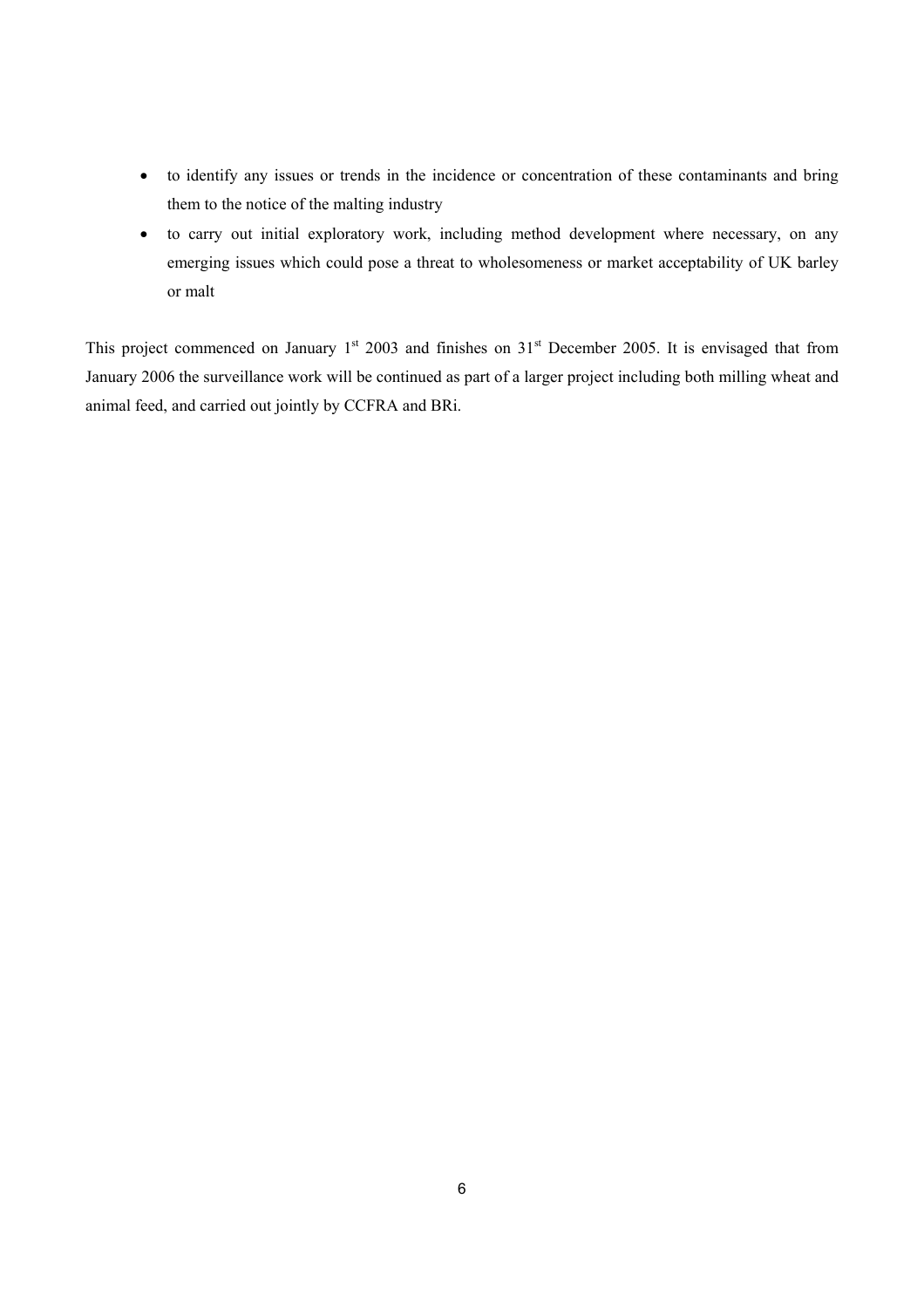# **2. METHODS**

# **2.1 Information sources**

As in Project 2279, BRi utilised its established system for scanning and collecting scientific and technical information published world-wide relating to malting and brewing. This information is stored on fully searchable electronic databases for ready access. For the purposes of this project, this system was supplemented by searching a number of additional information sources, which included (but were not limited to):-

- UK's Food Standards Agency newsletters, web site and publications
- UK's Pesticides Safety Directorate circulars, web site and publications
- HMSO web site
- The Official Journal of the European Commission (L and C series)
- The European Food Safety Authority (EFSA) web site
- TNO-BIBRA Toxicology and Regulatory News
- Codex web site and reports
- The FAO/WHO Joint Expert Committee on Food Additives and Contaminants (JECFA) web site and reports
- World Food Law Monthly
- US FDA's Center for Food Safety and Applied Nutrition web site
- Australia-New Zealand Food Standards Agency web site

# **2.2 Surveillance**

#### **2.2.1 Sample sets collected**

Each year representative sets of samples were collected with the collaboration of the Maltsters Association of Great Britain (MAGB), whose members represent the majority of commercial maltsters in the UK.

- The first sample set was collected in September-October (except in the first year of the project when samples from the 2002 harvest were collected in January 2003) and consisted of about 20 freshly harvested barleys, drawn from all members of the MAGB, with the number of samples per company governed by its production volumes. The companies were instructed to take several sub-samples from the bulk and to mix them to produce the final sample submitted. These samples were analysed principally for *Fusarium*  mycotoxins.
- The second sample, also drawn from all members of the MAGB, was collected in April-May and 10kg samples were taken according to the protocol set down in Directive 2002/26 for the official control of ochratoxin A in foods. The set comprised about 20 samples of malts made from barleys from the previous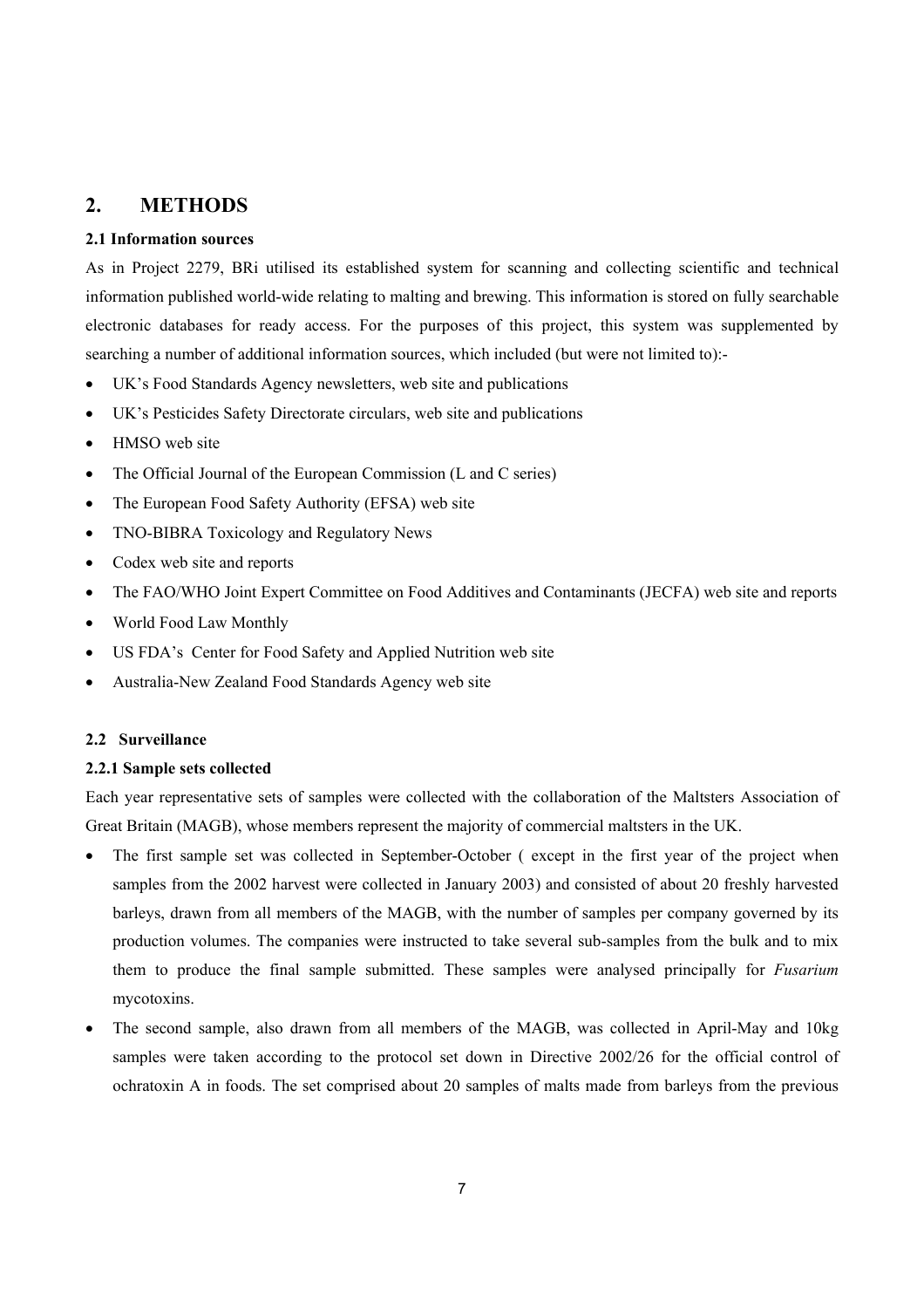year's harvest, stored for at least 6 months. From 2003, samples of both the barley and the resultant malt were collected.

#### **Table 1. Summary of sample sets collected**

*(for further details see Appendix 1)* 

| Harvest year | <b>Date Collected</b> | <b>Barley</b>  | <b>Malt</b>    |
|--------------|-----------------------|----------------|----------------|
|              |                       | (No. samples)  | (No. samples)  |
| 2002         | Jan 03                | Yes $(17)$     | N <sub>0</sub> |
|              | May $03$              | N <sub>O</sub> | Yes $(26)$     |
| 2003         | <b>Oct 03</b>         | Yes $(17)$     | N <sub>0</sub> |
|              | April 04              | Yes $(19)$     | Yes $(19)$     |
| 2004         | <b>Oct 04</b>         | Yes $(20)$     | N <sub>0</sub> |
|              | April 05              | Yes $(20)$     | Yes $(20)$     |
| 2005         | <b>Oct 05</b>         | Yes $(18)$     |                |

#### • **Speciality malts.**

In 2004, a set of speciality malts (including roast barley) was collected in order to monitor heat generated toxins (chloropropanols, acrylamide and furan)

# **2.2.2 Mycotoxin analyses.**

### • **Trichothecenes.**

DON, 3-acetyl-DON, 15-acetyl-DON, NIV, HT-2 toxin and T-2 toxin were analysed by an in-house procedure based on a published method *(Patel et al, 1996).* From the 2004 harvest onwards, this was extended to also include fusarenone-X, neosolaniol and diacetoxyscirpenol. These mycotoxins have been identified by the European Commission as potentially serious contaminants of cereals and cereal products and BRi is currently investigating their occurrence in UK cereals and behaviour in processing under a separate HGCA project. The mycotoxins were extracted using acetonitrile/water, partially purified using trichothecene clean-up columns, then derivatised and analysed by GC-mass spectrometry. The limit of quantification for each toxin was 5 µg/kg. BRi participates in FAPAS proficiency tests. Z scores are available on request.

#### • **Zearalenone.**

This was analysed by an in-house procedure based on a published method as before *(Patel et al, 1996).* After extraction with acetonitrile/water, specific immuno-affinity columns were used for the clean-up stage. Detection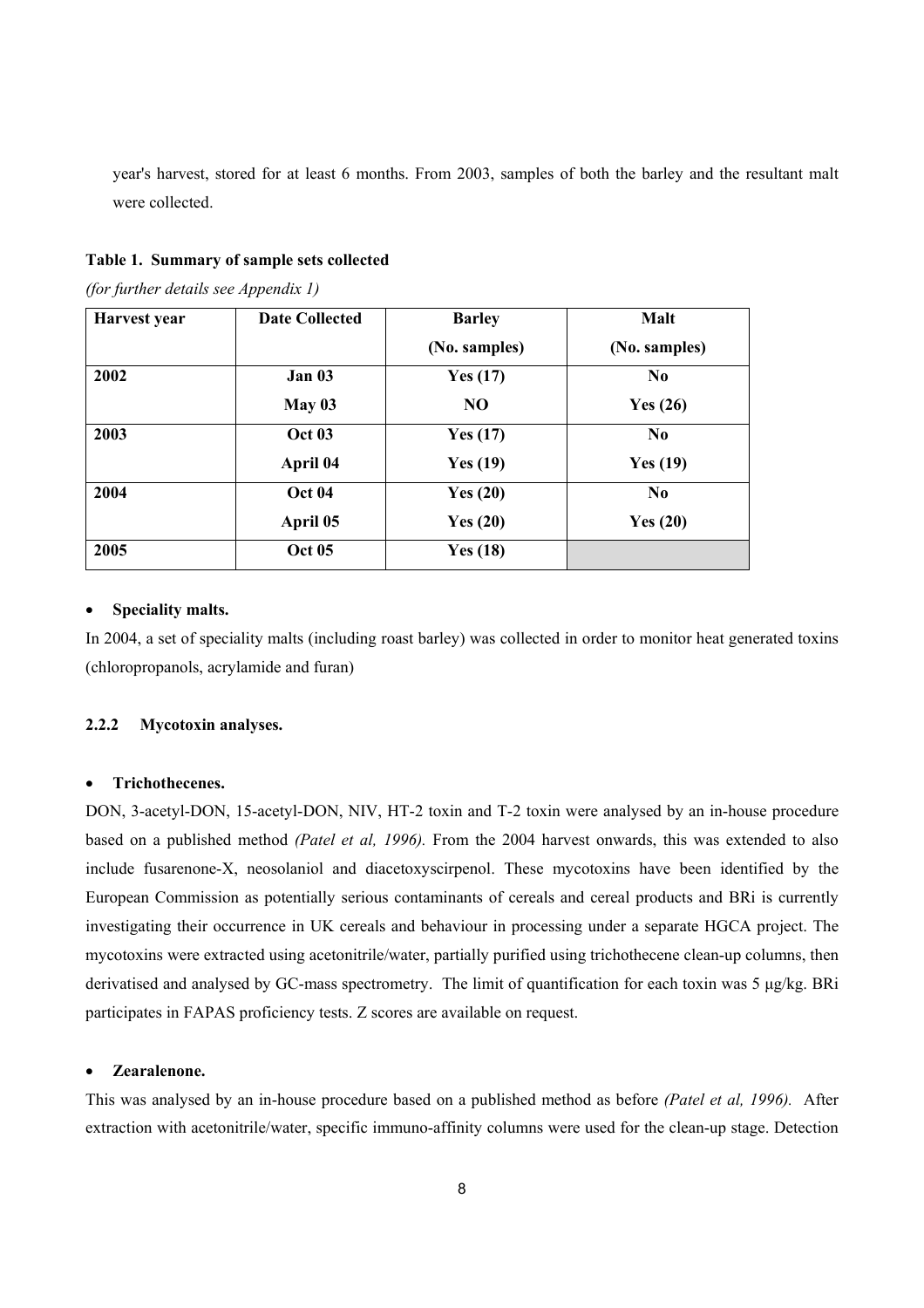and quantification was by HPLC. The limit of quantification was 2 µg/kg. BRi participates in FAPAS proficiency tests for zearalenone and Z scores are available on request.

#### • **Ochratoxin A.**

This was analysed by HPLC with fluorescence detection, following extraction and clean-up with immunoaffinity columns *(Baxter, Slaiding and Kelly, 2001).* The limit of quantification was 0.1 µg/kg. BRI has UKAS accreditation for this analysis and also participates in FAPAS proficiency tests. Z scores are available on request.

#### • **Aflatoxins.**

Aflatoxins B1, B2, G1 and G2 were analysed by an in-house procedure based on a published method *(Patel et al, 1996).* After extraction with acetonitrile/water, specific immuno-affinity columns were used for the clean-up stage. Detection and quantification was by HPLC with post-column derivatisation. The limit of quantification was 0.1 µg/kg. BRi participates in FAPAS proficiency tests for aflatoxins and Z scores are available on request.

#### • **Citrinin**

Samples were milled and extracted with a dichloromethane/phosphoric acid mixture. The extract was cleaned up on a polyamide SPE column and eluted with methanol/formic acid. The eluate was concentrated and analysed by LC-MS-MS. The limit of quantification was 0.1 µg/kg. Results are reported corrected for recovery.

#### • **Cytochalasin**

Samples were milled and extracted by homogenisation with methanol. The extract was loaded onto a C18 SPE column and residues eluted with acetonitrile/water. The eluate was concentrated and analysed by LC-MS-MS. The limit of quantification was 0.5 µg/kg for 2003 harvest and 0.1 µg/kg for 2004 and subsequent harvests. Results are reported corrected for recovery.

#### **2.2.3 Pesticides**

#### • **Storage insecticides and late-acting fungicides**

A multi-residue pesticide analysis was developed at BRi for cereals and malted cereals. Currently this includes all insecticides which are currently, or have until recently, been used on cereals post-harvest or on empty stores, as well as several late acting fungicides, including cyprodanil and some of the new strobiluron fungicides. Samples were milled and extracted with acetone/methanol. The extract was concentrated and fractionated by gel permeation chromatography. The fraction containing pesticide residues was concentrated and analysed by GC-MS. The limit of quantification for each residue was 0.01 mg/kg. Results are reported uncorrected for recovery.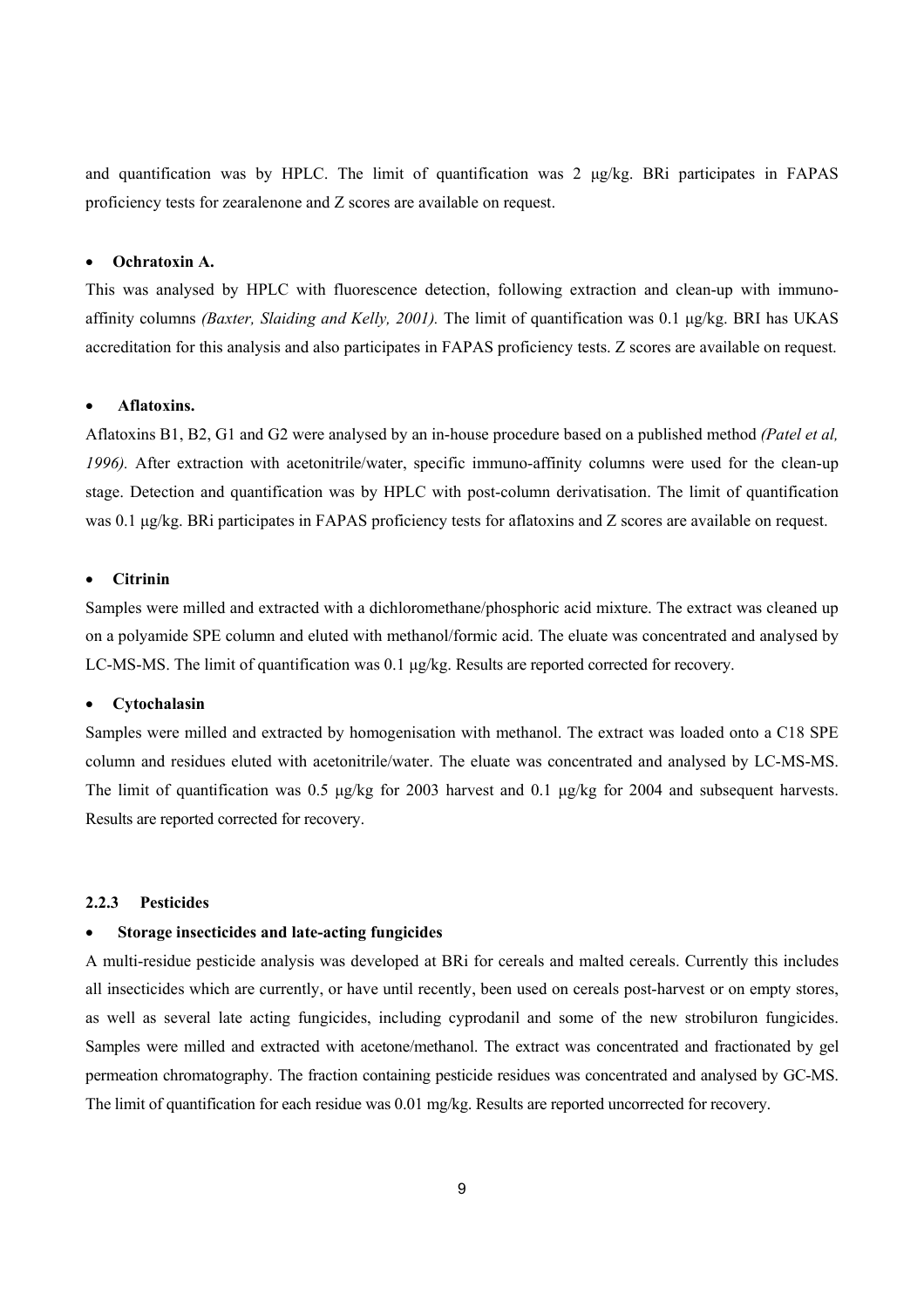#### • **Growth regulators**

Samples were milled and extracted by homogenisation with methanol/water. The extract was loaded onto a C18 SPE column and residues eluted with buffer. The eluate was analysed by LC-MS-MS using the deuterated analogues of chlormequat and mepiquat as internal standards. The limit of quantification was 0.01 mg/kg. Results are reported corrected for recovery.

#### • **Glyphosate**

Analysis of residual glyphosate and its metabolite aminomethyl phosphonic acid in barley was carried out at BRi using an in-house method. The sample was ground and then shaken with ammonium hydroxide solution for 60 minutes. The resulting extract was centrifuged and a portion evaporated to dryness. The components of interest were derivatised with 9-fluorenylmethyl chloroformate and separated and quantified by HPLC using fluorescence detection. The limit of detection was 0.5 mg/kg.

#### **2.2.4 Chloropropanols**

3-Mono-chloro-propanediol (3-MCPD) was analysed using a method developed and validated by CSL (*Brereton et al, 2001)*. This method depends upon GC-mass spectrometry, following derivatisation with heptafluorobutyrylimidazole. BRi has UKAS accreditation for this method and participates in FAPAS proficiency tests for 3-MCPD. Z scores are available on request.

# **2.2.5 Acrylamide**

This was analysed using a GC-MS method based on that developed by Castle and others at CSL, York *(Castle, 1993).* BRi participates in FAPAS proficiency tests for acrylamide and Z scores are available on request.

Highly processed samples (roast barley and malts with a colour greater than about 100°EBC) are widely recognised as presenting analytical difficulties and it was necessary to modify the Castle method to some extent for these samples.

#### **2.2.6 Dioxins**

Dioxins were extracted by Soxhlet extraction for 16 hours, using 20% acetone in hexane. The solvent was removed using a rotary evaporator and the residue dissolved in DMSO.

The isolated dioxins were then measured using ah-immunoassy purchased from Biosense Laboratories AS, Thormøhlensgt. 55, Bergen, N-5008, Norway

( http://www.biosense.com/comweb.asp?articleno=26&segment=3 ). Mode of action.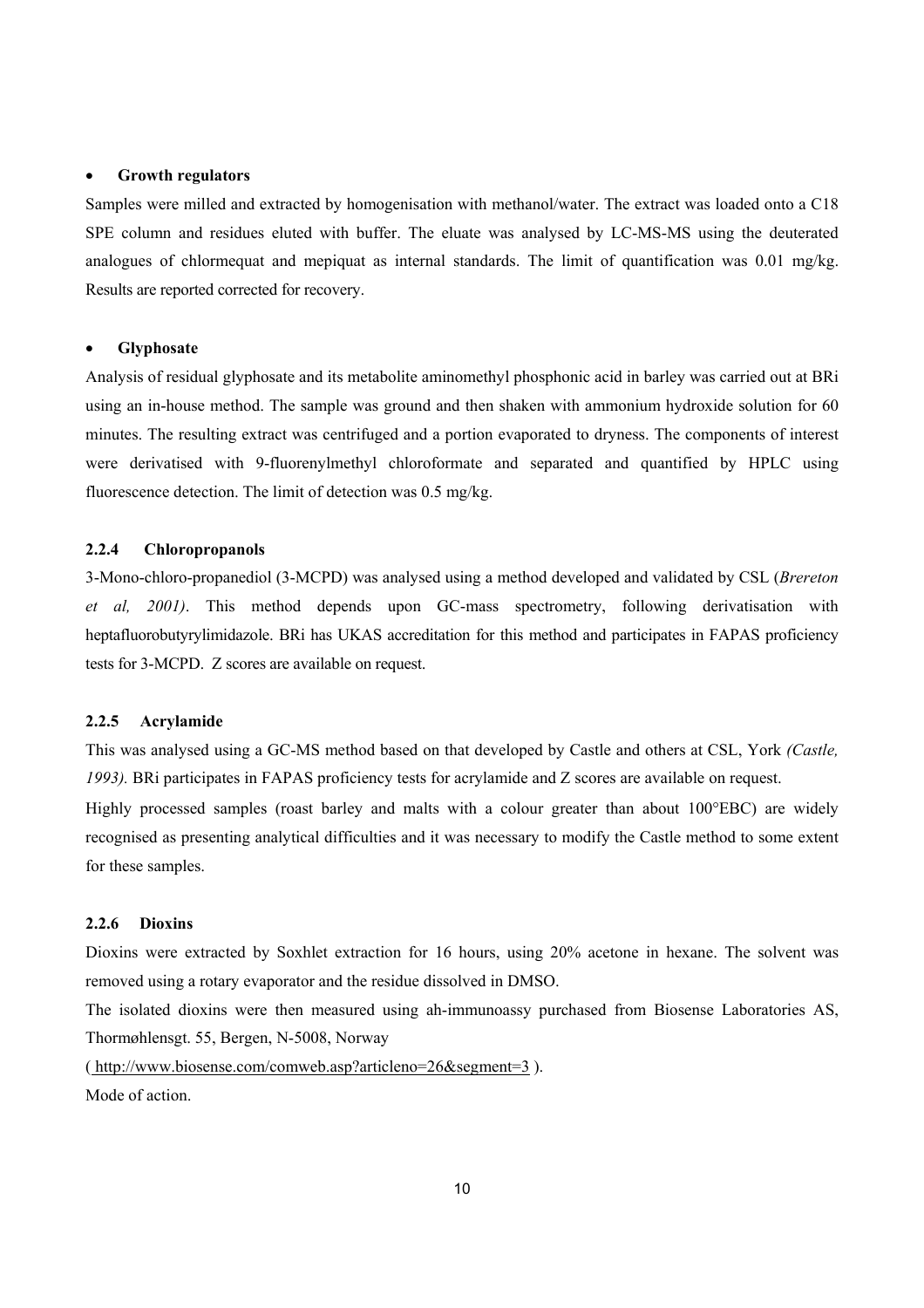In the body, dioxins react with a particular intracellular receptor (ah-receptor) which then binds to specific genes called the dioxin responsive elements (DREs). This binding causes specific changes in gene expression leading to changes in metabolism including altered growth patterns, oncogensis and other deleterious effects. These biological components have been isolated and used as a basis for the measurement of dioxins. Essentially the system mimics an enzyme immunoassay although it is not a typical ELISA. The dioxin responsive elements (which are DNA) are bound to a microtitre plate. The reaction mixture includes the ah-receptor as well as other components of the reactive complex. In the presence of dioxin the complex is formed, binds to the DNA and remains in the plate. An antibody linked to an enzyme recognises and binds to the complex in the plate. The presence or absence of this enzyme can then be readily measured colorimetrically. The reaction must be calibrated using α-naphthalene and a number of positive and negative controls must also be included. **Results are reported on a weight basis, for total dioxins**. This differs from most instrumental methods, in which each dioxin species is measured separately, and then the weight of each species transformed to a WHO TEQ value, using a factor based on the toxicity of that species. The total dioxin content in terms of TEQ numbers appears to be a significantly lower value than the total dioxin weight as estimated by this kit.

 Each kit costs approximately £1000. Although the microtitre plate contains 48 wells, many of these are taken up by controls and calibration standards. In addition, serial dilutions of each sample must be run. We were therefore only able to test 4 unknown samples. If the kit was being used routinely for a limited number of matrices, thus reducing the number of controls needed, and a pass/fail threshold had been identified, a maximum of 10 unknown samples could be analysed with each kit, giving a cost/assay of £100 compared with between £800 and £1000 per sample for traditional analysis.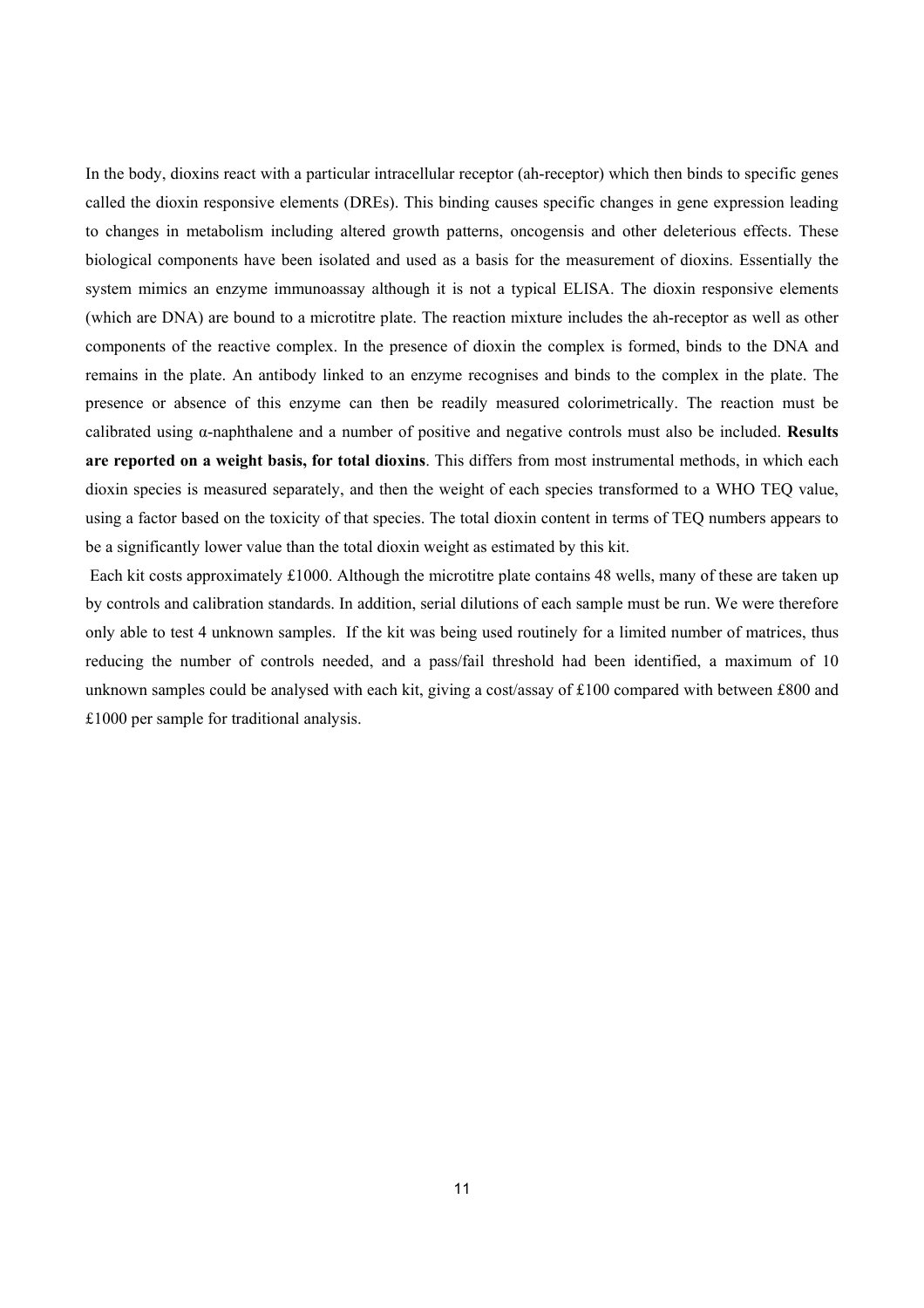# **3. RESULTS AND DISCUSSION**

# **3.1. Surveillance**

#### **3.1.1. Mycotoxins**

This project has covered surveillance for toxins from both field fungi (mainly *Fusarium spp.)* and storage fungi *(Penicillium verrucosum* and *Aspergillus flavus). Fusarium* species can give rise to a range of structurally related toxins known as trichothecenes, as well as the structurally unrelated oestrogenic toxin zearalenone and the fumonisin group of toxins. The profile of toxins formed depends both upon the mould species and the environmental conditions. Fumonisins mainly occur in maize and have not therefore been included in this project. Legal limits for deoxynivalenol (DON), the commonest of the trichothecenes, have just been introduced in the EU, and limits for other *Fusarium* toxins are being considered.

*Penicillium verrucosum* infections can give rise to ochratoxin A and also to citrinin, while *Aspergillus flavus* can give rise to aflatoxins. There are legal limits for both ochratoxin A and aflatoxins on cereals in the EU.

Analyses have been carried out on freshly harvested barleys and on stored barleys plus the malts made from them.

#### **3.1.1.1.** *Fusarium* **toxins: trichothecenes**

#### **A. Freshly harvested barleys**

Since this project commenced in January 2003, barleys harvested in 2002 were not sampled until January 2003. In subsequent years, freshly harvested barleys were collected in October.

Results are shown in Table 2 and Figure 1. The commonest trichothecene detected was deoxynivalenol (DON), which was detected in approximately one third of samples, although this varied from year to year, ranging from 6% in 2005 to 40% in 2004 (which was a wet year). Concentrations were always low, with the highest level detected being 71 µg/kg, compared with the EU legal limit for raw barley of 1250 µg/kg *(Regulation 856/2005).*  The acetylated species, 3-acetyl-DON and 15-acetyl-DON, which can be formed from DON in living tissues under some circumstances, were not detected in these raw barleys.

Nivalenol (NIV), which was detected in approximately 10% of samples, was generally only found in samples which were also positive for DON, at concentrations significantly lower than for DON.

T-2 and HT-2 toxins are type A trichothecenes, which are significantly more toxic than DON, but generally rarer in the UK. Since HT-2 is a metabolite of T-2 and since a legal limit is expected to be set in the EU for the sum of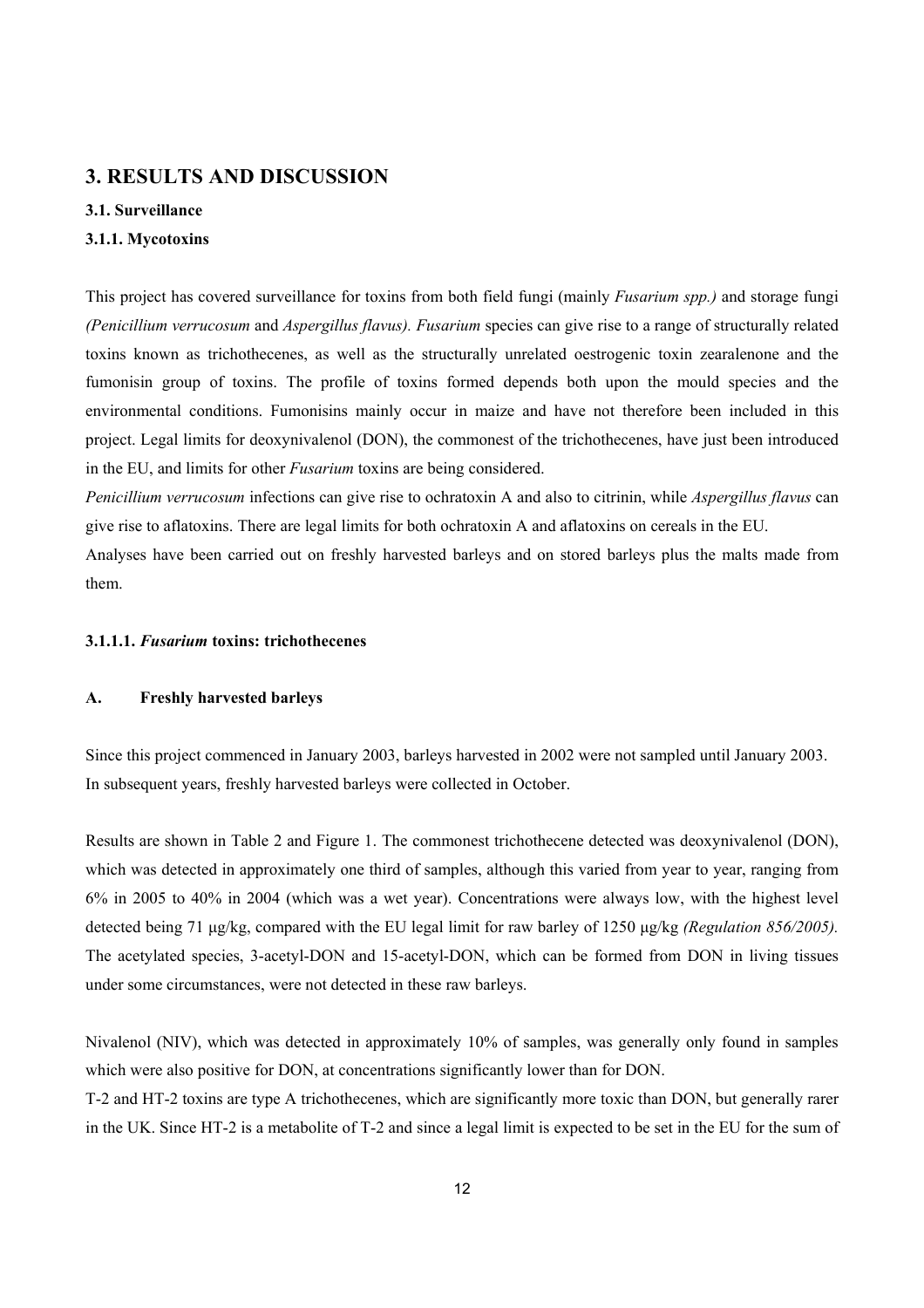T-2 + HT-2 *(Reg 856/2005)* values here are also quoted as the sum of these two toxins. Neither toxin was detected in barleys from the 2002 and 2003 harvests, continuing the pattern found in malted barleys from 1999 to 2001 *(HGCA project 2279, final report).* However, traces of HT-2 were detected in barleys from 2004 harvest, and in 2005 around one third of samples contained detectable T-2 or HT-2, at concentrations similar to those found for DON in previous years. This shift in incidence is displayed graphically in Figures 4A and 4B.

#### **Table 2. Trichothecenes in freshly harvested barleys**

*(samples below the limit of detection are regarded as containing half that limit)* 

| Mycotoxin                                                     |              |                  |          |                  |  |  |
|---------------------------------------------------------------|--------------|------------------|----------|------------------|--|--|
| (Limit of quantification is $5$<br>$\mu$ g/kg for all toxins) | Harvest year |                  |          |                  |  |  |
|                                                               | 2002         | 2003             | 2004     | 2005             |  |  |
|                                                               | $N = 17$     | $N = 17$         | $N=20$   | $N = 18$         |  |  |
| <b>DON</b>                                                    |              |                  |          |                  |  |  |
| Mean $(\mu g/kg)$                                             | 5.3          | 7                | 10.8     | 3.3              |  |  |
| Maximum (µg/kg)                                               | 14           | 26               | 71       | 16               |  |  |
| $%$ of samples $>$ LOQ                                        | 35           | 35               | 40       | 6                |  |  |
| <b>NIV</b>                                                    |              |                  |          |                  |  |  |
| Mean $(\mu g/kg)$                                             | 3.1          | 2.8              | 3.5      | 2.8              |  |  |
| Maximum (µg/kg)                                               | 9            | 7                | 16       | 8                |  |  |
| $%$ of samples $>$ LOQ                                        | 12           | 6                | 15       | 6                |  |  |
| $HT-2+T2$                                                     |              |                  |          |                  |  |  |
| Mean $(\mu g/kg)$                                             | 2.5          | 2.5              | 2.6      | 8.1              |  |  |
| Maximum $(\mu g/kg)$                                          | $<$ 5        | $<$ 5            | 5        | 56               |  |  |
| $%$ of samples $>$ LOQ                                        | $\mathbf{0}$ | $\boldsymbol{0}$ | 5        | 33               |  |  |
| Others*                                                       |              |                  |          |                  |  |  |
| Mean $(\mu g/kg)$                                             | 2.5          | 2.5              | 2.5      | 2.5              |  |  |
| Maximum (µg/kg)                                               | $<$ 5        | $<$ 5            | $<$ 5    | $<$ 5            |  |  |
| $%$ of samples $>$ LOQ                                        | $\theta$     | $\theta$         | $\theta$ | $\boldsymbol{0}$ |  |  |

*\* In 2002, 2003 and 2004, this included 3-actyl-DON and 15-acetyl-DON* 

*In 2005, neosolaniol, diacetoxyscirpenol and fusarenon-X were included in addition to the acetylated DONs* 

Freshly harvested barleys from the 2005 harvest were also tested for the three additional *Fusarium* toxins, neosolaniol, fusarenon-X and diacetoxyscirpenol, since it has been suggested by EU Commissioners that these toxins could also occur in cereals in Western Europe and could survive processing. None of these toxins was detected in any of the samples.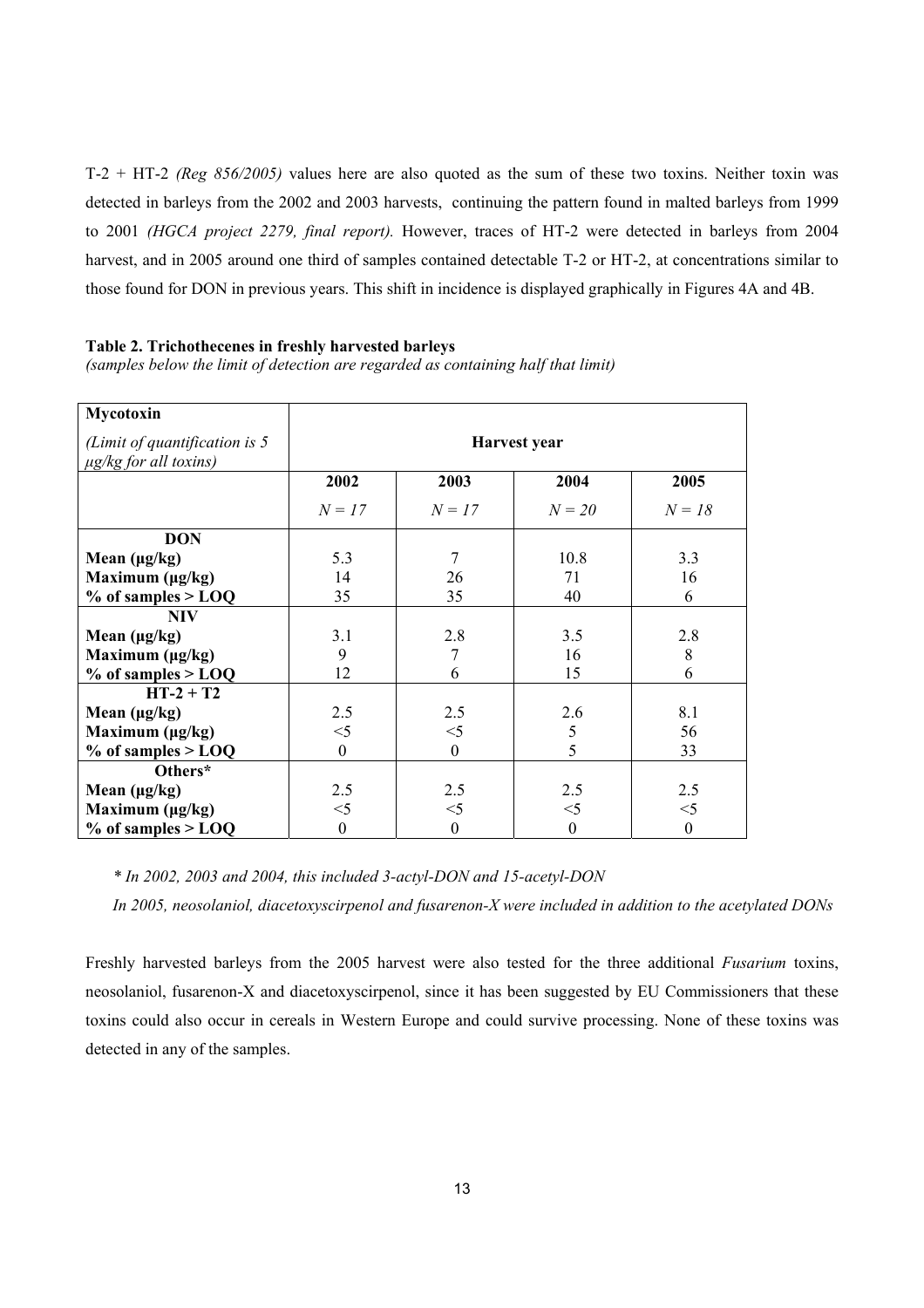# **Figure 4A. Concentrations and incidence of deoxynivalenol in barleys**

*(samples below the limit of detection are regarded as containing half that limit)* 



**Figure 4B. Concentrations and incidence of T-2 and HT-2 in barleys** 

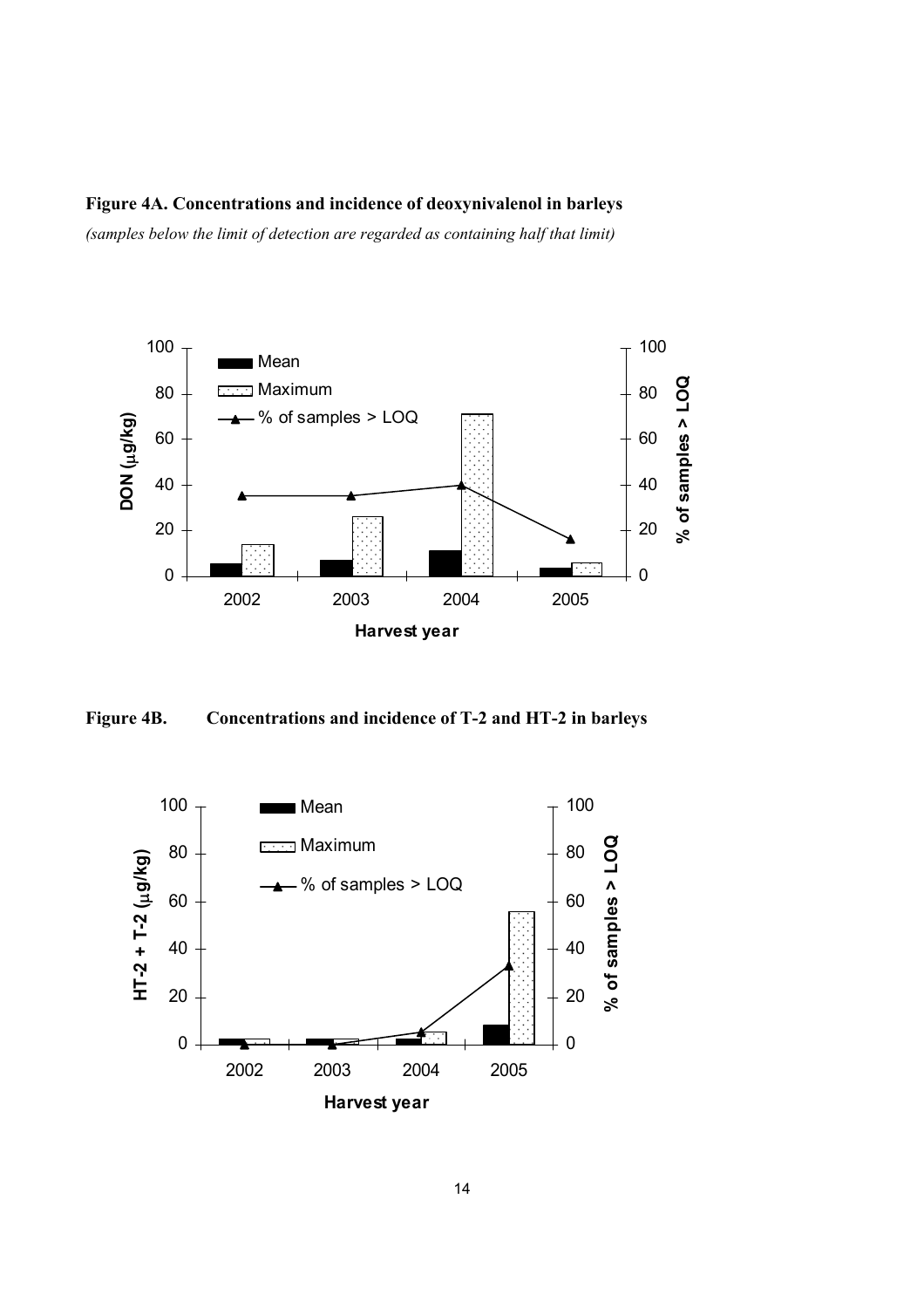# **B. Stored barleys and malts prepared from them**

The main reason for testing stored barleys was to monitor the occurrence of toxins such as ochratoxin A, which is produced by moulds such as *Penicillium verrucosum.* Such moulds can grow under relatively dry conditions and can therefore sometimes be found in stored cereals. However, the stored samples collected were also tested for *Fusarium* toxins. In 2002, samples of malts prepared from barleys from the 2002 harvest stored for approximately 6 months were collected according to the recommended protocol for official control in the EU *(Directive 2002/26/EC).* (This requires defined number of sub-samples to be taken (depending upon the weight of the bulk being sampled) and combined to give an aggregate sample of at least 10kg. The entire 10kg is then milled finely and mixed before being sub-sampled for analysis). In subsequent years, both the barleys and the malts prepared from them were analysed in order to give some indication of the persistence of these toxins under commercial malting conditions.

**Table 3. Trichothecene mycotoxins in stored barleys and malts prepared from them**  *(samples below the limit of detection are regarded as containing half that limit)* 

| <b>Toxin</b> | <b>Harvest</b> | <b>Number</b><br><b>of</b> | <b>Barley</b> |                       |                                 | <b>Malt</b>        |                          |                            |
|--------------|----------------|----------------------------|---------------|-----------------------|---------------------------------|--------------------|--------------------------|----------------------------|
|              | year           | samples                    |               | $\mu$ g/kg $\mu$ g/kg | Mean Max %>LOQ<br>$\frac{0}{0}$ | Mean<br>$\mu$ g/kg | <b>Max</b><br>$\mu$ g/kg | $\%$ >LOQ<br>$\frac{0}{0}$ |
|              |                |                            |               |                       |                                 |                    |                          |                            |
| <b>DON</b>   | 2002           | 26                         |               |                       | Not done                        | 8.1                | 56                       | 42                         |
|              | 2003           | 19                         | 5.8           | 13                    | 10                              | 6.1                | 27                       | 5                          |
|              | 2004           | 20                         | 6.9           | 28                    | 40                              | 4.0                | 17                       | 20                         |
|              |                |                            |               |                       |                                 |                    |                          |                            |
| $3 + 15$     | 2002           | 26                         |               | Not done              |                                 | 4.9                | 31                       | 15                         |
| acetyl       | 2003           | 19                         | 2.5           | $<$ 5                 | $\Omega$                        | 2.5                | $<$ 5                    | $\mathbf{0}$               |
| <b>DON</b>   | 2004           | 20                         | 2.5           | $<$ 5                 | $\theta$                        | 2.5                | $<$ 5                    | $\theta$                   |
|              |                |                            |               |                       |                                 |                    |                          |                            |
| <b>NIV</b>   | 2002           | 26                         |               |                       | Not done                        | 2.5                | $<$ 5                    | $\mathbf{0}$               |
|              | 2003           | 19                         | 3.4           | 11                    | 3                               | 2.5                | $<\!\!5$                 | $\boldsymbol{0}$           |
|              | 2004           | 20                         | 5.6           | 8                     | 11                              | 2.5                | $<$ 5                    | $\theta$                   |
|              |                |                            |               |                       |                                 |                    |                          |                            |
| $T-2$<br>$+$ | 2002           | 26                         |               |                       | Not done                        | 2.5                | $<$ 5                    | $\mathbf{0}$               |
| $HT-2$       | 2003           | 19                         | 2.5           | $<$ 5                 | $\theta$                        | 2.5                | $<$ 5                    | $\boldsymbol{0}$           |
|              | 2004           | 20                         | 5.7           | 64                    | 5                               | 3.3                | 14                       | 6                          |
|              |                |                            |               |                       |                                 |                    |                          |                            |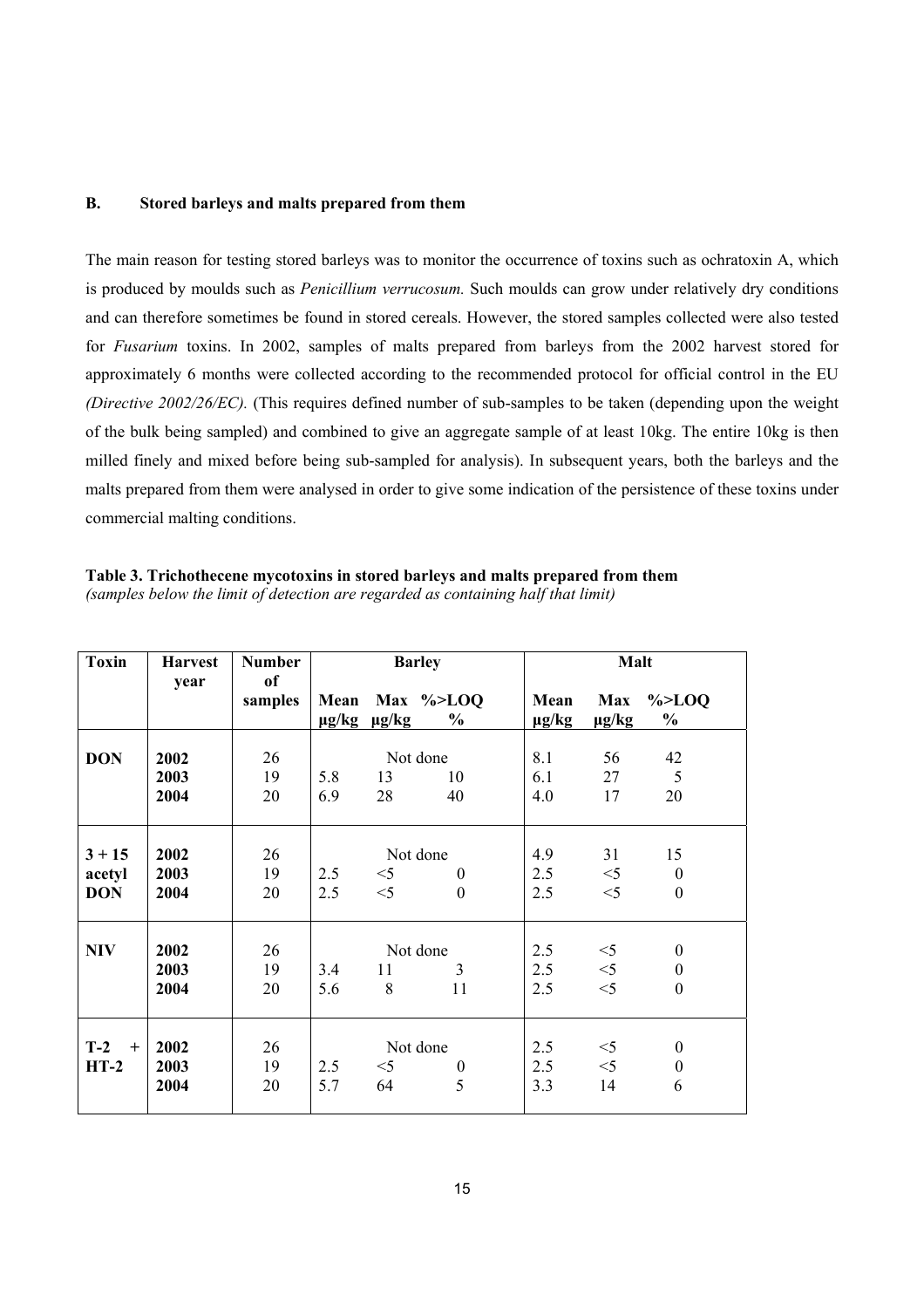Results are shown in Table 3. Values for stored barleys were in line with those obtained for freshly harvested samples from the same year, with DON, while being the commonest of the Fusarium mycotoxins detected, being present only at low levels. Acetylated DON species were detected in one year only (2002 harvest). T-2 and HT-2 were only detected in one barley and its corresponding malt from the 2004 harvest.

Both stored barleys and malts from the 2004 harvest were also analysed for other *Fusarium* mycotoxins (neosolaniol, fusarenon-X and diacetoxyscirpenol). None of these toxins was detected in any of the samples.

Both concentrations and incidence of mycotoxins were generally lower in malts than in the corresponding barleys. Although the number of samples involved is too small to be statistically significant, the results would support the widely held supposition that *Fusarium* moulds tend to die off in storage. Thus, although pre-formed toxins would still be present in the starting barleys, some of these would be washed out during steeping and the amount of inoculum present would generally be too low for substantial re-growth during malting.

#### **3.1.1.2 Zearalenone**

Although zearalenone (ZEA) is a mycotoxin also produced by similar *Fusarium* species to the trichothecenes, it is structurally unrelated to them. Its toxicity profile is also very different, in that while general toxicity is low, ZEA is potent oestrogen and can affect reproduction, especially for domesticated animals. Pigs are the most sensitive species, and guideline limits being suggested for zearalenone for animal diets for pigs are likely to be in within the range which could be found in cereals.

Results are shown in Table 4. In these samples, ZEA occurred only infrequently, and only at trace levels, well below those being suggested as guideline limits for animal feed materials. There were too few positive samples to give any reliable indication of whether the ZEA was derived from field infection or infection during storage, or whether it is likely to increase during the malting process.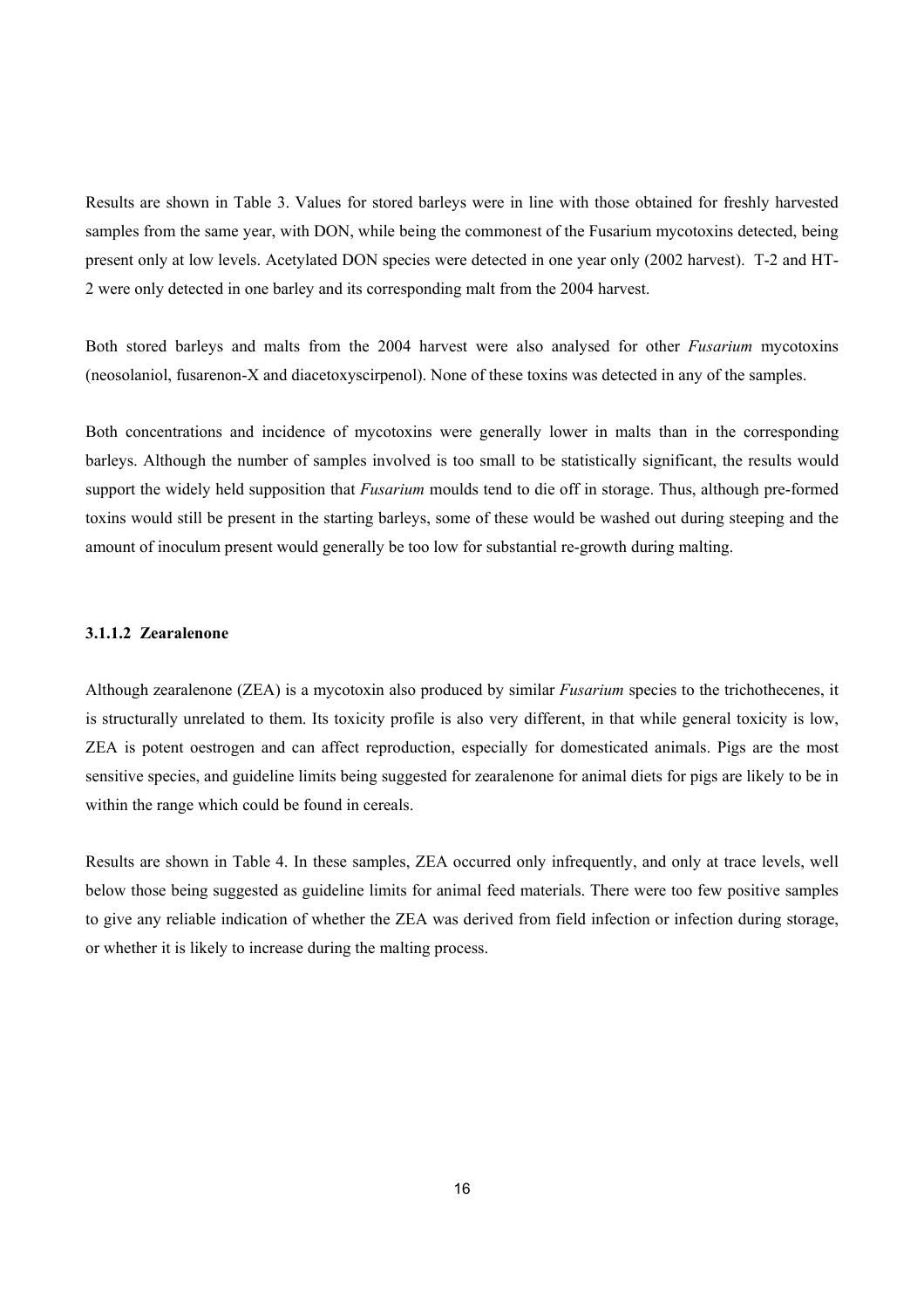#### **Table 4. Zearalenone in barleys and malts**

*(Limit of quantification was 2 µg/kg for all samples) (samples below the limit of detection are regarded as containing half that limit)* 

| <b>Toxin</b> | <b>Harvest</b>                   | <b>Number</b>        | <b>Barley</b>                                                        | Malt                                                                                             |  |  |  |  |
|--------------|----------------------------------|----------------------|----------------------------------------------------------------------|--------------------------------------------------------------------------------------------------|--|--|--|--|
|              | year                             | of<br>samples        | Mean Max %>LOQ<br>$\mu$ g/kg $\mu$ g/kg<br>$\frac{6}{9}$             | Max $\% > LOQ$<br>Mean<br>$\%$<br>$\mu$ g/kg<br>$\mu$ g/kg                                       |  |  |  |  |
|              | <b>Freshly harvested samples</b> |                      |                                                                      |                                                                                                  |  |  |  |  |
| <b>ZEA</b>   | 2002<br>2003<br>2004<br>2005     | 26<br>19<br>20<br>18 | Not done<br>Not done<br>5<br>4<br>1.2<br>$\theta$<br>1.0<br>$\leq$ 2 |                                                                                                  |  |  |  |  |
|              | <b>Stored samples</b>            |                      |                                                                      |                                                                                                  |  |  |  |  |
| <b>ZEA</b>   | 2002<br>2003<br>2004             | 26<br>19<br>20       | Not done<br>12<br>$\frac{2}{5}$<br>1.9<br>8<br>1.4                   | 1.0<br>$<$ 2<br>$\boldsymbol{0}$<br>$1.4$ 4<br>$\overline{3}$<br>$\mathbf{0}$<br>1.0<br>$\leq$ 2 |  |  |  |  |

# **3.1.1.3 Aflatoxins**

In the previous project (HGCA No 2279) samples were tested every year for aflatoxins. No positive samples were found (limit of quantification 0.1 µg/kg). In the first year of the current project, selected malts made from stored barleys harvested in 2002 were also tested for aflatoxins. No positive samples were detected.

**In view of this continued record of negative results, regular monitoring for aflatoxins was discontinued.** 

# **3.1.1.4 Ochratoxin A**

In the UK and Western Europe, Ochratoxin A (OA) is produced by a mould *Penicillium verrucosum* which can grow on stored cereals at moistures in excess of around 18-20 % (although the ambient temperature and incubation time also have an effect). In the EU there are legal limits of 5 µg/kg for OA on raw cereals and 3 µg/kg for processed cereals such as malt. This mould can also potentially grow and produce toxin during the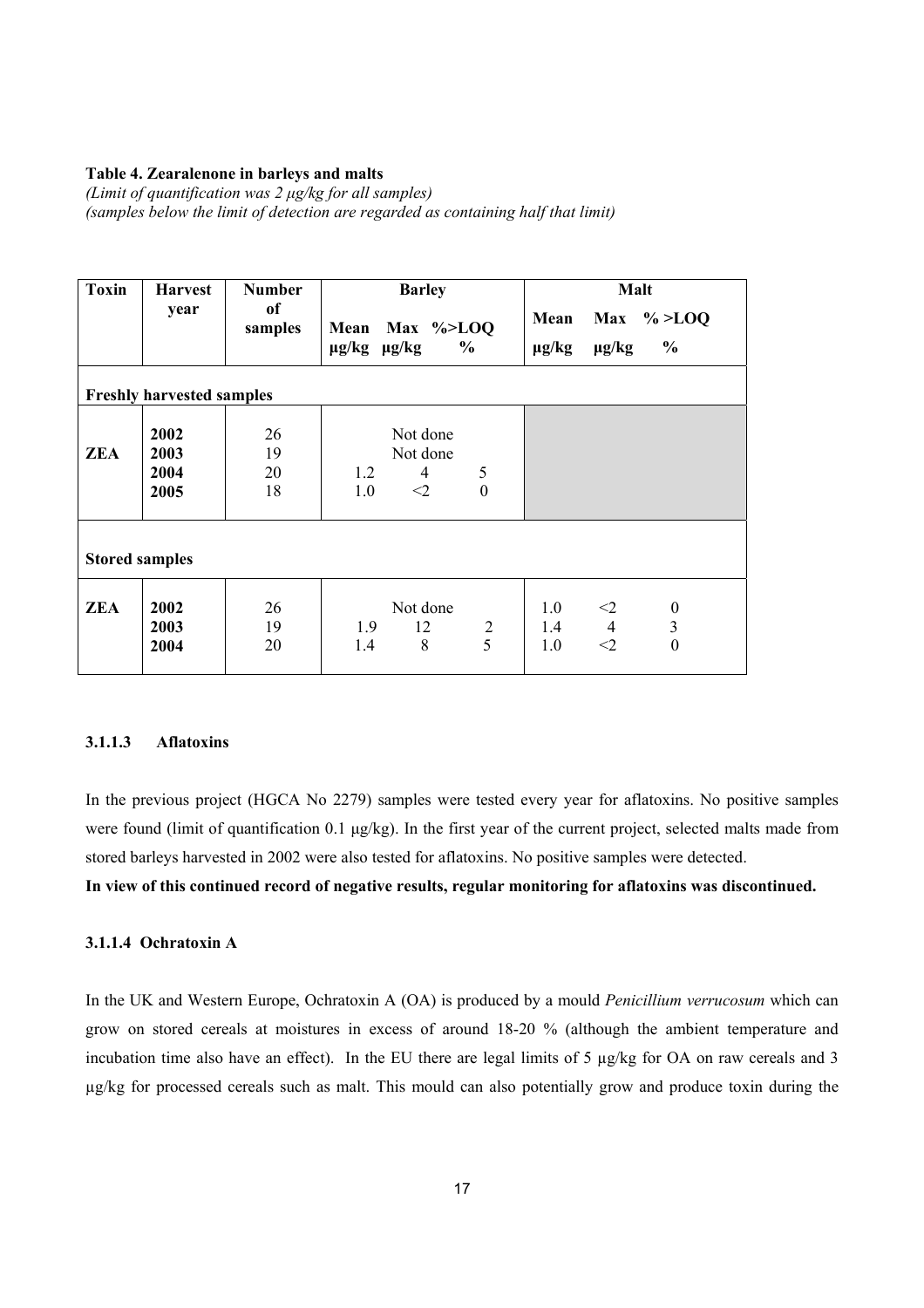malting process. There are also proposals to introduce limits for OA in cereals for animal feed. Quality assurance both of raw materials and products for OA is thus a high priority for both maltsters and their customers.

All samples of stored barleys and the malts made from them were tested for OA. In some cases freshly harvested samples were also tested. Results are shown in Table 5.

The results suggest that, although OA is relatively common, being detected in some 15-20% of stored barleys, the actual levels remain well below the legal limits. As expected, incidence is frequently greater in stored barleys compared with freshly harvested ones. Incidence also tends to be higher in malts than in raw barleys, but actual concentrations remain comfortably below legal limits.

#### **Table 5. Ochratoxin A in barleys and malts**

*(Limit of quantification was 0.1 µg/kg for all samples) (samples below the limit of detection are regarded as containing half that limit)* 

| <b>Toxin</b>          | <b>Harvest</b>                   | <b>Number</b><br>of  | <b>Barley</b>                                                  | Malt                                                                 |
|-----------------------|----------------------------------|----------------------|----------------------------------------------------------------|----------------------------------------------------------------------|
|                       | year                             | samples              | Max $\%>LOO$<br>Mean<br>$\frac{0}{0}$<br>$\mu$ g/kg $\mu$ g/kg | $\% >$ LOQ<br>Mean<br><b>Max</b><br>$\mu$ g/kg<br>$\%$<br>$\mu$ g/kg |
|                       | <b>Freshly harvested samples</b> |                      |                                                                |                                                                      |
| <b>OA</b>             | 2002<br>2003<br>2004<br>2005     | 26<br>19<br>20<br>18 | Not done<br>0.08<br>0.5<br>6<br>0.17<br>2.3<br>15<br>Not done  |                                                                      |
| <b>Stored samples</b> |                                  |                      |                                                                |                                                                      |
| <b>OA</b>             | 2002<br>2003<br>2004             | 26<br>19<br>20       | Not done<br>0.18<br>20<br>1.0<br>0.10<br>0.6<br>15             | 0.3<br>1.8<br>38<br>1.4<br>30<br>0.23<br>0.28<br>1.1<br>50           |

#### **Effects of sample size**

The results quoted above are all obtained from 10kg samples collected according to the official EU method. This is a very onerous regime, and in particular the requirement to mill the complete 10kg samples attracts significant extra costs. In 2002 an experiment was conducted to compare results from 10kg sample and from a smaller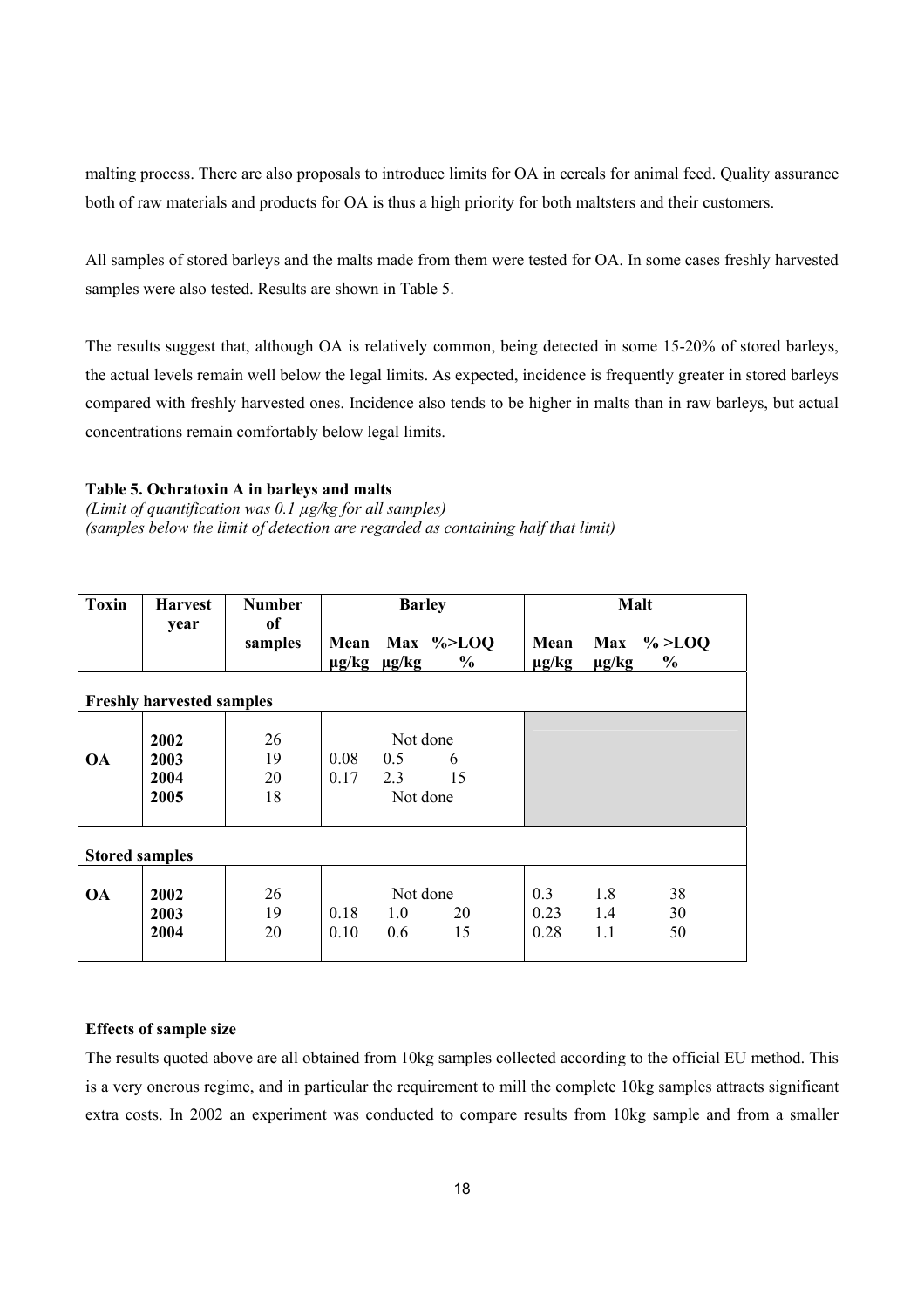(500g) sample. In each case, the number of sub-samples collected followed the EU official method, based on the weight of the bulk, and a total aggregate sample of 10.5 kg was collected. This was split into two, a 10kg portion and a 500g portion, and each portion milled separately before being sub-sampled for analysis. Results (Table 6)

|  |  | Table 6. A comparison of OA analyses on 500g and 10kg samples |
|--|--|---------------------------------------------------------------|
|  |  |                                                               |

| Sample size     | <b>Mean OA</b> | <b>Maximum OA</b> | Incidence          |
|-----------------|----------------|-------------------|--------------------|
|                 | $\mu$ g/kg     | $\mu$ g/kg        | $\%$ samples > LOQ |
| 500 g           | 0.26           | 2.38              | 35                 |
| $10 \text{ kg}$ | 0.30           | .76               | 38                 |

indicate that milling the entire 10kg sample did not significantly increase the detection of OA contamination, since the proportion of positive samples was only slightly higher than for the 500g sample. Likewise, mean concentrations were similar in each case. The biggest effect of milling the whole of the 10kg aggregate sample was to reduce maximum values for individual samples, due to the dilution effect. This experiment suggests that, provided the aggregate sample is collected properly, milling the entire 10kg sample does not improve detection rates. The most important factor in detecting heterogeneous contamination is the number of separate sub-samples collected.

#### **3.1.1.5 Citrinin**

Citrinin is produced by the same moulds as is OA, therefore could be expected to occur relatively frequently in stored cereals. However, it is rarely tested for. Thirteen samples of stored barleys from the 2004 harvest, together with 14 samples of malts were tested for citrinin. Detectable citrinin was found in only one sample of barley and in its accompanying malt, at concentrations of 3.0 µg/kg in the barley and 2.9 µg/kg. It is noteworthy that OA was not detected in this barley, although small amounts  $(0.5 \text{ µg/kg})$  were detected in the malt.

#### **3.1.1.6 Cytochalasin**

Cytochalasin is a mycotoxin produced by the mould *Aspergillus clavatus*., which has been isolated from several cereals including wheat, rice and barley *(Tanabe, 2003; Demain 1976)* . There are some reports of mould growth during the malting process *(Lopez-Diaz and Flannigan, 1997*) but in general the temperatures required for toxin formation are higher than would be normal in commercial production. There are some reports in the literature of livestock in the UK *(Gilmour, 1989)* and more recently in Brazil *( Loretti, 200)* suffering from mycotoxicosis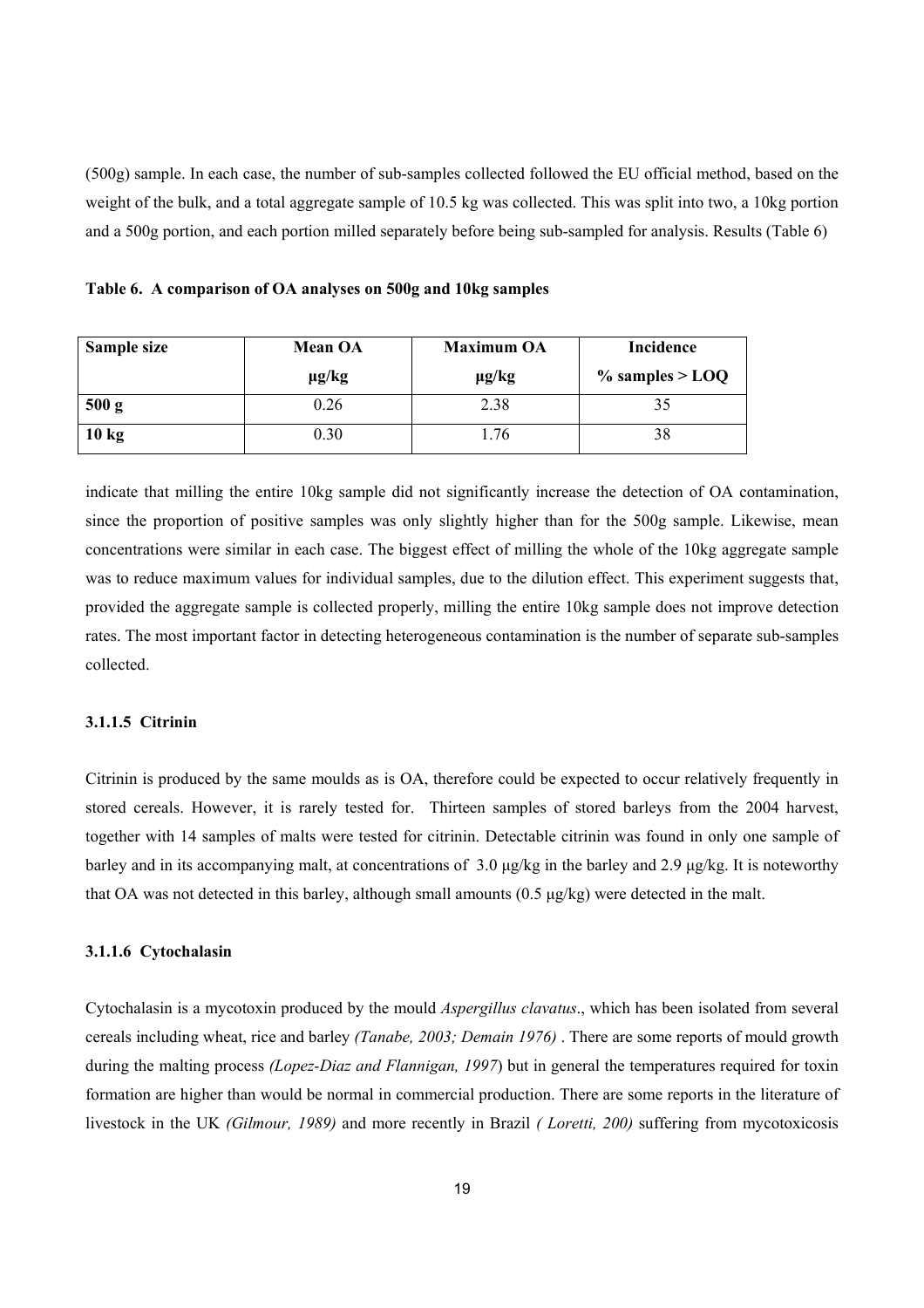which were attributed to consumption of brewery, malting or distillery byproducts which had become visibly infected with *Aspergillus clavatus.* The nature of the actual material consumed is poorly defined in these papers, and no mycotoxin analyses were carried out. As a part of the current project, the stored barley and malt samples have been tested for cytochalasin.

|  |  |  | Table 7. Occurrence of cytochalasin by harvest year |
|--|--|--|-----------------------------------------------------|
|  |  |  |                                                     |

| <b>Toxin</b>  | <b>LOD</b><br>$\mu$ g/kg | $%$ of<br>samples $>$<br><b>LOD</b> | Mean*<br>$\mu$ g/kg | <b>Max</b><br>$\mu$ g/kg | Median<br>$\mu$ g/kg |
|---------------|--------------------------|-------------------------------------|---------------------|--------------------------|----------------------|
| <b>Barley</b> |                          |                                     |                     |                          |                      |
| 2002 harvest  | ND                       | ND                                  | ND.                 | ND                       | ND.                  |
| 2003 harvest  | 0.5                      | 0                                   | 0.25                | < 0.5                    | 0.25                 |
| 2004 harvest  | 0.1                      | 10                                  | 0.09                | 0.4                      | 0.05                 |
| Malt          |                          |                                     |                     |                          |                      |
| 2002 harvest  | 0.5                      | 16                                  | 35                  | 750                      | 0.25                 |
| 2003 harvest  | 0.5                      | 25                                  | 9                   | 101                      | 0.25                 |
| 2004 harvest  | 0.1                      | 15                                  |                     | 89                       | 0.05                 |

*(ND = not done) \* samples below the limit of detection are regarded as containing half that limit* 

The results, shown in Table 7, indicate that traces of cytochalasin can occur in UK barleys but is rare in the raw grain. In some cases, however, the mould can grow during malting and in these cases detectable amounts of the toxin can be formed (see Figure 5, A and B). In general the levels formed are low. Mean values shown in Table 7 are skewed by higher concentrations in a few samples; consequently median values have also been calculated. These were below the limit of quantification in all sample sets. There is also a trend to reduced maximum concentrations over the three years of the study as companies have become aware of the problem and have taken steps to reduce infection.

#### **Figure 5. Cytochalasin in stored barleys and malts made from them**

**A. 2003 harvest** 

![](_page_22_Figure_7.jpeg)

![](_page_22_Figure_8.jpeg)

![](_page_22_Figure_9.jpeg)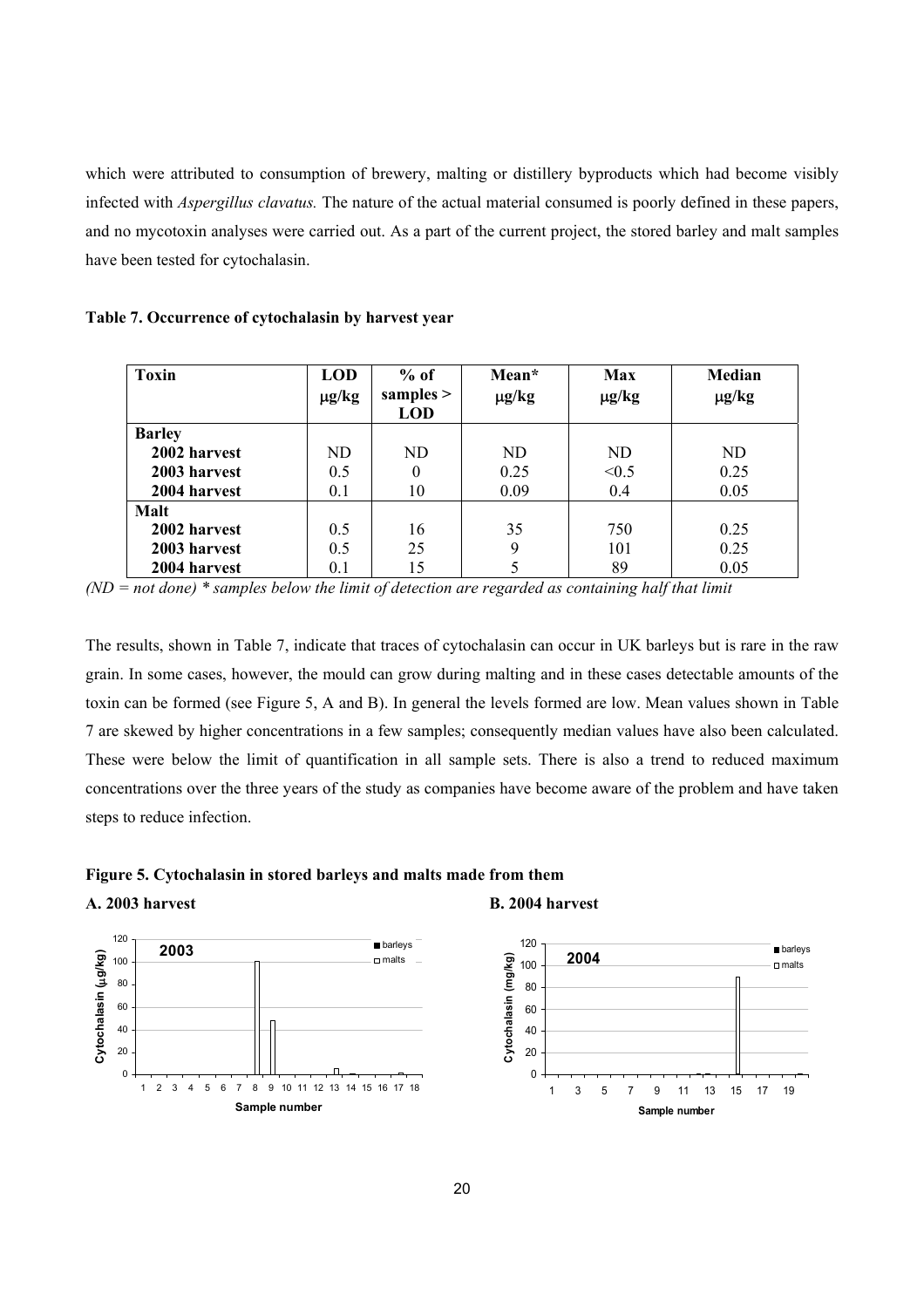# **3.1.2. Pesticides**

In recent years there has been more concern amongst consumers over the presence of pesticide residues in foodstuffs, as evidence by the FSA's Pesticide Minimisation initiative. Although a large number of chemicals could legally be used on cereals, relatively few residues are routinely detected. In spite of this customer expectations often result in companies having to test for a large number of chemicals, only a few of which are actually used or likely to leave detectable residues in the grain. It was therefore decided to carry out a risk assessment in order to identify those plant protection products which were likely to leave residues in barley grain and which should therefore be included in due diligence monitoring.

The BBPA (British Beer and Pubs Association) / BRi list of Agrochemicals Accepted for use on brewing raw materials was used as a starting point. Each chemical was scored (where data was available) or the following factors:-

- Extent of use on barley in the UK (using the Pesticide Usage Survey Report 187 produced by CSL).
- Timing of use ( taken from approval documents on PSD database)
- Solubility characteristics (from the British Crop Protection Council's Pesticide Manual)
- Partition coefficients (from the British Crop Protection Council's Pesticide Manual)
- Residues in supervised trials (BRi confidential data)
- Residues found in surveys (BRi confidential data; FSA surveillance)
- Malting trial data (Miyake 2002 and BRi confidential data)
- Brewing data (Miyake 1999 and BRi confidential data)

Scores were used to estimate the likelihood of residues occurring in barley, malt and beer, and thus to rank each pesticide as high, low or medium priority for residue monitoring in malt. A simplified version of the spreadsheet is given in Appendix 2 to this report.

Residues identified as high priority for including in surveillance exercises are shown in Table 8. In some cases, chemicals have been included because they are known to leave residues and are frequently detected in surveillance exercises. In other cases, particularly with some of the newer fungicides, there is little monitoring data available. Once more data has been accumulated it may be possible to eliminate these residues or reduce the priority.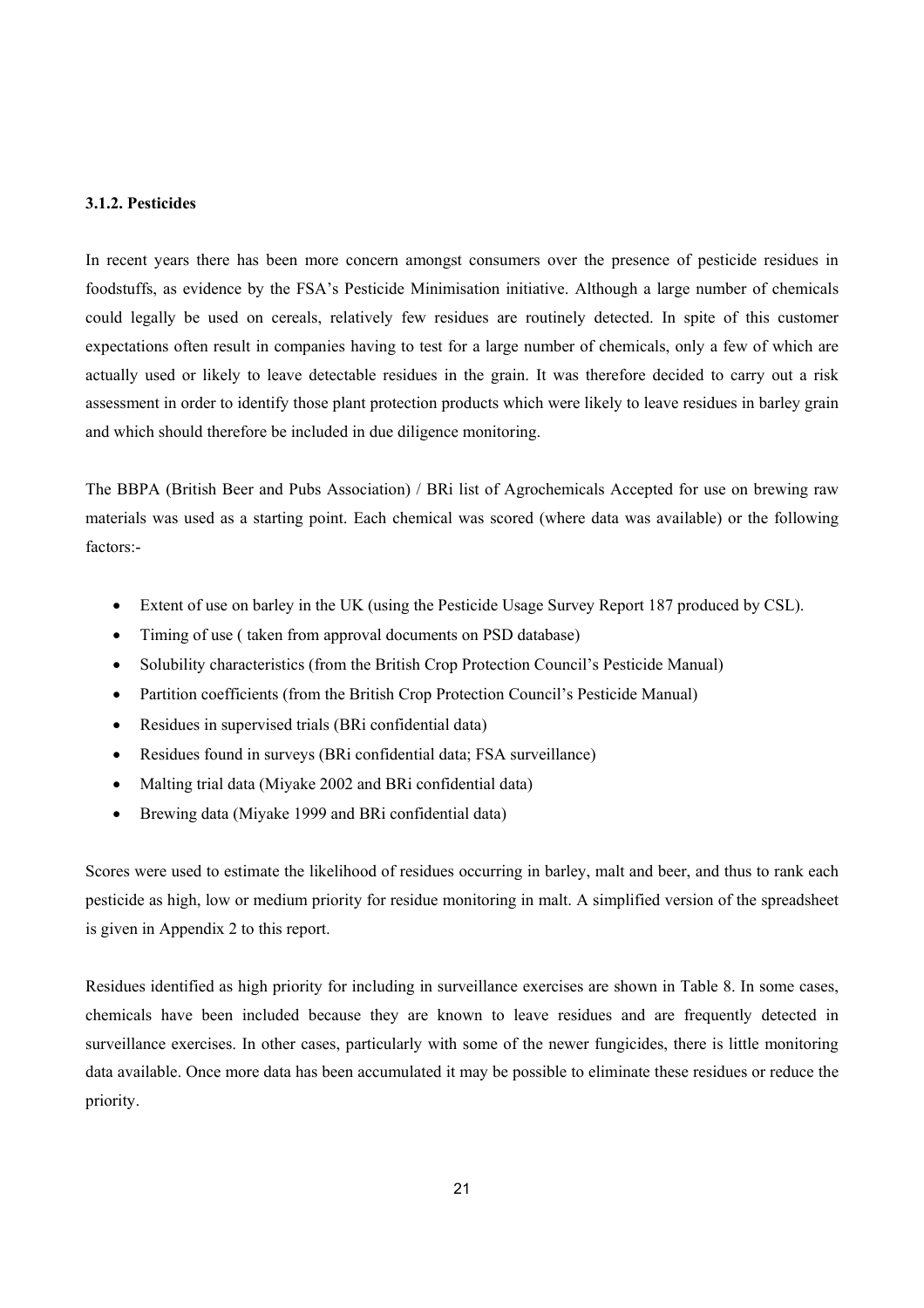The samples collected within this project have been tested using BRi's multi-residue pesticide residue method, which has been extended to include most of the insecticides and strobiluron fungicides identified. The growth regulators chlormequat and mepiquat, and the desiccant glyphosate are analysed by separate methods. A new multi-residue method to include the triazole fungicides is being developed. A summary of the residues sought is given in Table 9. Results are given in Table 10 (A and B).

| <b>Active ingredient</b> | <b>Type</b>      | <b>Reason for listing</b>                                           |
|--------------------------|------------------|---------------------------------------------------------------------|
|                          |                  | Applied post ear emergence; potential for                           |
| Azoxystrobin             | Late fungicide   | residues but no data available                                      |
| Bifenthrin               | Insecticide      | Applied post-harvest                                                |
| Chlormequat              | Growth Regulator | Widely used; very soluble can persist into<br>beer                  |
| Chlorpyrifos-methyl      | Insecticide      | Post harvest; widely used                                           |
| Cyhalothrin              | Insecticide      | Widely used; applied late                                           |
| Cypermethrin             | Insecticide      | Frequently used; applied late                                       |
| Cyprodanil               | Fungicide        | Widely used; applied post ear emergence                             |
| Deltamethrin             | Insecticide      | Applied late post ear emergence                                     |
| Dichlorvos               | Insecticide      | Post harvest; found on some imports                                 |
| Diquat                   | Growth Regulator | Applied late; not allowed by BBPA                                   |
| Epoxiconazole            | Fungicide        | Late applications can affect fermentability                         |
| Ethephon (cerone)        | Growth Regulator | Widely used; very soluble                                           |
| Famoxadone               | Fungicide        | Late application ; little survey data                               |
| Glyphosate               | Dessicant        | Used immediately before harvest. Residues<br>can be relatively high |
| Lindane                  | Insecticide      | No longer allowed but still detected                                |
| Malathion                | Insecticide      | Used post harvest                                                   |
| Mepiquat                 | Growth Regulator | Widely used; very soluble                                           |
| Picoxystrobin            | Fungicide        | Widely used, applied late; little survey data                       |
| Trifloxystrobin          | Fungicide        | Widely used, applied late; little survey data                       |

**Table 8. Pesticide residues identified as a top priority for surveillance.**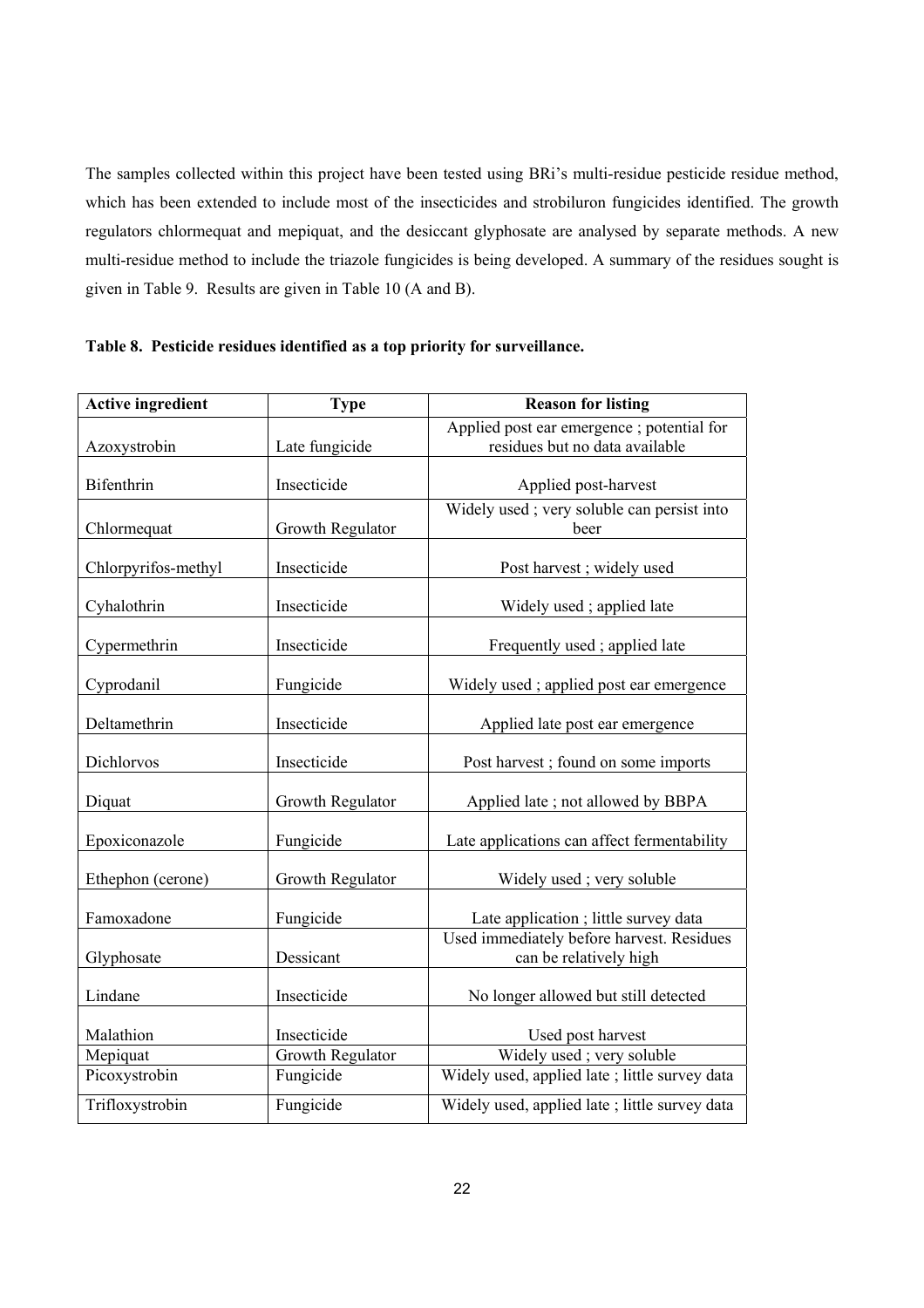### **Table 9. Pesticide residues sought in current project**

| <b>Active ingredient</b>          | Limit             | <b>Legal limit</b> | <b>Type</b>                           | <b>Method</b>      |
|-----------------------------------|-------------------|--------------------|---------------------------------------|--------------------|
|                                   | Of                |                    |                                       |                    |
|                                   | <b>Detection</b>  | (mg/kg)            |                                       |                    |
|                                   | mg/kg<br>0.01     | 0.3                | Late strobiluron fungicide            | GC-MS multiresidue |
| Azoxystrobin                      | $\overline{0.01}$ |                    | Late insecticide                      | GC-MS multiresidue |
| Chlorpyrifos<br><b>Bifenthrin</b> | 0.01              |                    |                                       | GC-MS multiresidue |
|                                   |                   |                    | Post harvest and field<br>insecticide |                    |
| Chlorpyrifos-<br>methyl           | 0.01              |                    | Post-harvest insecticide              | GC-MS multiresidue |
| Chlormequat                       | 0.01              |                    | Growth regulator                      | LC-MS method       |
| Cypermethrin                      | 0.01              |                    | Late field insecticide                | GC-MS multiresidue |
| Cyprodanil                        | 0.01              |                    | Late fungicide                        | GC-MS multiresidue |
| <b>Deltamethrin</b>               | 0.01              |                    | Field insecticide                     | GC-MS multiresidue |
| <b>Diazinon</b>                   | 0.01              |                    |                                       |                    |
| <b>Dichlorvos</b>                 | 0.01              |                    | Post harvest insecticide              | GC-MS multiresidue |
|                                   |                   |                    | Post harvest insecticide; now         |                    |
| <b>Etrimfos</b>                   | 0.01              |                    | withdrawn                             | GC-MS multiresidue |
|                                   |                   |                    | Post harvest insecticide; now         |                    |
| Fenitrothion                      | 0.01              |                    | withdrawn                             | GC-MS multiresidue |
| Fenvalerate                       | 0.01              |                    | Late field insecticide;               | GC-MS multiresidue |
| Glyphosate<br>$+$                 | 0.5               |                    | Pre-harvest dessicant +               | In house method    |
| <b>AMPA</b>                       |                   |                    | Major metabolit                       |                    |
| Kresoxim-methyl                   | 0.01              |                    | Strobiluron fungicide                 | GC-MS multiresidue |
|                                   |                   |                    | Post harvest and field                |                    |
| Lindane                           | 0.01              |                    | insecticide; withdrawn in UK          | GC-MS multiresidue |
| <b>Malathion</b>                  | 0.01              |                    | Post harvest insecticide              | GC-MS multiresidue |
| Mepiquat                          | 0.01              |                    | Growth regulator                      | LC-MS method       |
|                                   |                   |                    | Post harvest insecticide; now         |                    |
| <b>Methacrifos</b>                | 0.01              |                    | withdrawn                             | GC-MS multiresidue |
| Pirimiphos-methyl                 |                   |                    | Post harvest insecticide;             |                    |
|                                   | 0.01              |                    | widely used                           | GC-MS multiresidue |
| Permethrin                        | $\overline{0.01}$ |                    | Insecticide was ; used in             |                    |
|                                   |                   |                    | cereal stores                         | GC-MS multiresidue |
| Trifloxystrobin                   | 0.01              |                    | Late applied strobiluron              |                    |
|                                   |                   |                    | fungicide                             | GC-MS multiresidue |

The pesticides in Table 9, together with chlormequat, mepiquat and glyphosate, cover all the residues most frequently detected in cereals in the UK and France, and 10 of the 14 residues most frequently reported in cereals throughout the EU. All samples from 2002 and 2003 harvests were analysed by the multi-residue method. The only residues which were detected were pirimiphos-methyl and the fungicide cyprodanil, both at very low levels.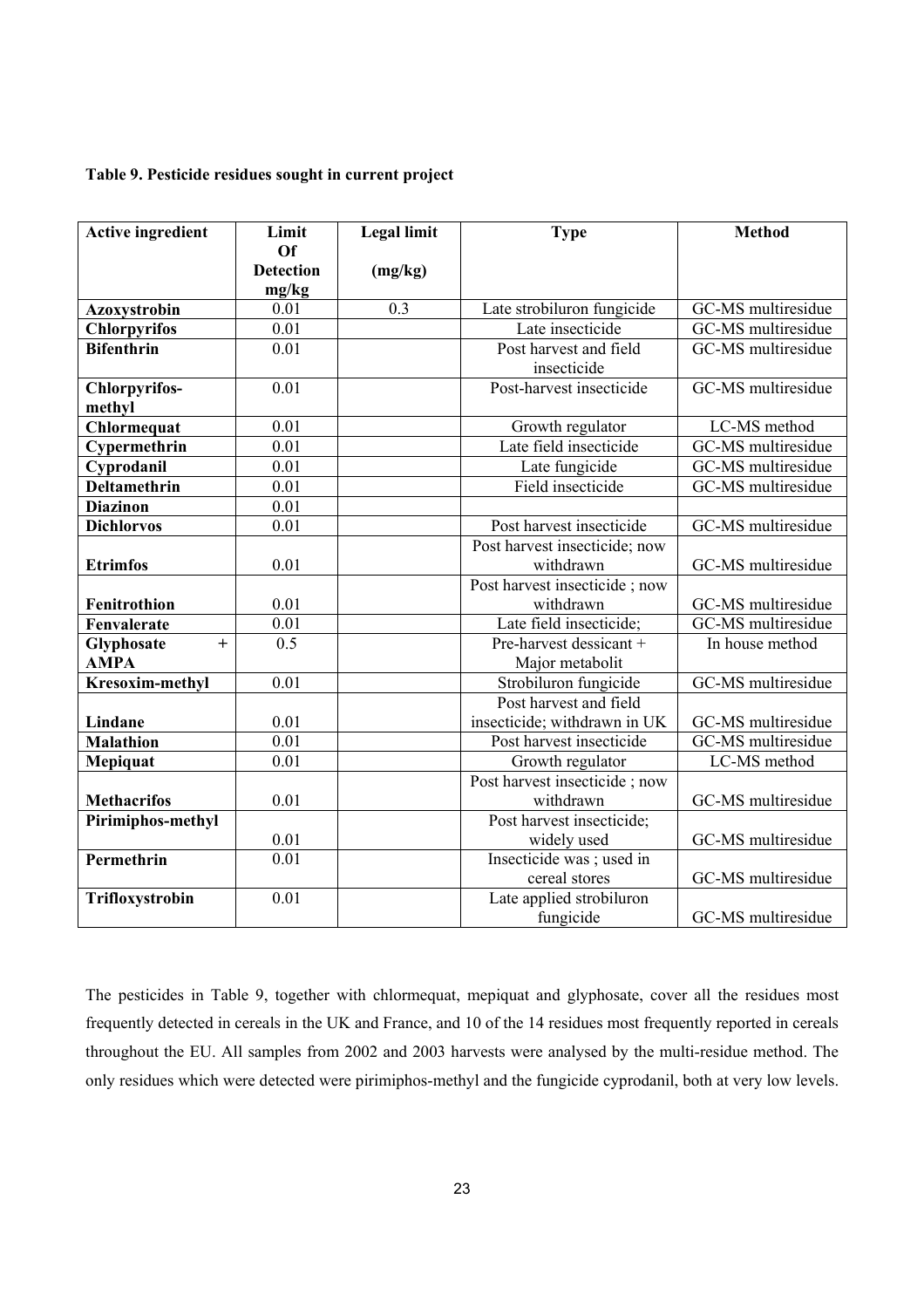Surveillance was reduced in 2004, with only 8 samples being tested. Again, only pirimiphos-methyl and cyprodanil were detected, at low levels.

| <b>Harvest</b><br>year | Number of<br>samples | <b>Residues</b><br>detected | <b>MRL</b><br>mg/kg | Incidence<br>$(\% > LOQ)$ | Mean<br>mg/kg | <b>Max</b><br>mg/kg |
|------------------------|----------------------|-----------------------------|---------------------|---------------------------|---------------|---------------------|
| 2002                   | 26                   | Pirimiphos-<br>methyl       | 5                   | 42                        | 0.07          | 0.76                |
| 2003                   | 18                   | Pirimiphos-<br>methyl       | 5                   | 39                        | 0.04          | 0.22                |
|                        |                      | Cyprodanil                  | Not yet<br>set      | 10                        | 0.006         | 0.02                |
| 2004                   | 8                    | Pirimiphos-<br>methyl       | 5                   | 25                        | 0.05          | 0.38                |
|                        |                      | Cyprodanil                  | Not yet<br>set      | 25                        | 0.009         | 0.03                |

# **Table 10. Pesticide residues detected in malts from stored barleys**

### **A. Multiresidue method**

# **B. Growth regulators**

| <b>Harvest</b> | Number of | <b>Residues</b> | <b>MRL</b>                  | <b>Incidence</b> | Mean     | <b>Max</b> |
|----------------|-----------|-----------------|-----------------------------|------------------|----------|------------|
| year           | samples   | detected        | mg/kg                       | $(\% > LOQ)$     | mg/kg    | mg/kg      |
|                |           |                 |                             |                  |          |            |
| 2002           | 26        | Chlormequat     | $\mathcal{D}_{\mathcal{L}}$ | 100              | 0.14     | 0.51       |
|                |           | Mepiquat        | Not set                     | 65               | 0.07     | 0.24       |
| 2003           |           |                 |                             |                  |          |            |
| <b>Barley</b>  | 19        | Chlormequat     | 2                           | 100              | 0.12     | 0.33       |
| <b>Barley</b>  | 19        | Mepiquat        | Not set                     | 74               | 0.04     | 0.22       |
|                |           |                 |                             |                  |          |            |
| Malt           | 19        | Chlormequat     | $\overline{2}$              | 100              | 0.09     | 0.25       |
| Malt           | 19        | Mepiquat        | Not set                     | 56               | 0.03     | 0.15       |
| 2004           |           |                 |                             |                  |          |            |
| <b>Barley</b>  |           | Chlormequat     | $\overline{2}$              |                  | Not done |            |
| <b>Barley</b>  |           | Mepiquat        | Not set                     |                  | Not done |            |
|                |           |                 |                             |                  |          |            |
| Malt           | 20        | Chlormequat     | $\overline{2}$              | 95               | 0.07     | 0.23       |
| Malt           | 20        | Mepiquat        | Not set                     | 90               | 0.04     | 0.19       |

Residues of growth regulators were found in the majority of both barley and malt samples tested, but concentrations were very low. The highest concentration of chlormequat detected was approximately 25% of the EU MRL. No MRLs have yet been set for mepiquat in the EU or the UK. However, the highest concentration detected in this survey was well below the MRL for mepiquat in barley in Germany and France (1 mg/kg).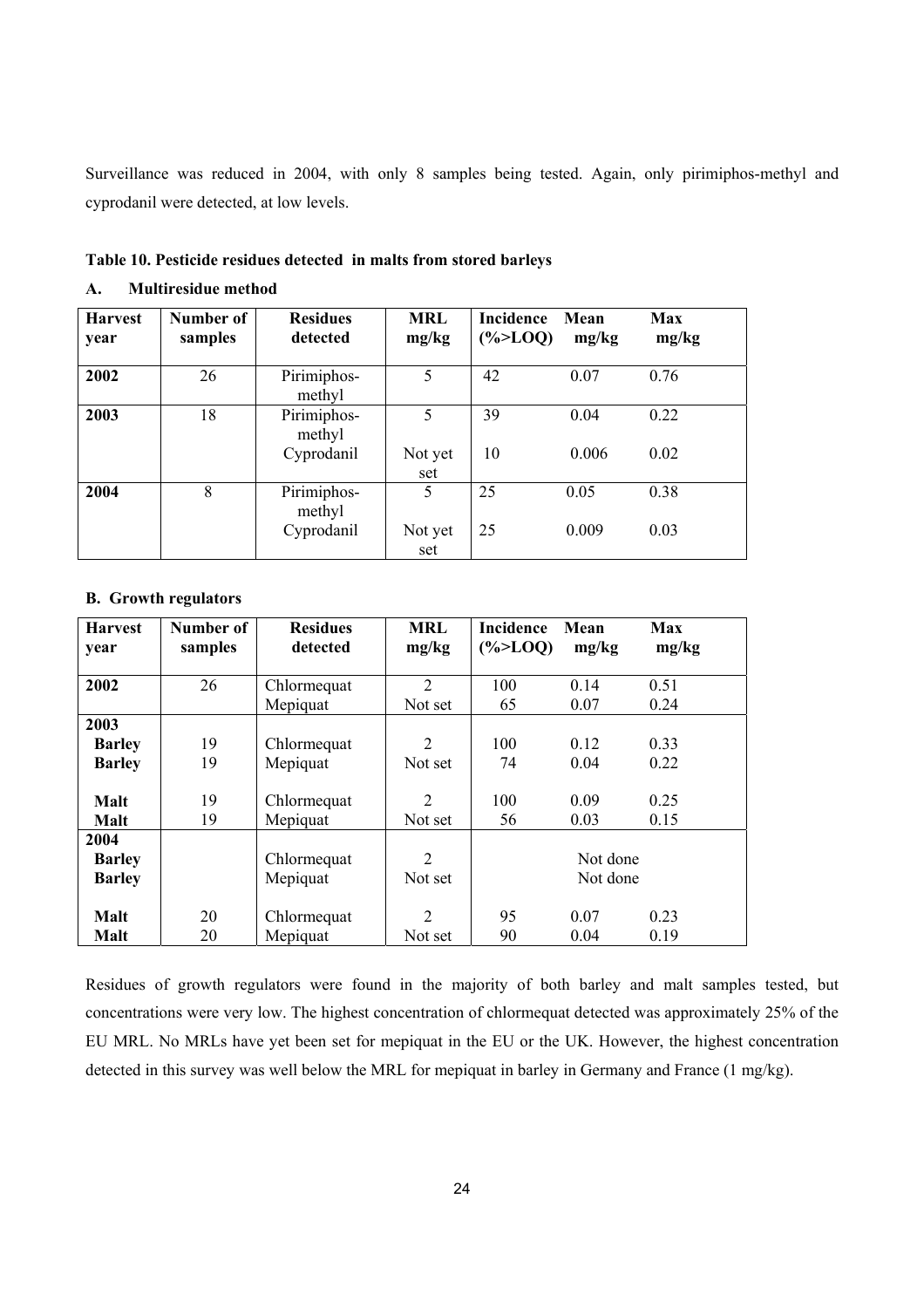#### **C. Glyphosate**

Selected samples of malts from stored barleys from the 2002 harvest were tested for residues of glyphosate and its major metabolite AMPA. Not residues were detected above the limit of quantification of 0.5 mg/kg.

#### **3.1.3 Heat-generated toxins**

Evidence that chloropropanols, and in particular 3-monochloropropanediol (3-MCPD), could be formed when cereals were heated strongly first emerged in 1997. Since then detailed studies at BRi have established that 3- MCPD is formed during the production of speciality malts *(Reports to FAC, 1998, 1999).* Acrylamide in foods emerged as in issue in May 2002. Initial information suggested that formation occurred when starch-rich foods were heated above 110° C and research subsequently published by three separate groups *(Stadler et al, Mottram et al )* further indicated an association with Maillard reactions. This meant that it was highly likely that speciality malts could contain acrylamide.

As apart of the initial HGCA project (project 2279) speciality malts were tested for both acrylamide and 3- MCPD. The results indicated that heat treated cereals such as roasted products and speciality malts could contain high levels of both. Further investigations, funded by the UK's Food Standards Agency, has confirmed the occurrence of heat generated toxins in heat treated cereals and has established the factors which affect formation. The studies have also confirmed that levels of both 3-MCPD and acrylamide in final consumer products such as beer are low, partially due to dilution but also to losses during the brewing process. Consequently, beer is not regarded as a significant source of heat generated toxins in the diet. However, we consider it prudent to continue monitoring levels in brewing materials such as speciality malts and roasted cereals in order to confirm that acceptable levels in final products are not exceeded.

A set of commercial speciality products, representing all manufacturers in the UK, was collected in 2004 and tested for 3-MCPD and acrylamide. Some samples were also used to test for another Maillard-related heat generated toxin, furan, which was identified as a potential problem in some foods in 2004. Results are shown in Table 11.

Results for acrylamide and 3-MCPD are in line with those found earlier and remain generally within industry guidelines. The analyses also confirm that, as suspected, furan can be formed during the roasting stage of speciality product manufacture, and levels can be very high. Further studies outside the remit of this project indicate that levels in consumer products such as beer are low, probably due to significant losses during the brewing process.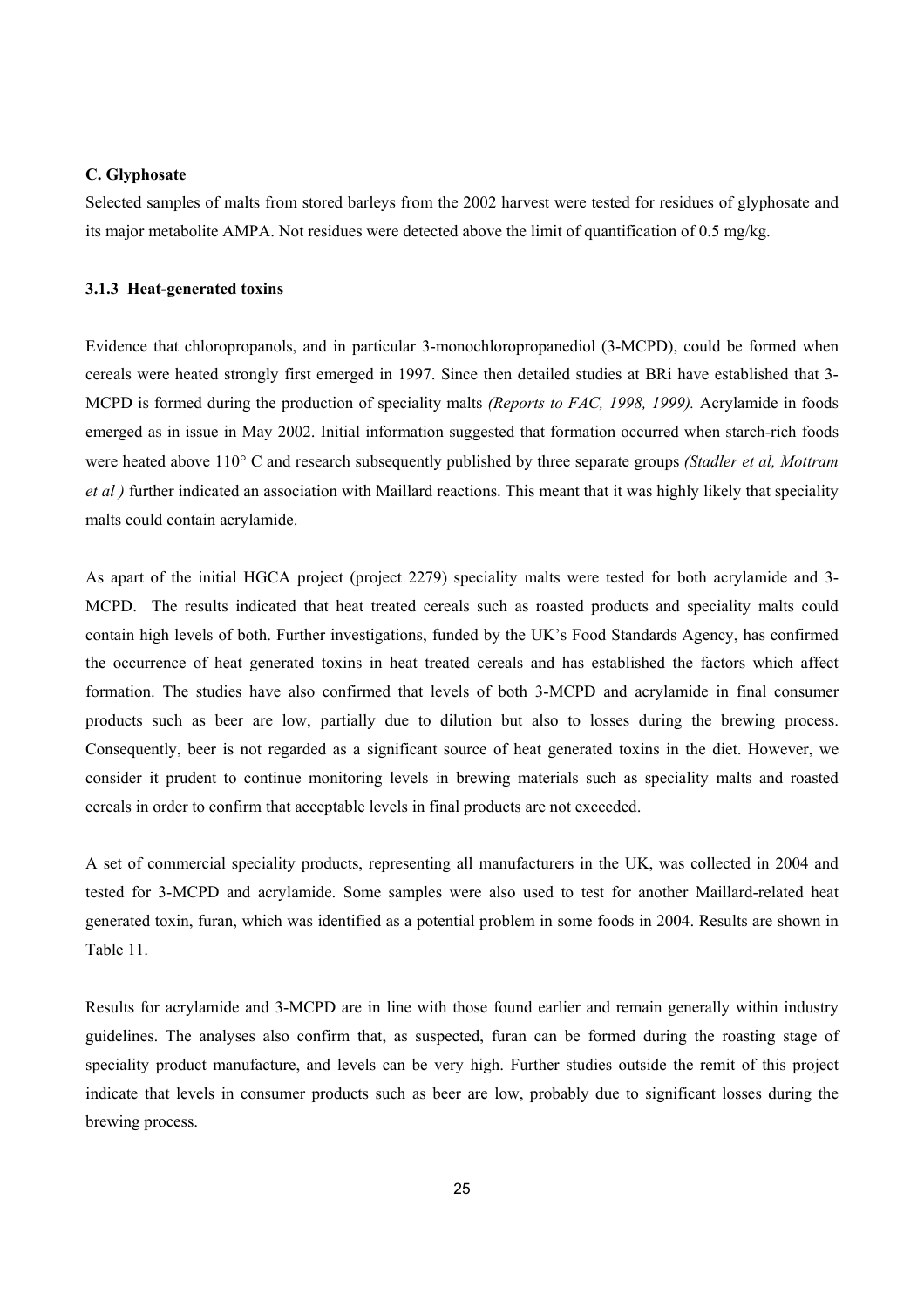| <b>Type</b>                                                        | <b>Colour Range</b><br>EBC. | Acrylamide<br>Mean<br>Range<br>$\mu$ g/kg | 3-MCPD<br>Range<br>Mean<br>$\mu$ g/kg | Furan<br>Range<br>$\mu$ g/kg |
|--------------------------------------------------------------------|-----------------------------|-------------------------------------------|---------------------------------------|------------------------------|
| Cara malt                                                          | $26 - 50$                   | 428<br>$255 - 821$                        | 11<br>$10 - 21$                       | $100 - 110$                  |
| <b>Crystal malts</b>                                               | $26 - 400$                  | 542 229 - 905                             | 24<br>$< 10 - 63$                     | $200 - 1200$                 |
| Amber malt                                                         | $16 - 100$                  | 600<br>$152 - 956$                        | 66<br>$\leq 10 - 186$                 | ND                           |
| <b>Roasted malts</b><br>and barley<br>(brown, black,<br>chocolate) | $150 - 1520$                | 68<br>$12 - 243$                          | 284<br>$197 - 408$                    | $2000 - 3000$                |

#### **Table 11. Heat generated toxins in speciality malts and roasted barley**

 *ND = not done* 

#### **3.1.4 Dioxins**

Dioxins are highly toxic materials and can accumulate in the food chain consequently limits are set for dioxins in animal feeds. Dioxins can be formed in trace quantities during the combustion of organic materials, thus they could potentially be formed during the heating stages of malting (kilning and/or roasting for speciality products. Barley drying has also been suggested as a potential source. The previous project (*HGCA No 2279)* looked at the dioxin content of barleys and found that levels were too low to be significant. However, neither kilned or roasted products nor malting by-products such as malt culms were investigated. One of the major problems is the very high cost of dioxin analysis, especially since many of the products concerned (such as malt culms) do not have a high intrinsic value. An investigation into the feasibility of using cheaper screening kits was therefore included in the current project.

Details of the kit and the principles upon which it was based are given in the Methods section. Calibration was carried out using α-naphthalene

We used the kit to analyse four samples which had received varying degrees of heat treatment during normal processing (a white malt, a roasted malt, malt culms and brewery spent grains) for dioxins. Results are obtained as the weight of 2,3,7,8-TCDD equivalents, in pg/g.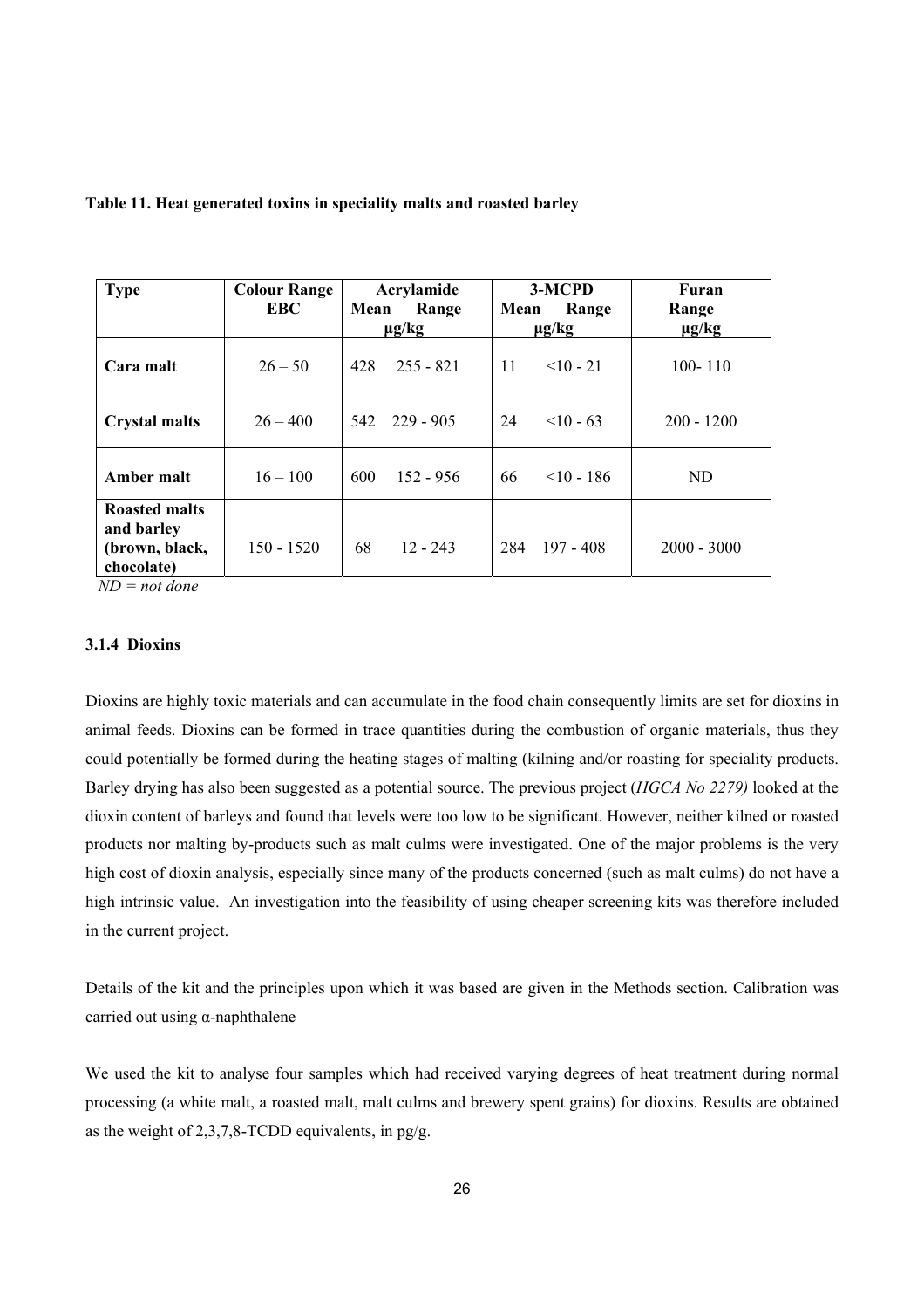![](_page_29_Figure_0.jpeg)

![](_page_29_Figure_1.jpeg)

**Table 12. Dioxins in some processed cereal samples** 

| <b>Sample</b>               | Dioxin content<br>(pg equivalents of TCDD / g |
|-----------------------------|-----------------------------------------------|
| Ale malt                    | 37                                            |
| <b>Black malt</b>           | 60                                            |
| <b>Malt culms</b>           | 48                                            |
| <b>Brewery spent grains</b> | 42                                            |

Since the screening kit is essentially a bioassay (it depends upon the binding of dioxins to specific genes called Dioxin Responsive Elements (DRES) via an intracellular receptor) and **expresses results on a weight basis for total dioxins rather than in terms of WHO Toxin Equivalents for individual dioxin species**, which are used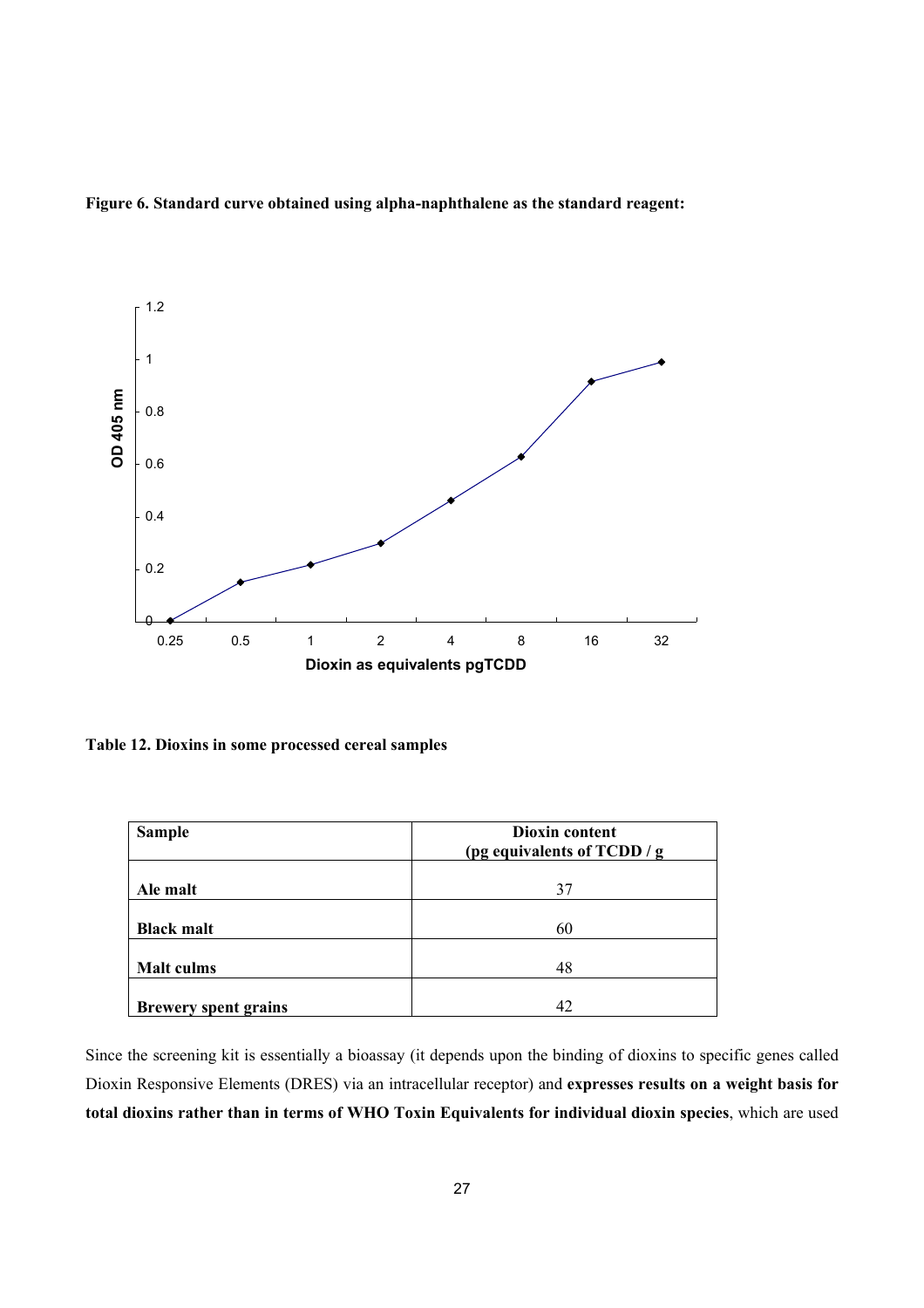in legislation and by most analytical laboratories offering dioxin analysis, interpretation of the results is not straightforward. In this case, we compared the results obtained by this kit for the spent grains with those obtained for the same sample by traditional analysis (high resolution GC.MS) by TNO laboratories in the Netherlands. This laboratory quoted values below the limit of quantification for each of 17 dioxin congeners, giving an upper bound concentration of 22 pg/g, compared with the 42 pg/g given by the screening kit. We therefore assumed that the dioxins detected by the kit in the other samples tested would also be below or close to the limits of quantification by traditional analysis.

The experience suggests that the kit could potentially be used for semi-quantitative screening of at-risk cereal samples for dioxins, however, it would be of limited value for assessing legal compliance unless significant further work was carried out in order to calibrate the values obtained in terms of WHO-TEQ values and to identify a pass/fail threshold.

#### **3.2 Information utilisation**

# **3.2.1 Communications to levy payers**

The information gathered from the sources listed under "Methods" is stored in databases at BRi for ease of access. It has been made available to Maltsters, other levy payers, and their customers by a number of routes, which include:-

- Electronic databases on food safety issues, agrochemicals and EU/UK food safety and environmental law. These can be accessed by MAGB members via the BRi web site. Alternatively, information held on the databases can be accessed by BRi staff to answer any relevant queries from HGCA levy payers.
- Information on pesticides which are acceptable for use on malting barley for brewing is available to levy payers via a list produced by the BRi in collaboration with the British Beer and Pubs Association (BBPA). This list can be accessed by levy payers via the MAGB web site (www.ukmalt.com).
- An electronic alert network is being operated to advise maltsters and the HGCA of any incidents etc which could pose problems for the industry
- A regular monthly food safety bulletin, also electronic, has been instigated. This contains details of any new or draft food legislation or other food safety developments of interest to the malting and brewing industries
- Results of food safety surveillance, for example for mycotoxins and heavy metals, are being made available to levy payers through the MAGB web site.

As well as being made available to levy payers, the information gathered was also used to inform decisions on where to target analytical surveillance.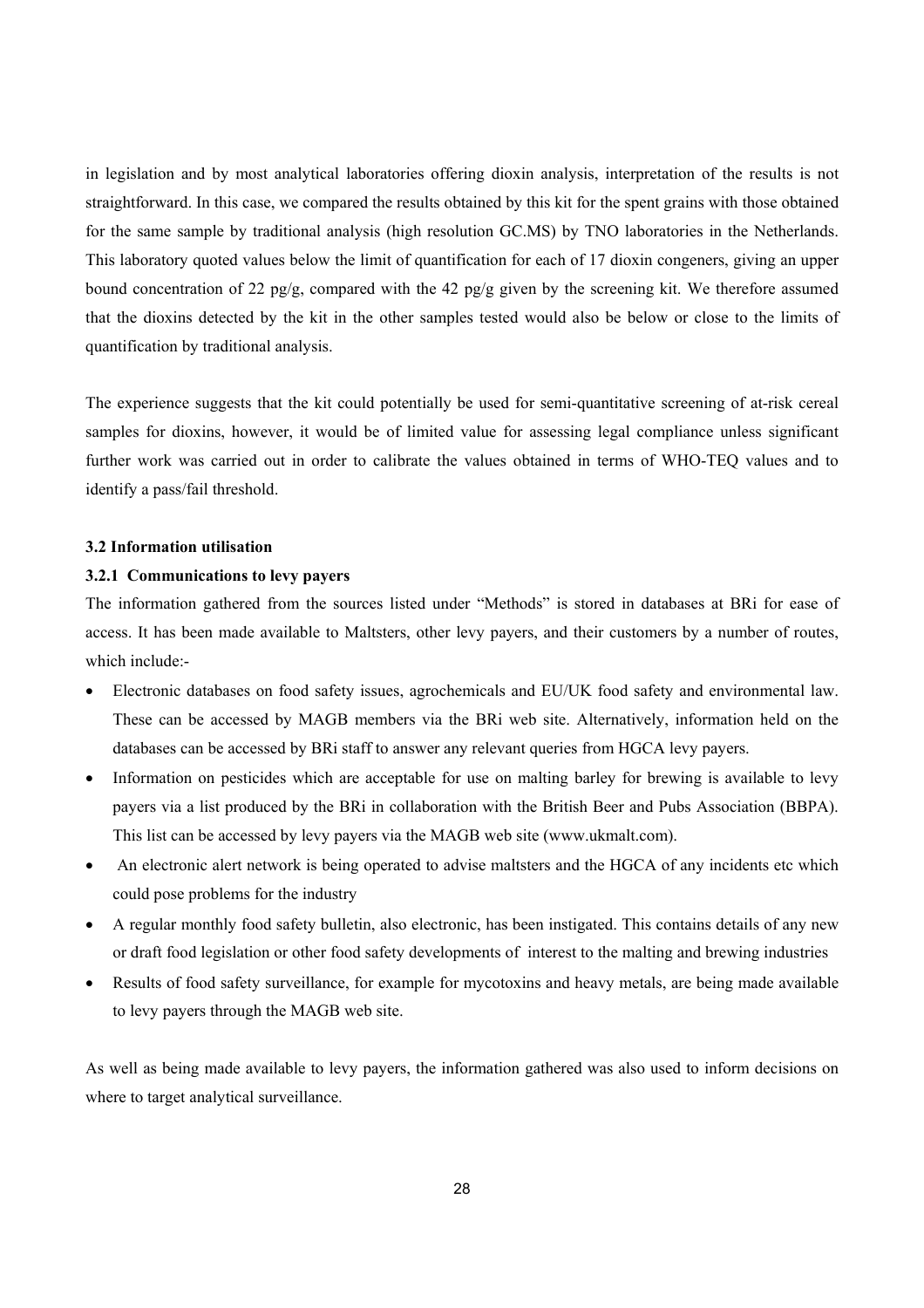#### **3.2.2 Dissemination of data to other organisations.**

- Results of the monitoring for pesticide residues has been communicated to the FSA as apart of their pesticide residue minimisation initiative
- The mycotoxin monitoring data forms part of an EU-wide monitoring exercise for malt and malting barley co-ordinated by Euromalt (the Trade Association for malting companies in the EU) and has been used in negotiations with brewing industry customers and with the European Commission.
- The ochratoxin data has also been used in negotiations with the European Commission, to demonstrate the effectiveness of the controls on OA levels in barley and malt.

#### **3.2.3 Issues which have arisen during the lifetime of this project**

#### • **Fusarium toxins**

The European Commission set legal limits for DON in cereals for food use in 2005. All indications from the information obtained from the current project, and from the one preceding it, are that UK malting barleys and malts are well below this limit. Although the number of samples tested each year is relatively small, over three hundred samples have now been tested. The cumulative results for all samples (including both barleys and malts, freshly harvested and stored), shown in Figure 7, indicate that none of the samples contained more than 10% of the new limit, even during the wet years of 2001 and 2004. Although in 2001 it appeared that there might be a trend for increasing DON concentrations, this has not been substantiated, with DON contents in the 2005 being as low, if not low, than in 1999.

#### **Figure 7. DON in malting barleys and malts; 1999-2005**

# *samples below the limit of detection are regarded as containing half that limit)*

![](_page_31_Figure_9.jpeg)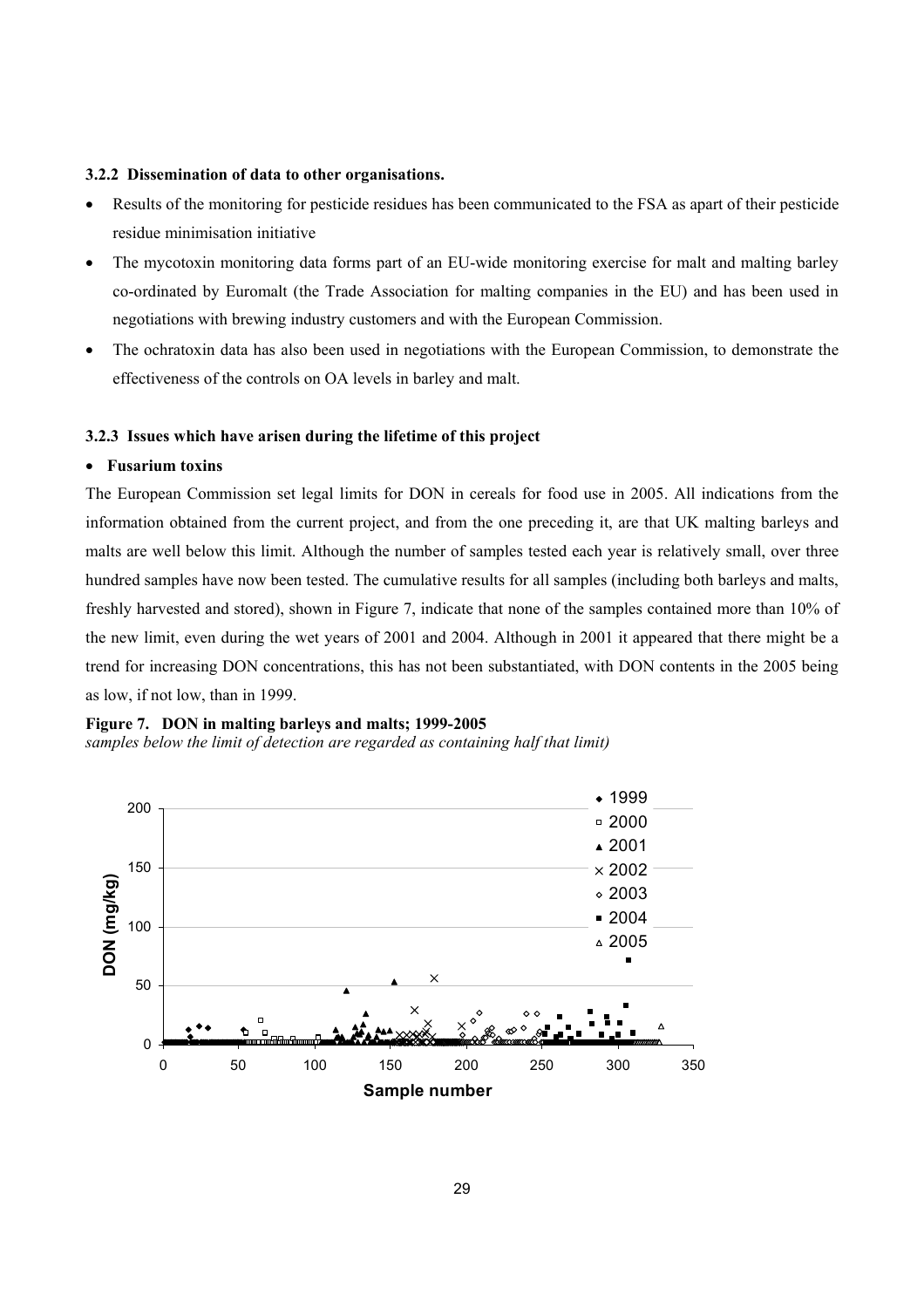#### **Figure 8. T-2 and HT-2 toxins in malting barleys and malts; 1999-2005**  *(samples below the limit of detection are regarded as containing half that limit)*

![](_page_32_Figure_1.jpeg)

The Commission has expressed its intention to set limits also for  $T-2 + HT-2$  in cereals and is actively seeking data to help identify suitable levels. The accumulated results from these projects (shown in Figure 8) indicate that while these toxins have been rare or absent in UK grown barleys, incidence has increased sharply in 2005. This situation will need to be monitored closely to establish whether this is an isolated incident or whether it is the beginning of a trend.

#### • **Limits for animal feed materials**

Co-products from the cereal processing industries, including malting, milling and brewing, are frequently used as materials for animal feed. Legal limits are already set for aflatoxins and ochratoxin in such materials, and either limits or guideline values are being considered for the main *Fusarium* toxins, including DON and ZEA. The generally low levels of mycotoxins detected in malting barleys and malt suggest that co-products from the malting process should easily comply with any new limits for feed materials. However, substantially lower limits are likely to be recommended for particularly vulnerable species such as pigs. Additional monitoring would to advised since it is known that toxin levels are likely to be higher in fines and screenings.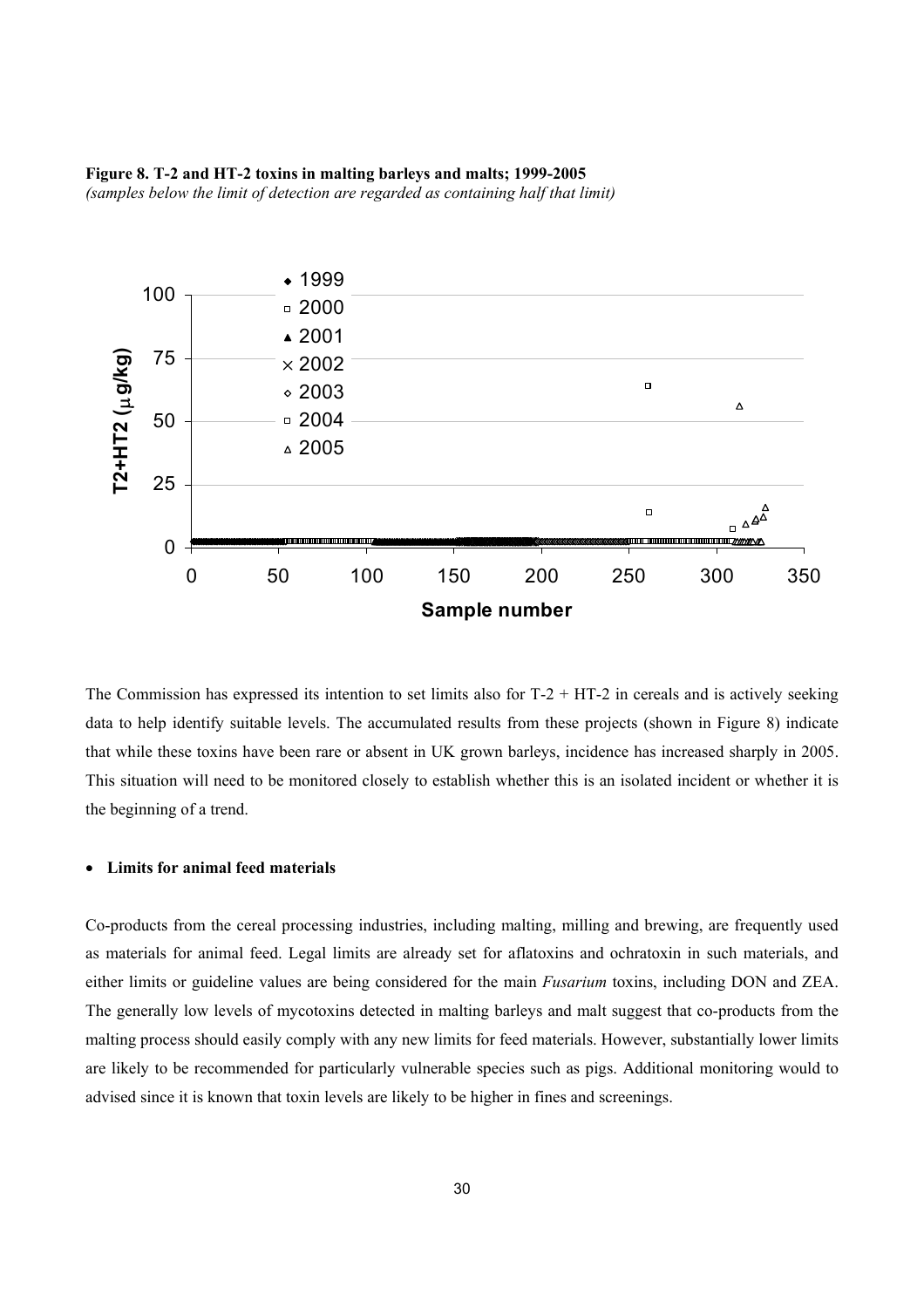#### • **"Emerging" mycotoxins**

The Commission has also expressed interest in the extent to which other mycotoxins produced by common moulds occurred in European cereals and could persist into food products. Toxins identified included neosolaniol, fusarenon-X and diacetoxyscirpenol, all of which are produced by *Fusaria* species, and citrinin, which is produced by *Penicillium verrucosum*. The behaviour of these moulds and/or toxins during malting and brewing is being investigated in a separate project (HGCA RD-2004-3005). In addition, analysis for these toxins has been included in the surveillance carried out within this current project and results to date suggest that these toxins are rare in UK grown cereals.

#### • **Cytochalasin**

There has been little concern in the food industry about the mycotoxin cytochalasin, produced by *Aspergillus clavatus*. However occasional literature reports have associated outbreaks of mycotoxicoses in domestic animals with consumption of visibly mouldy batches of cereal by-products, such as malt culms or brewery spent grains, and have sometimes cited the toxin cytochalasin as a cause. The current investigation was initiated in order to determine whether or not this mycotoxin did occur in UK barley and malts. Results indicate that the toxin is rare in raw barleys in the UK. However, in some circumstances detectable amounts of cytochalasin can be found in the grain after processing. One possibility is that inadequate temperature control during malting may be a relevant factor. There are no current legal limits for cytochalasin and it is unlikely that the amounts present in these malts were sufficient to have any toxic significance.

#### • **Furan**

It has been recognised for some time that substituted furans (alkyl furans, di- and tetr-hydrofurans and furanones) occur in cooked foods, where they contribute to the overall flavour. However, in 2004, the US's Food and Drugs Administration (FDA) detected furan at higher concentrations than expected in some bottled and jarred foods. Subsequent investigations revealed that furan, like chloropropanols and acrylamide, is a heat generated toxin formed in association with Maillard reactions when foodstuffs, particularly carbohydrate rich materials, are heated. Our studies have confirmed that furan is found at relatively high levels in roasted cereals, both raw and malted. However, the levels which survive into final products such as beer are very low, suggesting that significant losses may occur during brewing. This is being investigated further but is not within the remit of this project. The wider implications of furan in the diet are still unclear and are being considered by the World Health Organisation and the European Food Safety Authority.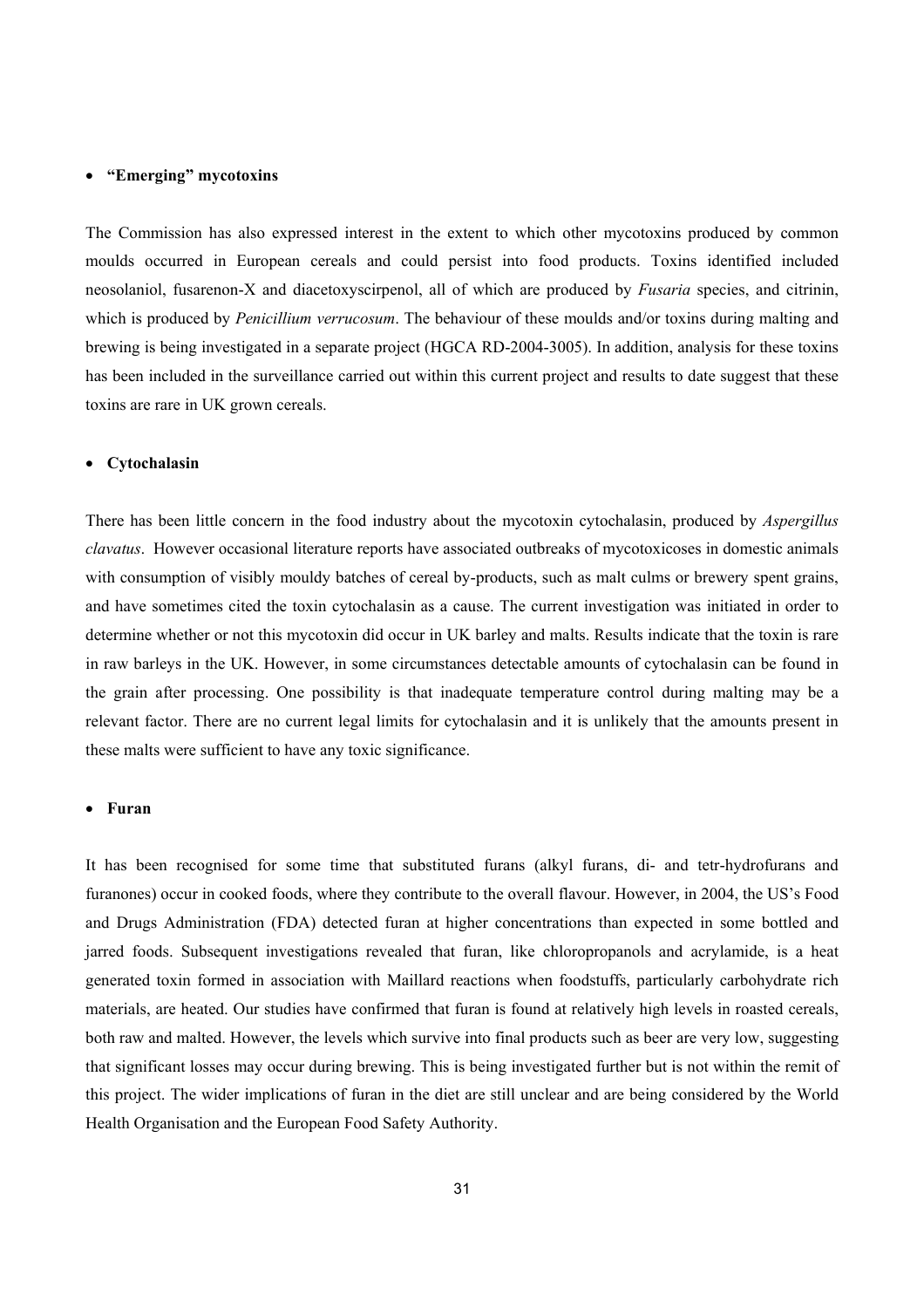### • **Pesticide minimisation**

In 2003 the FSA announced its intention to implement a plan to minimise pesticide residues in certain food crops, including cereals. The FSA felt that awareness of pesticide residues was lower in the cereals sector than in other areas of the food industry, such as fresh produce. A meeting of cereal producer and processor groups, including representatives from the HGCA, was held in October 2003. During this meeting monitoring data from the different sectors, including the maltings sector, was presented.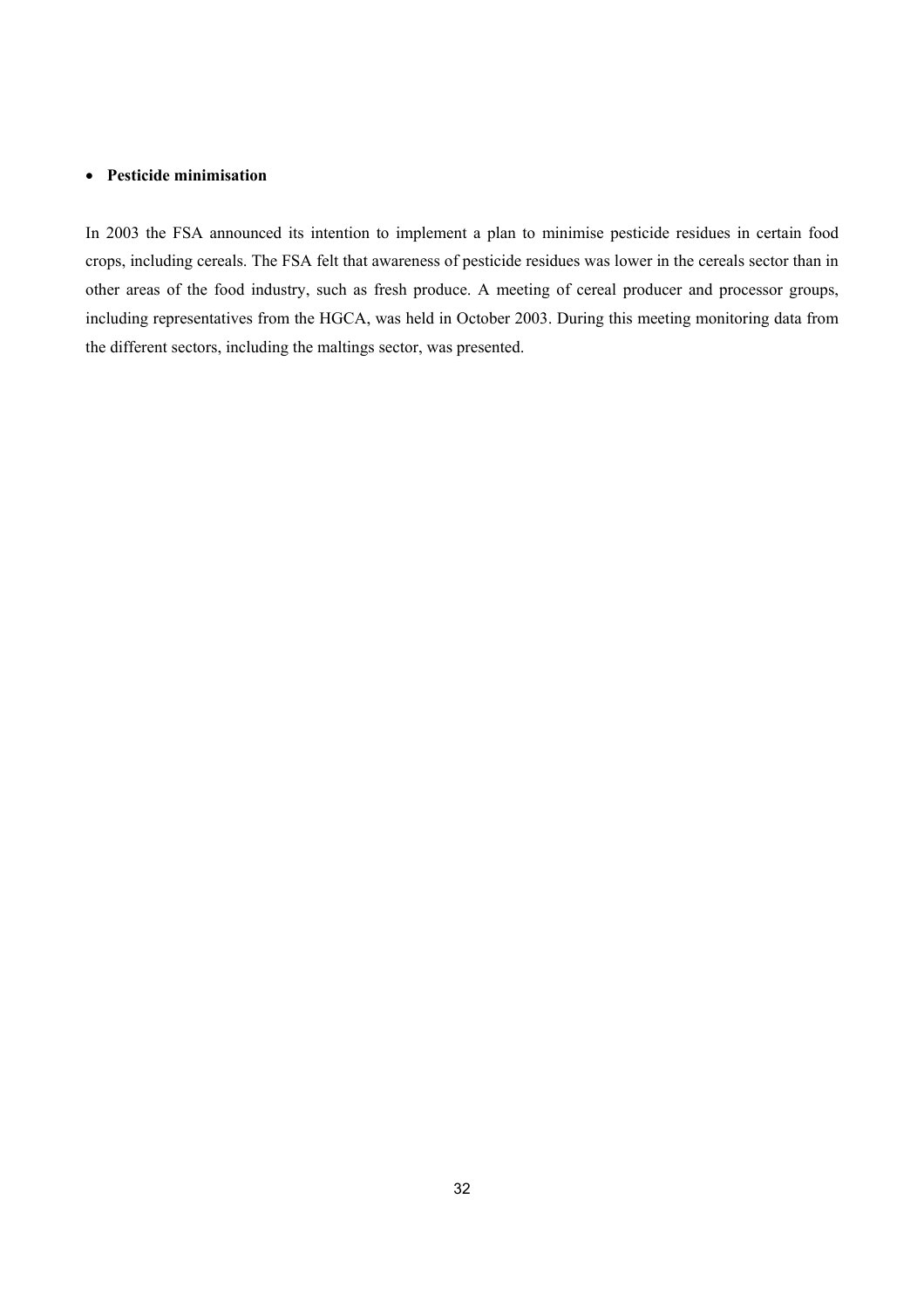#### **4. CONCLUSIONS AND RECOMMENDATIONS**

This project has continued the pattern set by Project 2279 for an ongoing identification of food safety and regulatory information relevant to the malting barley / malt industry, supported by the capability for a rapid and appropriate response to that information. Data collected through this project has continued to be submitted to regulatory bodies such as the Food Standards Agency, the Pesticides Safety Directorate and the European Commission. Together with the initiation of similar projects for the milling wheat and animal feed sectors, this provides evidence of an ongoing need for such targeted surveillance programmes for UK cereals and their products. Such programmes must be sufficiently flexible to respond rapidly to issues which emerge unexpectedly.

The three year surveillance programme has established a database of information relating to the status of UKproduced malted barley over a wide range of food safety-related parameters, particularly mycotoxins, but also including pesticides, dioxins and heat generated toxins

The data obtained during the initial project confirmed that UK malts are unlikely to be a significant dietary source of aflatoxins, heavy metals, arsenic or radionuclides, consequently these analytes have not been included in the current surveillance. The current project has focussed on the ongoing issues of mycotoxins, pesticide residues and heat generated toxins.

The surveillance has confirmed that UK mating barleys and malts are generally very low in these contaminants. However, a number of specific issues have also become apparent as a result of the surveillance exercise.

# **4.1. Mycotoxins**

Cumulative data confirms that deoxynivalenol (DON) is generally low in UK malting barleys and UK malt, with concentrations being well below the new legal limits introduced in the EU. However, the increase in the incidence of the more toxic trichothecenes, T-2 and HT-2, observed in the last year observed over the three years' surveillance, it is recommended that monitoring should continue to order to establish whether this is the beginnings of a continuing trend and if so, what the causes might be. It is expected that the amalgamation of this project with the related projects in the animal feed and milling wheat sectors will facilitate a pooling of information from the different cereal types.

# **Ochratoxin A**

Occurrence of ochratoxin in foodstuffs, and particularly in cereals and cereal products remains a major issue for the European Commission. In general levels of OA in UK malts are low, and compare favourably with average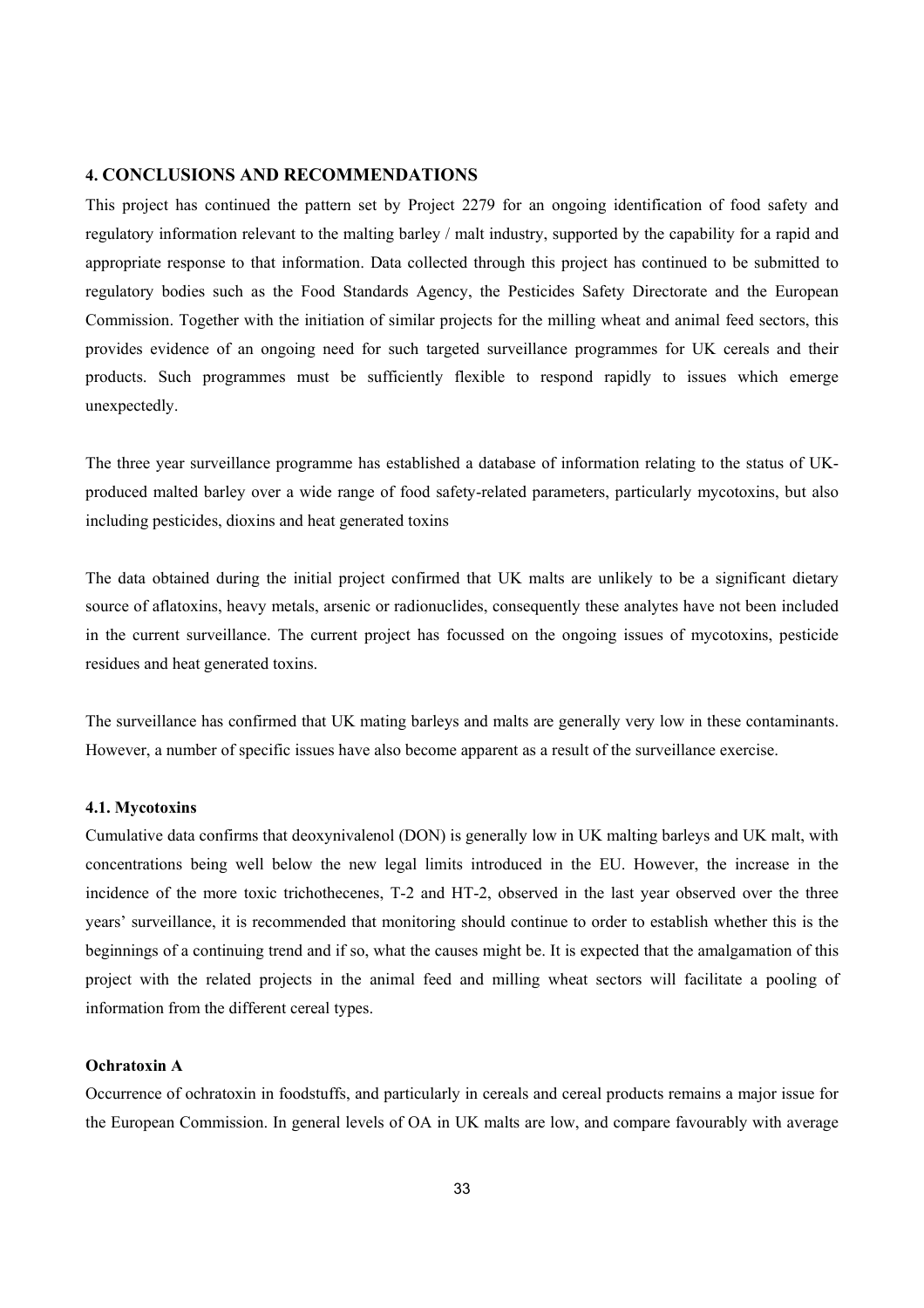for continental Europe. The monitoring within the current project has used samples collected according to the Official sampling and analysis protocols set by the Commission *(Directive 2002/26/EC)*. This has allowed the UK results to be incorporated into an EU-wide monitoring exercise co-ordinated by Euromalt (the Trade Association for malting companies in the EU). The results of this exercise have been presented to EU Commissioners with the aim of confirming the effectiveness of existing EU controls for OA in cereals, indicating that there is no need for further legislation. Given the generally favourable results obtained for OA in UK samples it may be possible to reduce the number of samples tested, within the restraints of the Euromalt collaborative tests.

# **Zearalenone**

The surveillance carried out to date within this project suggests that zearalenone occurs sporadically in some malting barleys samples, although levels are generally low. It is **recommended** that surveillance for zearalenone should continue at the existing level and should be increased in animal feed materials in order to compile a more comprehensive data set to inform any future negotiations on regulation of this mycotoxin.

# **4.2 Pesticides**

It is apparent that pesticide residues remain a key issue, both in home and overseas markets. This concern is not restricted merely to chemicals applied post-harvest. The risk assessment exercise carried out within this project has allowed residue monitoring to be carried out on a more focussed basis. It is recommended that attention should be directed towards continuing to develop residue monitoring screens which will allow monitoring for all the residues in the high priority group. When more incidence data is available, for example for the newer fungicides, it may be possible to reduce monitoring.

#### **4.3 Dioxins**

Cereals have not been identified as a high risk for dioxins in human or animal diets. However, if further monitoring is required, the kit evaluated within this project could potentially be used as a screening test. Further work would be necessary in order to calibrate the kit in terms of WHO TEQ units or to determine an acceptable threshold.

#### **4.4 Heat-generated toxins**

In view of the relatively high levels of heat generated toxins found in heated cereals it is recommended that annual monitoring should continue. However, it is unlikely that legal limits will be set in the foreseeable future for acrylamide or furan in foods. Legal limits already exist on the EU and some other countries for chloropropanols in certain foods, but these do not apply to cereals. The possibility of extending controls to other foodstuffs has been raised at EU and Codex level but no decisions have yet been taken.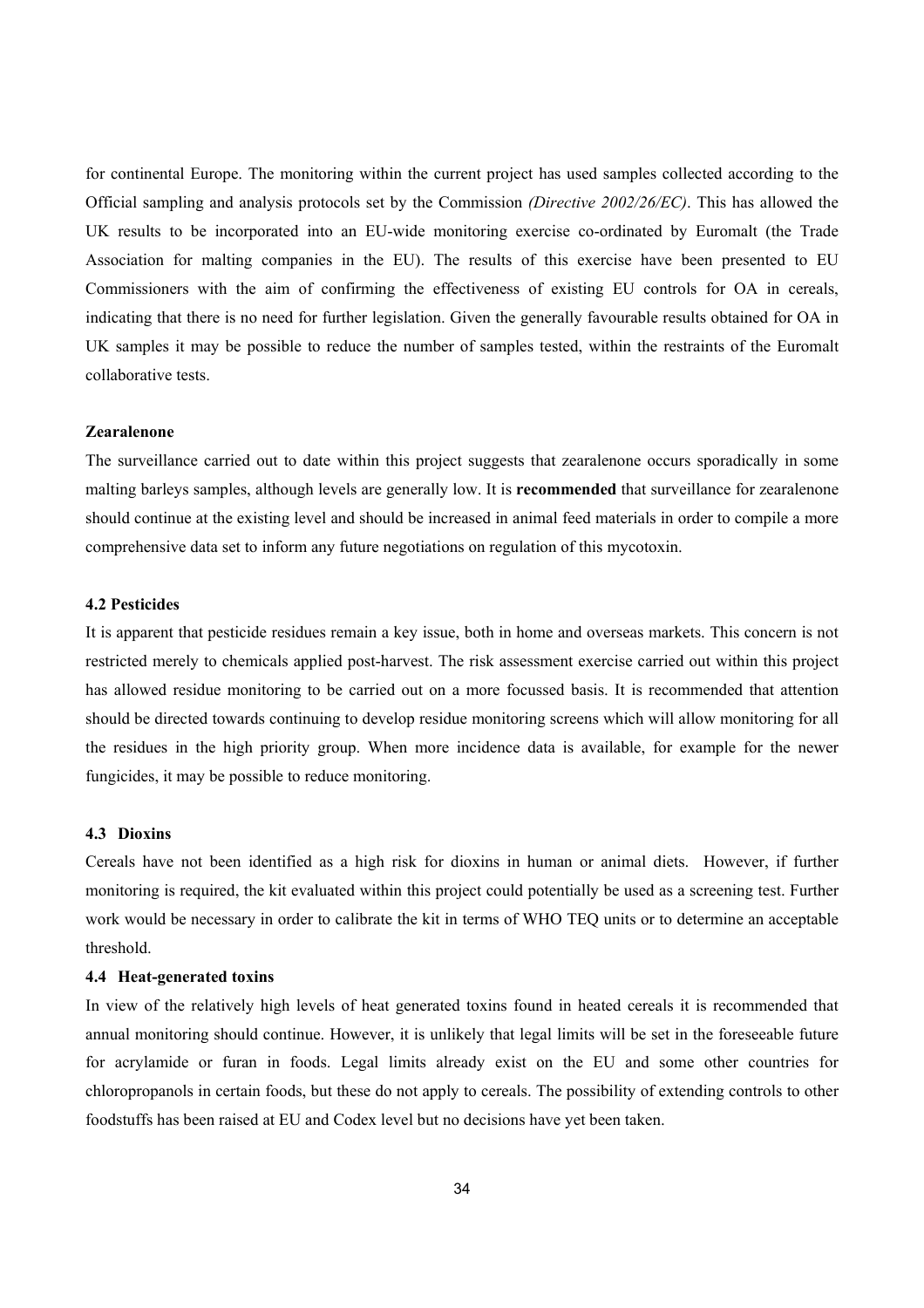#### **5. REFERENCES.**

Baxter, E.D., Slaiding, I.R. and Kelly, B., *J. Am. Soc. Brew. Chem*., 2001, **59 (3),** 98-100.

Brereton, P., Kelly, J., Crews, C., Honour, S., Wood, R., and Davies A., 2001*, J AOAC Int.,* **84, (2)** 1-11

Castle, L., 1993*, J. Agric. Food Chem*. **41**, 1261-1263

Demain, A.L., Hunt, N.A., Malik, V., Kobbe, B., Hawkins, H., Matsuo, K. and Wogan, G.N., 1976, *Appl. Environ. Microbiol*., **31(1),** 138-140.

European Commission Directive 2002/26/EC of 13<sup>th</sup> March 2002 laying down the sampling methods and the methods of analysis for the official control of the levels of ochratoxin A in foodstuffs. *Off. J. Eur. Union*. **L75**, p38; 16<sup>th</sup> March 2002.

European Commission; Regulation (EC) No.  $856/2005$  of  $6<sup>th</sup>$  June 2005 amending Regulation (EC) N0. 466/2001 as regards *Fusarium* toxins. *Off. J Eur. Union*, **L143**, p3.  $7<sup>th</sup>$  June 2005.

Gilmour, J.S., Inglis, D.M., Robb, J. and Maclean, M., 1989, *Vet. Record*, **124,** 133-135.

HGCA; Report of project No 2279. "Review of food safety issues relating to the supply and market acceptability of UK malting barley and UK malt". December 2002.

Lopez-Diaz, T.M. and Flannigan, B., 1997, *Int. J. Food Microbiol*., **35(2),** 129-136.

Loretti, A.P., Colodel, E.M., Driemeier, D., Correa, A.M., Bangel, J.J. and Ferreiro, L., 2003, *J. Vet. Diagn.Invest.,* **15(2),** 123-132.

Miyake, Y., Koji, K., Matsuki, H., Tajima, R., Ono, M. and Mine, T., *J. Am. Soc. Brew. Chem*.,, 1999, **57(2),** 46- 54

Miyake, Y., Hashimoto, K., Matsuki, H., Ono, M. and Tajima, R., *J. Am. Soc. Brew. Chem.*, 2002, **60(3),** 110- 115.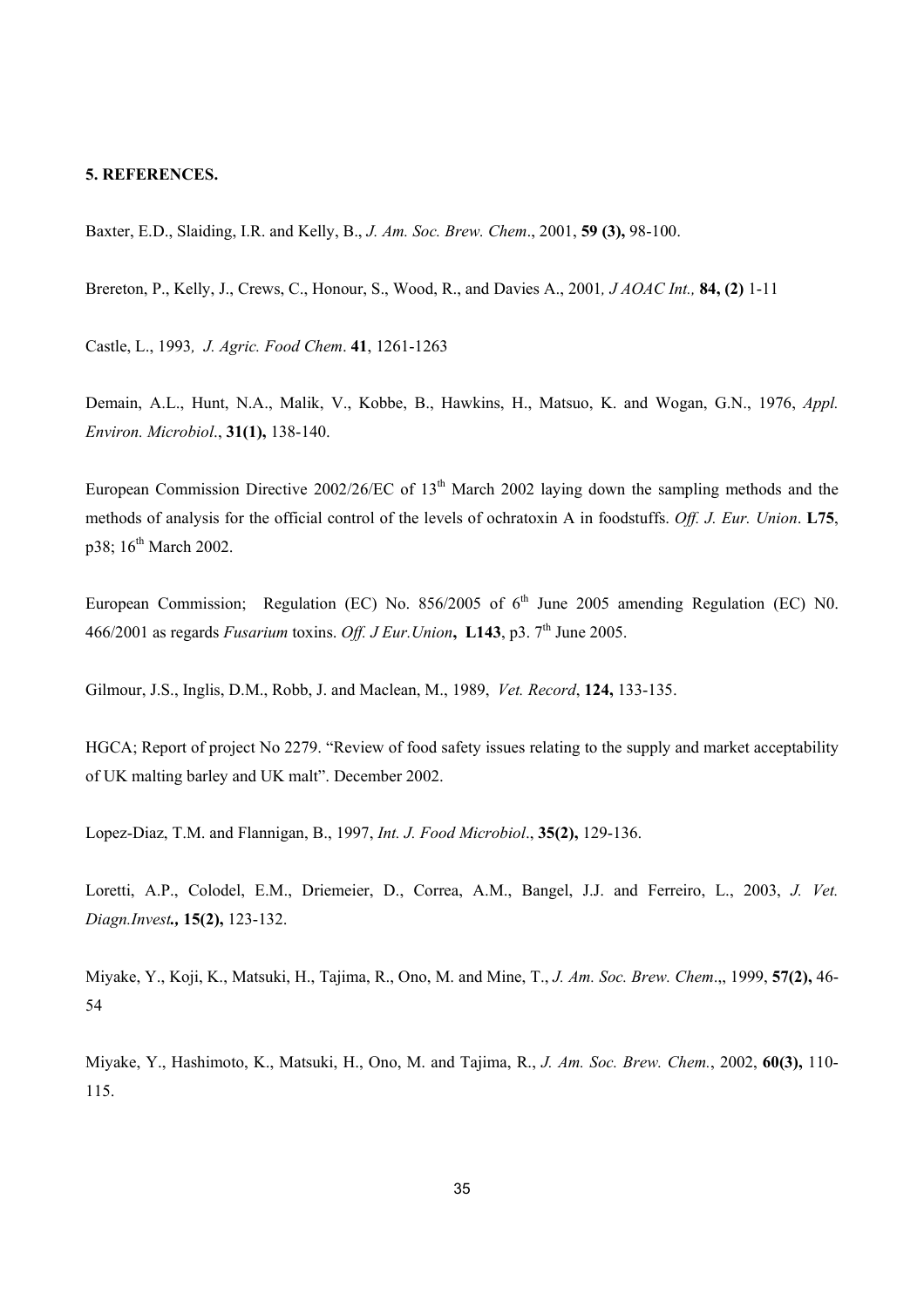Mottram, D.S., Wedzicha, B.L. and Dodson, A.T.,2002, *Nature* **419**, 448.

Patel, S., Hazel, C.M., Winterton, A.G.M., Mortby, E., *Food Adit. Contam*., 1996, **13(7),** 833-841.

Stadler, R.H., Blank, I., Varga, N., Robert, F., Hau, J., Guy, P.A., Robert, M-C. and Riediker,S., 2002, *Nature* **419,** 449.

Tanabe, H. and Suzuki, T., 2003, *Proc. 1st Japan Conf. on Toxic Micro-organisms.*, No. 7850, p2-3.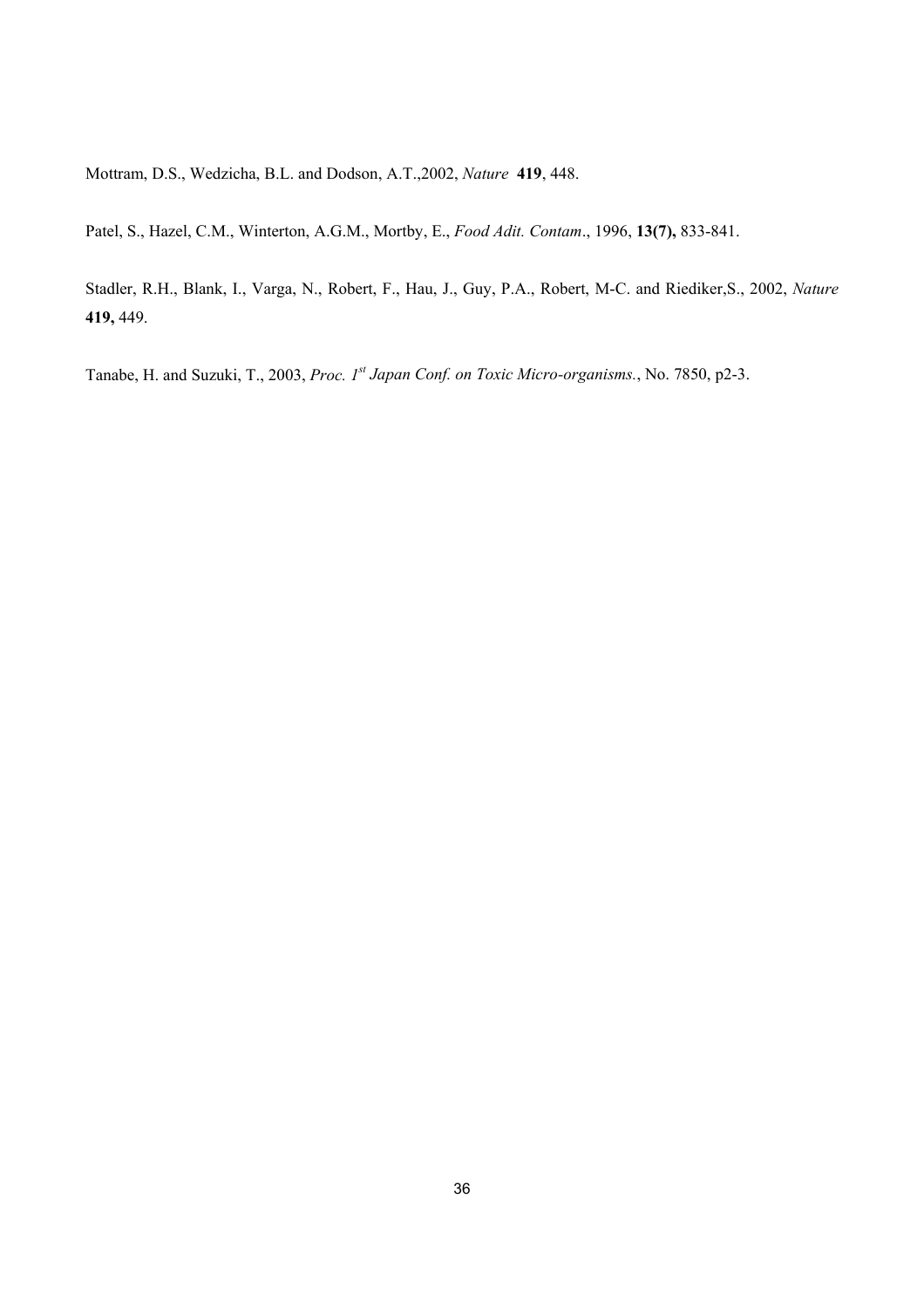#### **APPENDIX 1**

**Details of main annual barley and malt sample sets collected for surveillance** 

| <b>Harvest</b> | Date      | Number of  | <b>Number of</b> | <b>Total tonnage</b> | <b>Varieties included</b>  | Growing areas covered                          |
|----------------|-----------|------------|------------------|----------------------|----------------------------|------------------------------------------------|
| year           | collected | samples    | companies        | represented          |                            |                                                |
| 2002           | Jan 2003  | 17 barleys | 10               | 78K tonnes           | Decanter, Golden Promise,  | England: Dorset, East Anglia,                  |
|                |           |            |                  |                      | Maris Otter, Optic, Pearl  | Hampshire, Norfolk, South East, Yorkshire      |
|                |           |            |                  |                      |                            | Scotland: Highlands, Lothians, Borders.        |
|                |           |            |                  |                      | Decanter, Diamond,         |                                                |
| 2002           | May 2003  | 26 malts   | 12               | Minimum of           | Chalice, Fanfare, Gleam,   | England: Essex, Hampshire, Lincs, Norfolk,     |
|                |           |            |                  | 12K tonnes           | Halcyon, Maris Otter,      | Suffolk, South West, Yorks.                    |
|                |           |            |                  |                      | Optic, Pearl               | Scotland: Aberdeen, Tayside, Borders           |
| 2003           | Oct 2003  | 17 barleys | 11               | 88K tonnes           | Cellar, Chalice, Maris     | England: East Anglia, Norfolk, South West,     |
|                |           |            |                  |                      | Otter, Optic, Pearl        | Yorks.                                         |
|                |           |            |                  |                      |                            | Scotland: Black Isle, Borders, Lothians,       |
|                |           |            |                  |                      |                            |                                                |
|                | April     | 19 barleys | 10               | No data              | Cellar, Chalice, Decanter, | England: East Anglia, Hampshire, Yorks.        |
|                | 2004      | 19 malts   | 10               |                      | Fanfare, Golden Promise,   | Scotland: Aberdeen, Fife                       |
|                |           |            |                  |                      | Optic, Pearl               |                                                |
| 2004           | Oct 2004  | 20 barleys | 9                | 96K tonnes           | Cocktail, Decanter, Maris  | England: Dorset, East Anglia, Norfolk,         |
|                |           |            |                  |                      | Otter, Optic, Pearl        | Shropshire, Yorks.                             |
|                |           |            |                  |                      |                            | Scotland: Borders, Fife, Lothians, North East. |
|                |           |            |                  |                      |                            |                                                |
| 2004           | April     | 20 barleys | 10               | No data              | Decanter, Fanfare, Maris   | England: East Anglia, South, Yorks.            |
|                | 2005      | 20 malts   |                  |                      | Otter, Optic, Pearl        | Scotland: Aberdeen, Borders, Fife, Lothians,   |
|                |           |            |                  |                      |                            | Moray                                          |
| 2005           | Oct 2005  | 18 barleys | 9                | 50 K tonnes          | Cocktail, Decanter, Optic, | England: East Anglia, Oxford, Norfolk, Shrop., |
|                |           |            |                  |                      | Pearl, Troon               | Yorks.                                         |
|                |           |            |                  |                      |                            | Scotland: Borders, Lothians, North East.       |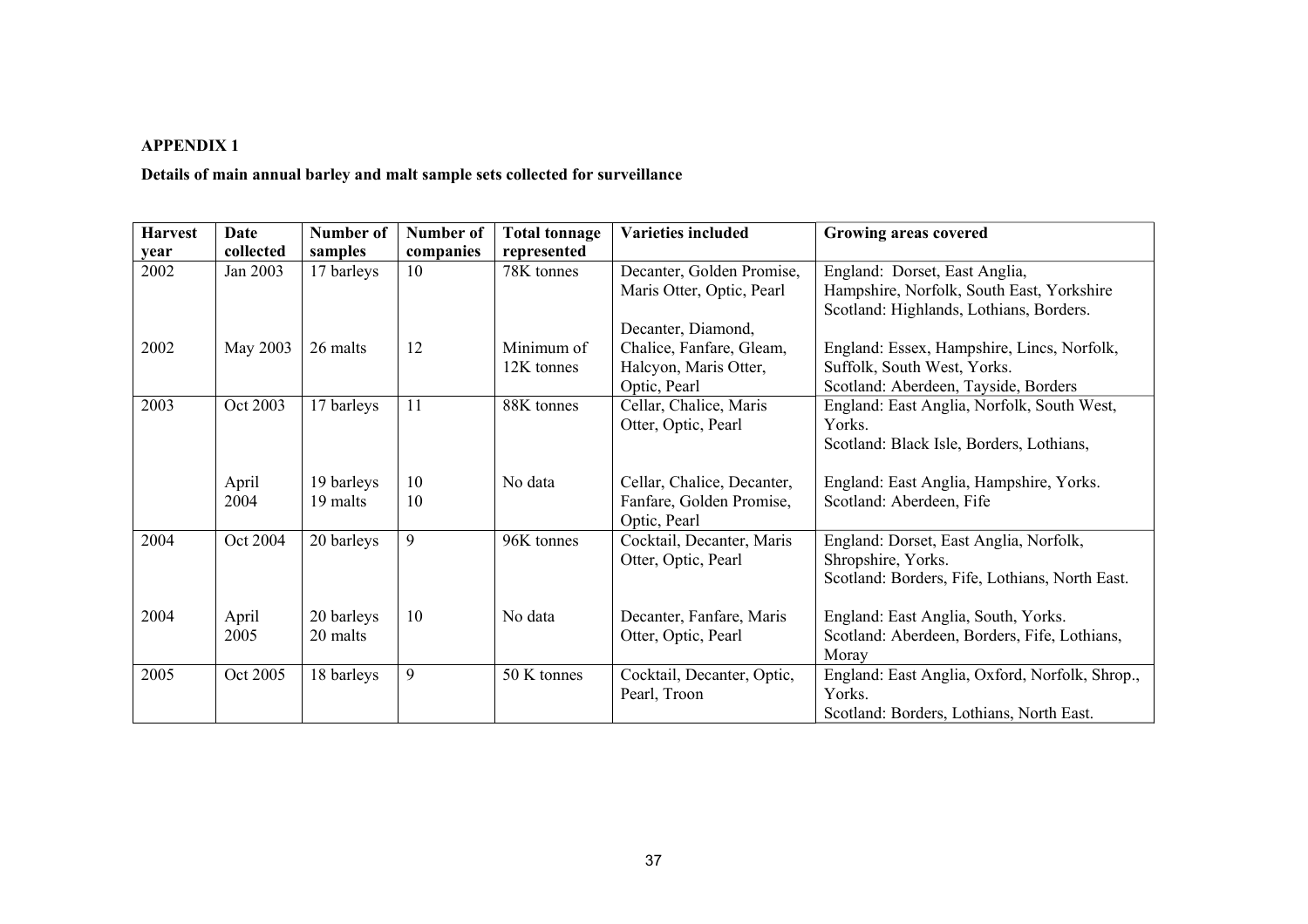# **APPENDIX 2 Risk Assessment of pesticides used on barley**

#### **BBPA / BRi List 2005**

# **Assessment of risk of residues occurring in raw barley/malted barley**

| Chemical                  | <b>Extent of</b><br>use on UK<br>barley | <b>Latest time</b><br>of use | <b>Solubility</b> | Hydrophobicity | <b>Residues</b><br>found in<br>barley? | <b>Analysis</b><br>of<br>barley/malt<br>needed | EU<br><b>MRL</b><br>mg/kg |
|---------------------------|-----------------------------------------|------------------------------|-------------------|----------------|----------------------------------------|------------------------------------------------|---------------------------|
| Post harvest              |                                         |                              |                   |                |                                        |                                                |                           |
| Al phosphide              | occasional                              | post harvest                 | moderate          | low            | not found                              | no                                             | 0.1                       |
| Bifenthrin                | new introduction                        | post harvest                 | very low          | high           | yes                                    | yes                                            | 0.5                       |
| Chlorpyrifos-methyl       | occasional                              | post harvest                 | low               | high           | yes                                    | yes                                            | 3                         |
| Diatomaceous earth        | new introduction                        | post harvest                 | no                | not applic     | no                                     | no                                             |                           |
| Mg phosphide              | rare                                    | post harvest                 | moderate          | low            | not found                              | no                                             | 0.1                       |
| Malathion                 | new introduction                        | post harvest                 | slightly          | moderate       | yes                                    | yes                                            | 8                         |
| Pirimiphos-methyl         | frequent                                | post harvest                 | slightly          | high           | yes                                    | yes                                            | 5                         |
| <b>Field insecticides</b> |                                         |                              |                   |                |                                        |                                                |                           |
| Alpha-cypermethrin        | occasional                              | late                         | very low          | v high         | possible                               | yes                                            | 0.2                       |
| Bifenthrin                | rare                                    | early                        | very low          | v high         | yes                                    | yes                                            | 0.5                       |
| Chlorpyrifos              | rare                                    |                              | low               | high           | possible                               | some                                           | 0.2                       |
| Cypermethrin              | frequent                                | late                         | very low          | v high         | possible                               | yes                                            | 0.2                       |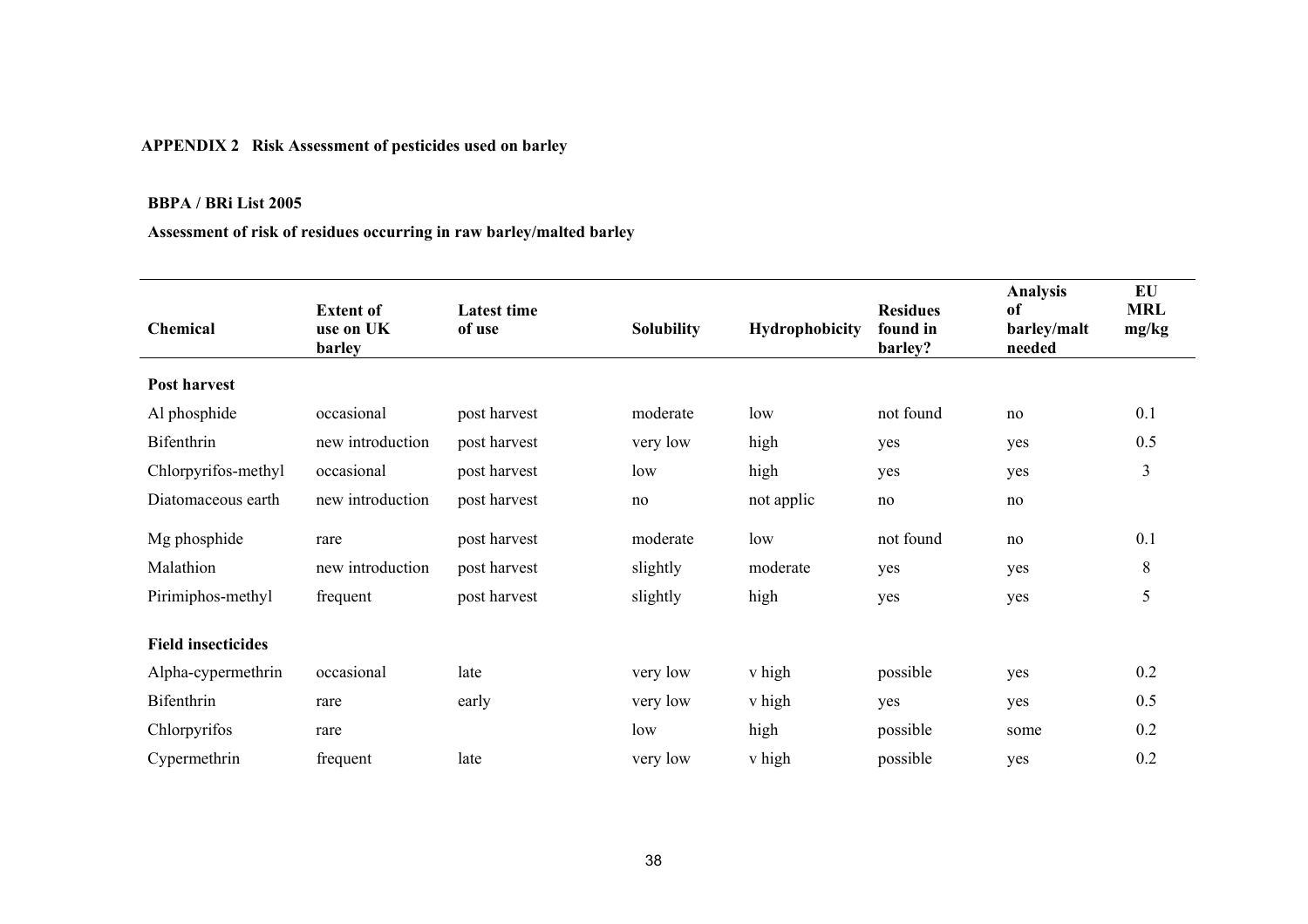| Chemical           | <b>Extent of</b><br>use on UK<br>barley | <b>Latest time</b><br>of use | <b>Solubility</b> | Hydrophobicity | <b>Residues</b><br>found in<br>barley? | <b>Analysis</b><br>of<br>barley/malt<br>needed | EU<br><b>MRL</b><br>mg/kg |
|--------------------|-----------------------------------------|------------------------------|-------------------|----------------|----------------------------------------|------------------------------------------------|---------------------------|
| Deltamethrin       | frequent                                | late                         | very low          | high           | possible                               | yes                                            | 1                         |
| Esfenvalerate      | frequent                                | late                         | very low          | v high         | possible                               | some                                           | 0.2                       |
| Imidacloprid       | rare                                    | seed treatment only          | high              | low            | not reported                           | no                                             |                           |
| Lambda-cyhalothrin | frequent                                | late                         | very low          | v high         | possible                               | yes                                            | 0.05                      |
| Methiocarb         | rare                                    | early                        | moderate          | moderate       | not found                              | $\rm no$                                       |                           |
| Pirimicarb         | rare                                    | late                         | high              | low            | not reported                           | some                                           |                           |
| Tau-fluvalinate    | rare                                    | late                         | very low          | high           | possible                               | some                                           |                           |
| Tefluthrin         | rare                                    | seed treatment only          | very low          | v high         | not found                              | no                                             |                           |
| zeta-cypermethrin  | frequent                                | late                         | very low          | low            | possible                               | yes                                            | 0.2                       |
| <b>Fungicides</b>  |                                         |                              |                   |                |                                        |                                                |                           |
| Azoxystrobin       | very frequent                           | late                         | moderate          | moderate       | possible                               | some                                           | 0.3                       |
| <b>Boscalid</b>    | new introduction                        | pre ear emergence only       | low               | moderate       | unlikely                               | limited                                        | <b>UK 0.02</b>            |
| Bromuconazole      | frequent                                | late                         | high              | moderate       | possible                               | some                                           |                           |
| Carbendazim        | frequent                                | generally early              | moderate          | low            | not found                              | no                                             | 0.1                       |
| Carboxin           | frequent                                | seed treatment only          | high              | moderate       | very unlikely                          | no                                             |                           |
| Chlorothalonil     | occasionally                            | before earing                | low               | moderate       |                                        | no                                             | 0.1                       |
| Cyproconazole      | v frequent                              | Earing                       | high              | moderate       |                                        | some                                           |                           |
| Cyprodinil         | v frequent                              | before earing                | moderate          | moderate/high  | yes                                    | yes                                            |                           |
| Epoxiconazole      | v frequent                              | pre ear emergence only       | low               | moderate       | possible                               | some                                           |                           |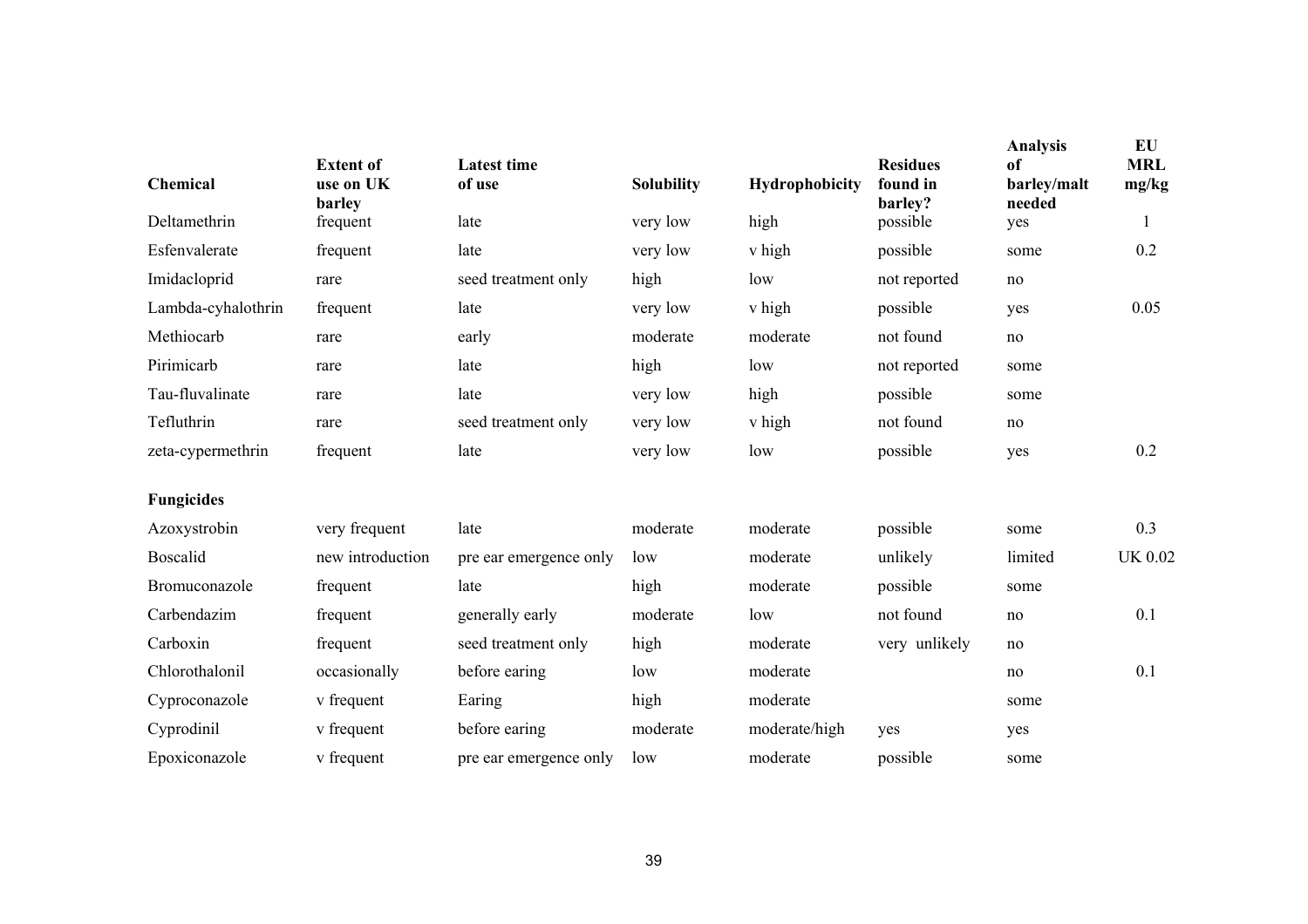| Chemical        | <b>Extent of</b><br>use on UK<br>barley | <b>Latest time</b><br>of use | <b>Solubility</b> | Hydrophobicity | <b>Residues</b><br>found in<br>barley? | <b>Analysis</b><br>of<br>barley/malt<br>needed | EU<br><b>MRL</b><br>mg/kg |
|-----------------|-----------------------------------------|------------------------------|-------------------|----------------|----------------------------------------|------------------------------------------------|---------------------------|
| Famoxadone      | frequent                                | Earing                       | very low          | high           | possible                               | yes                                            | 0.2                       |
| Fenbuconazole   | rare                                    | Earing                       | very low          | moderate       |                                        | no                                             |                           |
| Fenpropidin     | occasionally                            | Earing                       | moderate          | moderate       |                                        | no                                             |                           |
| Fenpropimorph   | v frequent                              | Earing                       | low               | moderate       | possible                               | some                                           | 0.5                       |
| Fludioxonil     | frequent                                | seed treatment only,         | low               | high           |                                        | no                                             |                           |
| Fluoxastrobin   | new introduction                        | start of earing              | very low          | moderate       | close to LOD                           | limited                                        | <b>UK 0.5</b>             |
| Fluquinconazole | rare                                    | Earing                       | low               | moderate       | possible                               | some                                           |                           |
|                 |                                         |                              |                   |                | xs treatment                           |                                                |                           |
| Flusilazole     | frequent                                | late                         | moderate          | moderate/high  | only                                   | some                                           |                           |
| Flutriafol      | rare                                    | late                         | high              | moderare       |                                        | no                                             |                           |
| Fuberidazole    | frequent                                | seed treatment only,         | high              | moderate       |                                        | no                                             |                           |
| Guazatine       | frequent                                | seed treatment only,         | high              | low            |                                        | no                                             |                           |
| Imazalil        | rare                                    | seed treatment only,         | high              | moderate       |                                        | no                                             | 0.02                      |
| Iprodione       | not used                                | late                         | low               | moderate       |                                        | no                                             | $\mathbf{1}$              |
| Kresoxim-methyl | frequent                                | earing                       | low               | moderate       | not found                              | some                                           | 0.05                      |
| Mancozeb        | rare                                    | late                         | low               | low            |                                        | total EBDC                                     | $\overline{2}$            |
| Maneb           | rare                                    | late                         | low               | low            |                                        | total EBDC                                     | $\overline{2}$            |
| Metconazole     | frequent                                | late                         | low               | moderate       | not found                              | no                                             |                           |
| Metrafenone     | new introduction                        |                              | very low          | high           | possible                               | some                                           | <b>UK 0.5</b>             |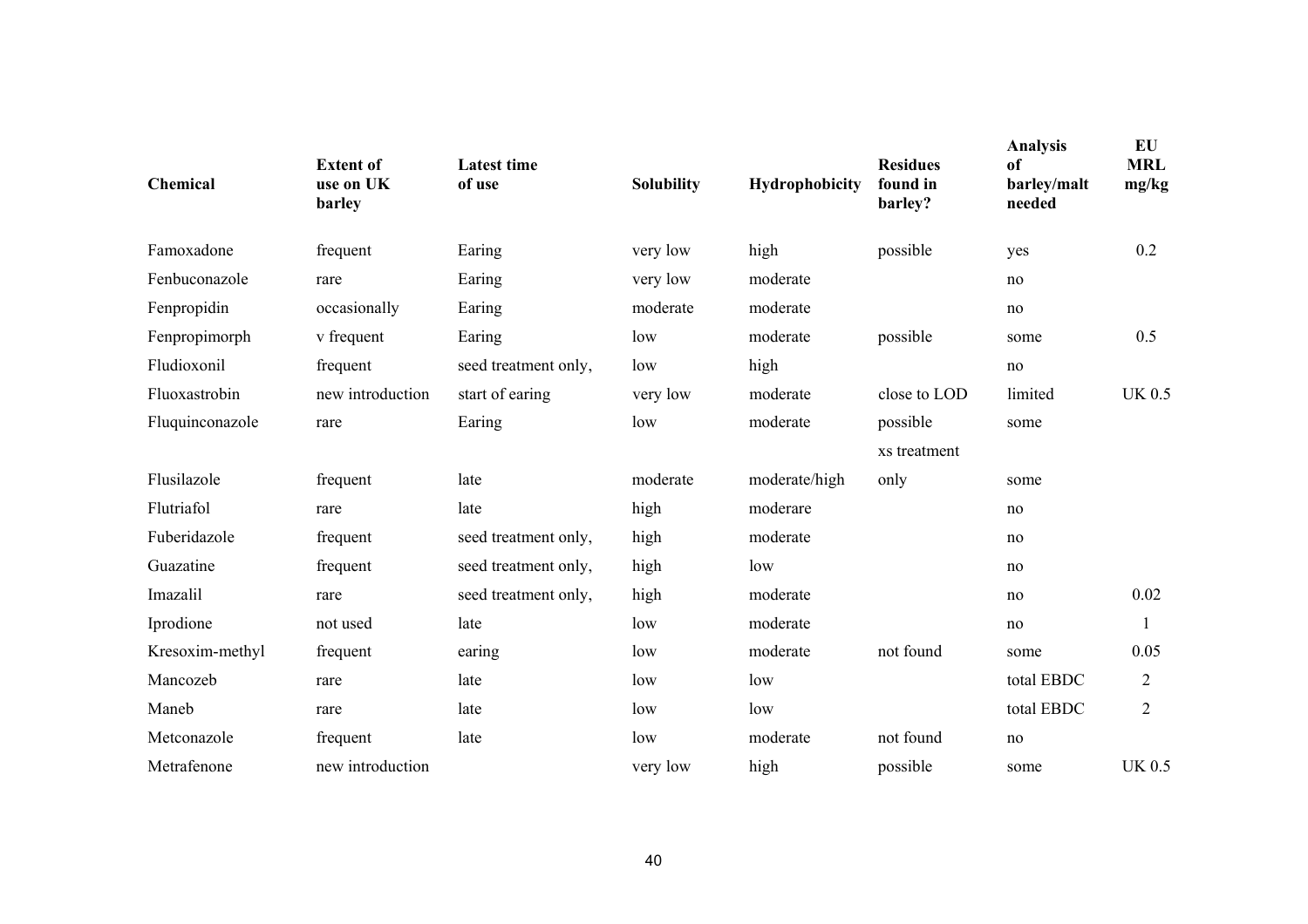| Chemical                      | <b>Extent of</b><br>use on UK<br>barley |                                  | <b>Latest time</b><br>of use | <b>Solubility</b>         | Hydrophobicity                      | <b>Residues</b><br>found in<br>barley? | <b>Analysis</b><br><sub>of</sub><br>barley/malt<br>needed |
|-------------------------------|-----------------------------------------|----------------------------------|------------------------------|---------------------------|-------------------------------------|----------------------------------------|-----------------------------------------------------------|
| Picoxystrobin                 | v frequent                              | earing                           | low                          | moderate/high             | possible                            | some                                   |                                                           |
| Prochloraz                    | rare                                    | late                             | moderate                     | high                      |                                     | some                                   |                                                           |
| Propiconazole                 | rare                                    | late                             | high                         | moderate/high             |                                     | no                                     | 0.05                                                      |
| Prothioconazole               | new introduction                        | start of earing                  | low/moderate                 | moerate/high              | not found                           | no                                     | <b>UK 0.05</b>                                            |
| Pyraclostrobin                | frequent                                | pre ear emergence                | low                          | moderate/high             | possible                            | some                                   | <b>UK 0.2</b>                                             |
| Quinoxyfen<br>Silthiofam      | frequent<br>rare                        | Earing<br>seed treatment         | very low<br>very low         | high<br>moderate          | close to<br><b>LOD</b><br>not found | no<br>no                               |                                                           |
| Spiroxamine                   | frequent                                | Earing                           | high                         | moderate                  | unlikely                            | no                                     | 0.3                                                       |
| Sulphur                       | occasionally                            | late                             | low                          | low                       | not found                           | no                                     |                                                           |
| Tebuconazole<br>Thiabendazole | mainly as seed<br>treatment<br>rare     | seed treatment<br>seed treatment | moderate<br>high             | moderate/high<br>moderate | unlikely<br>unlikely                | no<br>no                               | 0.05                                                      |
| Thiram                        | frequent                                | seed treatment                   | low                          | moderate                  | unlikely                            | no                                     |                                                           |
| Triadimenol                   | rare                                    | late                             | moderate                     | moderate                  | unlikely                            | no                                     | 0.2                                                       |
| Triazoxide                    | frequent                                | seed treatment                   | moderate                     | moderate                  | unlikely                            | no                                     |                                                           |
| Trifloxystrobin               | v frequent                              | late                             | very low                     | high                      | possible                            | some                                   | <b>UK 0.5</b>                                             |
| Triticonazole                 | rare                                    | seed treatment                   | low                          | moderate                  | unlikely                            | no                                     |                                                           |
| <b>Growth Regulators</b>      |                                         |                                  |                              |                           |                                     |                                        |                                                           |
| Chlormequat                   | v frequent                              | early                            | high                         | low                       | yes                                 | yes                                    | $\mathbf{2}$                                              |
| Ethephon                      | v frequent                              | early                            | high                         | low                       | possible                            | yes                                    | 0.5                                                       |
|                               |                                         |                                  |                              |                           |                                     |                                        |                                                           |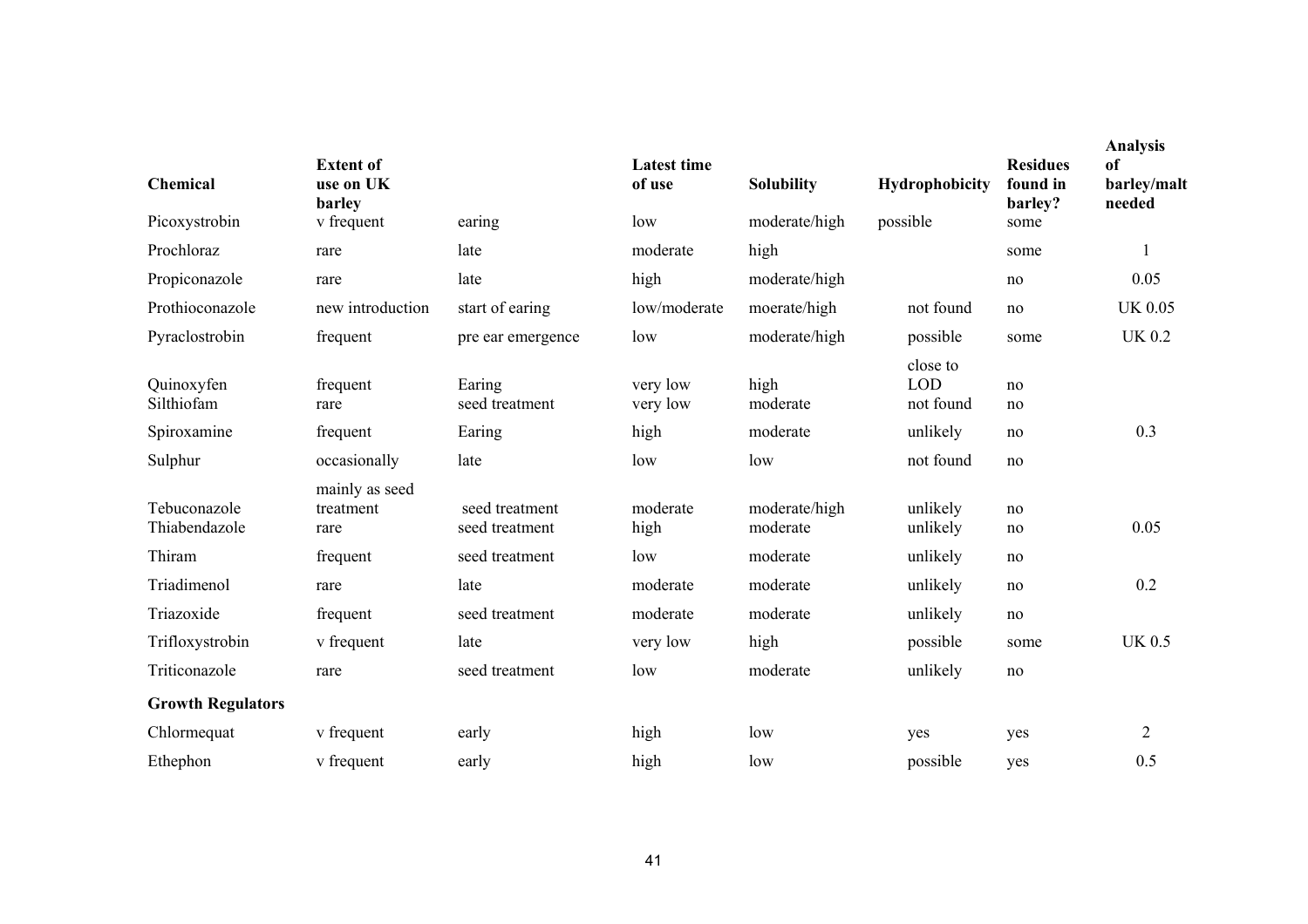| Chemical                 | <b>Extent of</b><br>use on UK<br>barley | <b>Latest time</b><br>of use | <b>Solubility</b> | Hydrophobicity | <b>Residues</b><br>found in<br>barley? | <b>Analysis</b><br>of<br>barley/malt<br>needed |      |
|--------------------------|-----------------------------------------|------------------------------|-------------------|----------------|----------------------------------------|------------------------------------------------|------|
| Imazaquin                | rare                                    | early                        | high              | low            |                                        | some                                           |      |
| Mepiquat chloride        | v frequent                              | early                        | high              | low            | yes                                    | yes                                            |      |
| Trinexapac-ethyl         | v frequent                              | early                        | high              | low            | close to<br><b>LOD</b>                 | no                                             |      |
| <b>Dessicants</b>        |                                         |                              |                   |                |                                        |                                                |      |
| Diquat                   | no                                      | before harvest               | high              | low            |                                        | yes                                            | 10   |
| Glufosinate-<br>ammonium | rare                                    | before harvest               | high              | low            | possible                               | some<br>weather                                |      |
| Glyphosate               | occasionally                            | before harvest               | high              | low            | yes                                    | depending                                      | 20   |
|                          |                                         |                              |                   |                |                                        |                                                |      |
| <b>Herbicides</b>        |                                         |                              |                   |                |                                        |                                                |      |
| Amidosulfuron            | frequent                                | Earing                       | low               | low            |                                        | yes                                            |      |
| <b>Bifenox</b>           | rare                                    | early                        | very low          | high           |                                        | no                                             |      |
| Bromoxynil               | frequent                                | early                        | high              | moderate       | not found                              | no                                             |      |
| Carfentrazone-ethyl      | rare                                    | early                        | very low          | moderate       | not found                              | $\rm no$                                       |      |
| Chlorotoluron            | winter only                             | early                        | moderate          | moderate       |                                        | no                                             |      |
| Clopyralid               | rare                                    | early                        | high              | low            | possible                               | some                                           |      |
| $2,4-D$                  | rare                                    | early                        | high              | moderate       |                                        | no                                             | 0.05 |
| $2,4$ -DB                | rare                                    | early                        | moderate          | moderate       |                                        | no                                             | 0.05 |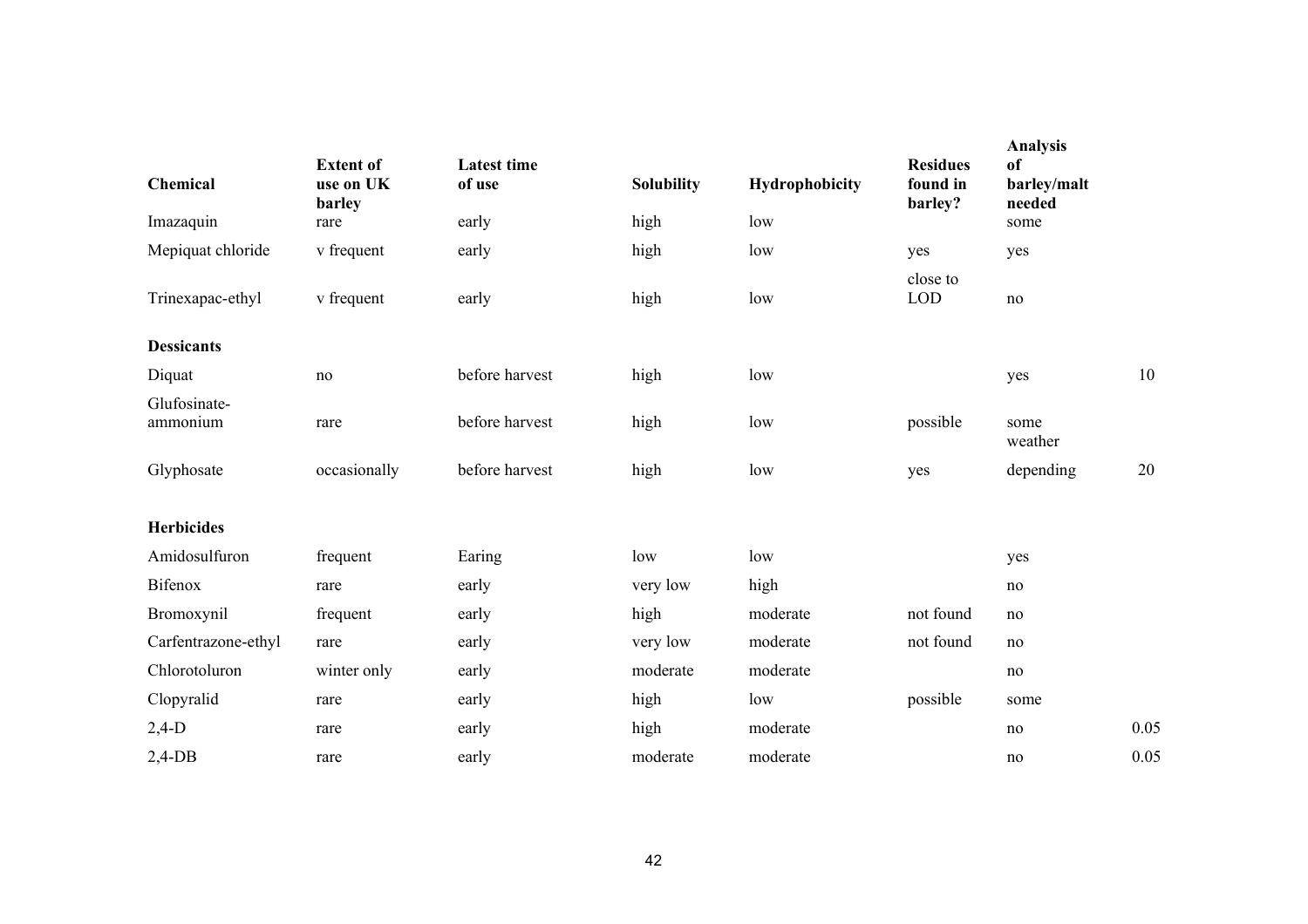| Chemical                                         | <b>Extent of</b><br>use on UK<br>barley | <b>Latest time</b><br>of use     | <b>Solubility</b> | Hydrophobicity | <b>Residues</b><br>found in<br>barley? | <b>Analysis</b><br><sub>of</sub><br>barley/malt<br>needed | Chemical       |
|--------------------------------------------------|-----------------------------------------|----------------------------------|-------------------|----------------|----------------------------------------|-----------------------------------------------------------|----------------|
| Dicamba                                          | frequent                                | early                            | high              | low            | no data                                | some?                                                     |                |
| Dichlorprop-P                                    | rare                                    | early                            | high              | low            |                                        | no                                                        |                |
| Diclofop-methyl                                  | frequent                                | early                            | very low          | high           |                                        | no                                                        |                |
| Diflufenican                                     | winter only                             | early                            | very low          | high           | not found                              | no                                                        |                |
| Fenoxaprop-P-ethyl                               | frequent                                | early                            | very low          | high           |                                        | no                                                        |                |
| Flamprop-M-                                      |                                         |                                  |                   |                |                                        |                                                           |                |
| isopropyl                                        | rare                                    | early                            | low               | moderate/high  |                                        | no                                                        |                |
| Florasulam                                       | rare                                    | early                            | high              | low            |                                        | no                                                        | 0.01           |
| Flufenacet                                       | winter only                             | early                            | moderate          | moderate       | not found                              | no                                                        | <b>UK 0.05</b> |
| Fluroxypyr                                       | v frequent                              | early                            | high              | low            | possible                               | some                                                      | 0.1            |
| Flurtamone                                       | winter only                             | early                            | low               | high           | not found                              | no                                                        |                |
| Glufosinate-<br>ammonium<br>Glyphosate           | rare<br>v frequent                      | see dessicants<br>see dessicants | high<br>high      | low<br>low     | possible<br>yes                        | some<br>yes                                               | 20             |
| Imazamethabenz-<br>methyl<br>Iodosulfuron-methyl | rare<br>rare                            | early<br>early                   | high<br>high      | low<br>low     | not found                              | no<br>no                                                  | <b>UK 0.05</b> |
| Ioxynil                                          | v frequent                              | early                            | high              | low            | not found                              | no                                                        |                |
| Isoproturon                                      | v frequent                              | early                            | moderate          | moderate       | not found                              | no                                                        | 0.05           |
| Linuron                                          | rare                                    | very early                       | moderate          | moderate       |                                        | no                                                        | 0.05           |
| <b>MCPA</b>                                      | frequent                                | early                            | high              | moderate       |                                        | no                                                        |                |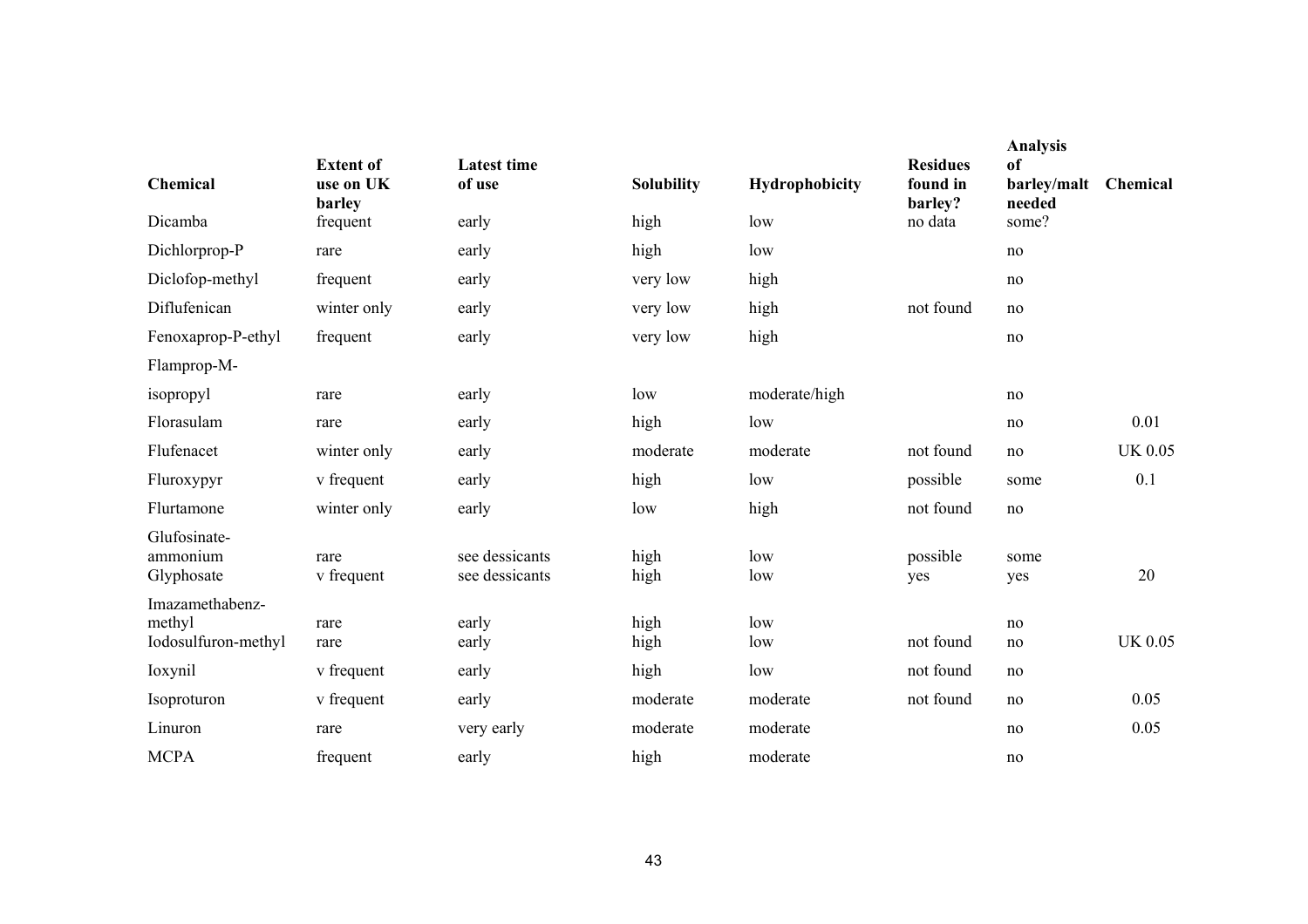| Chemical              | <b>Extent of</b><br>use on UK<br>barley | <b>Latest time</b><br>of use | <b>Solubility</b> | Hydrophobicity | <b>Residues</b><br>found in<br>barley? | Analysis<br><sub>of</sub><br>barley/malt<br>needed |      |
|-----------------------|-----------------------------------------|------------------------------|-------------------|----------------|----------------------------------------|----------------------------------------------------|------|
| <b>MCPB</b>           | rare                                    | early                        | high              | moderate       |                                        |                                                    |      |
| Mecoprop-P            | v frequent                              | early                        | high              | moderate       |                                        | no                                                 |      |
| Methabenzthiazuron    | rare                                    | early                        | moderate          | moderate       |                                        | no                                                 |      |
| Metosulam             | rare                                    | early                        | high              | moderate       |                                        | no                                                 |      |
| Metsulfuron-methyl    | v frequent                              | early                        | high              | low            |                                        | no                                                 | 0.05 |
| Pendimethalin         | winter only                             | early                        | very low          | v high         |                                        | no                                                 | 0.05 |
| Picolinafen           | rare                                    | early                        | very low          | v high         |                                        | no                                                 | 0.05 |
| Thifensulfuron-methyl | v frequent                              | early                        | high              | low            |                                        | no                                                 | 0.05 |
| Tralkoxydim           | v frequent                              | early                        | low               | moderate       |                                        | no                                                 |      |
| Tri-allate            | frequent                                | early                        | low               | high           |                                        | no                                                 |      |
| Triasulfuron          | rare                                    | early                        | moderate          | low/moderate   |                                        | no                                                 | 0.05 |
| Tribenuron-methyl     | frequent                                | early                        | moderate          | low            |                                        | no                                                 |      |
| Trifluralin           | winter only                             | early                        | very low          | high           |                                        | no                                                 |      |
|                       |                                         |                              |                   |                |                                        |                                                    |      |
| <b>Miscellaneous</b>  |                                         |                              |                   |                |                                        | no                                                 |      |
| Metaldehyde           | yes                                     | not applied to crop,         | high              | low            |                                        | no                                                 | no   |
| Thiodicarb            | yes                                     | not applied to crop,         | moderate          |                |                                        | no                                                 | no   |